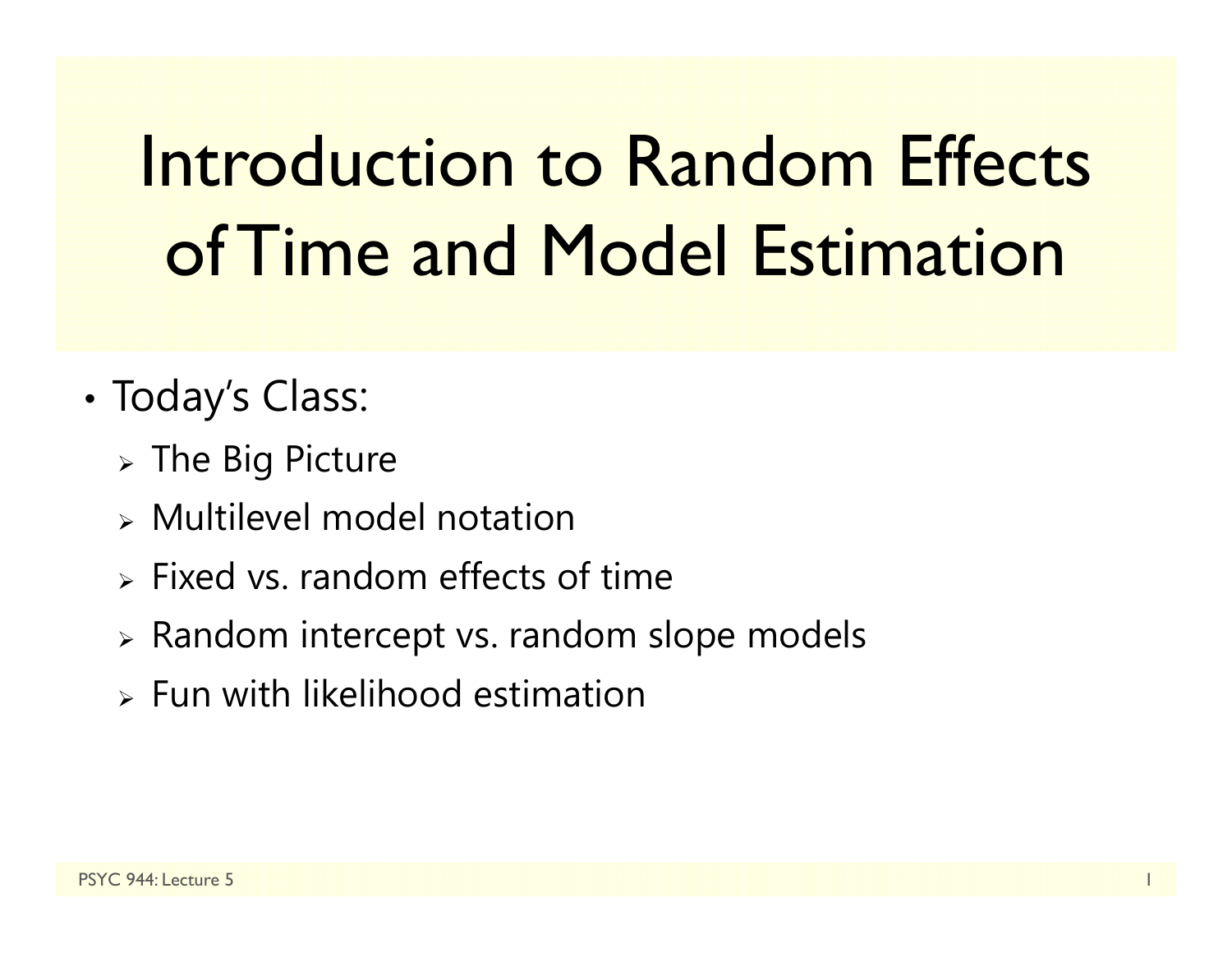# **Modeling Change vs. Fluctuation**



#### **Model for the Means:**

- WP Change  $\rightarrow$  describe pattern of *average* change (over "time")
- WP Fluctuation  $\bm{\rightarrow}$  \*may\* not need anything (if no systematic change)

#### **Model for the Variances:**

- WP Change  $\rightarrow$  describe *individual differences* in change (random effects)  $\rightarrow$  this allows variances and covariances to differ over time
- WP Fluctuation  $\bm{\rightarrow}$  describe pattern of variances and covariances over time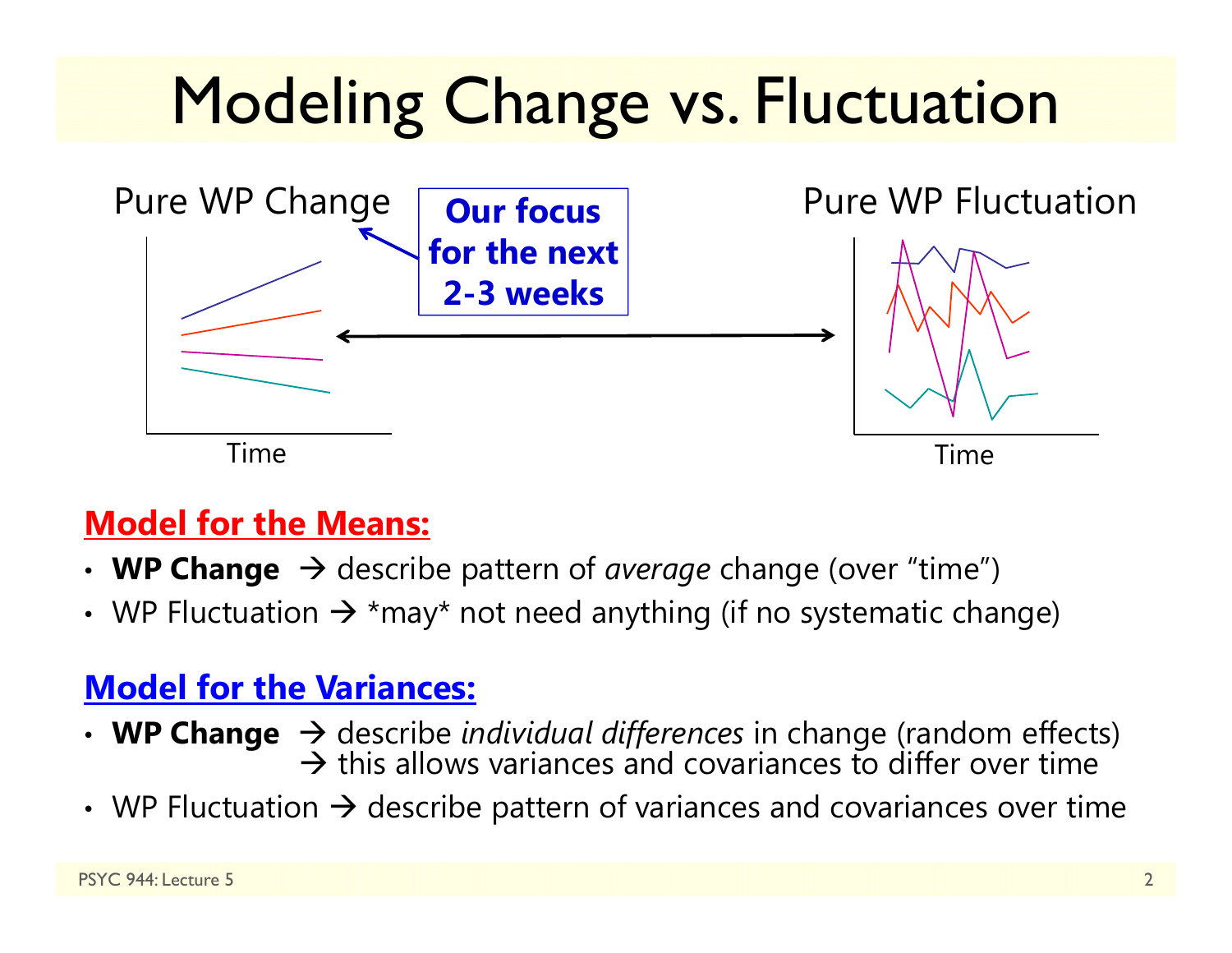### The Big Picture of Longitudinal Data: Models for the Means

- • What kind of change occurs on average over "time"? So far, we know of two baseline models:
	- > "**Empty**" → only a fixed intercept (predicts no change)
	- $\triangleright$  "Saturated"  $\rightarrow$  all occasion mean differences from time 0 (ANOVA model that uses # fixed effects= *n* ) *\*\*\* may not be possible in unbalanced data*



In-between options: polynomial slopes, piecewise slopes, nonlinear models…

#### **Saturated Means:**

Reproduces mean at each occasion

**# Fixed Effects** 

**= # Occasions**

Good fit **Good fit**

#### *Name… that… Trajectory!*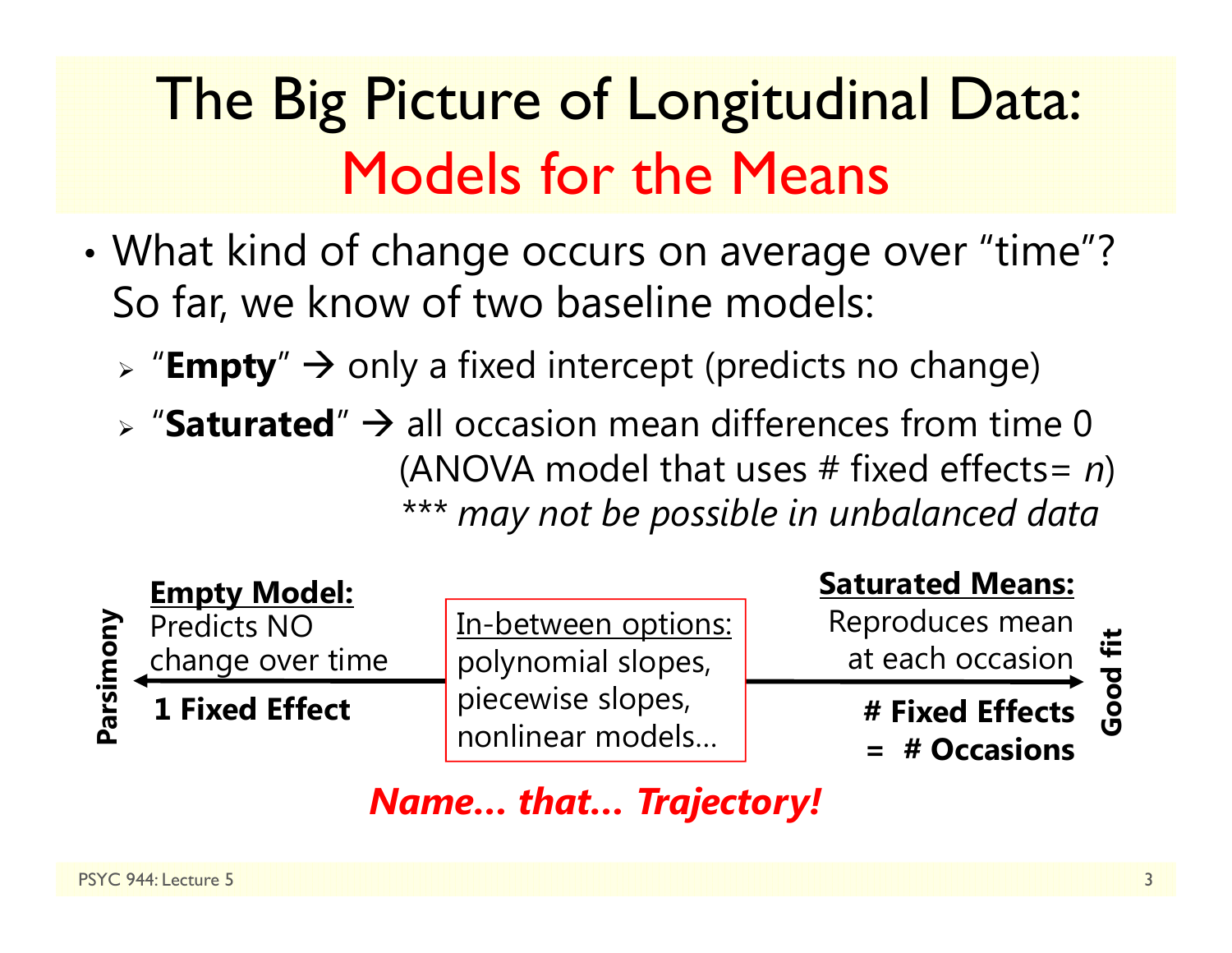### The Big Picture of Longitudinal Data: Models for the Variance



#### *What is the pattern of variance and covariance over time?*

CS and UN are just two of the many, many options available within MLM, including *random effects models* (for change) and *alternative covariance structure models* (for fluctuation).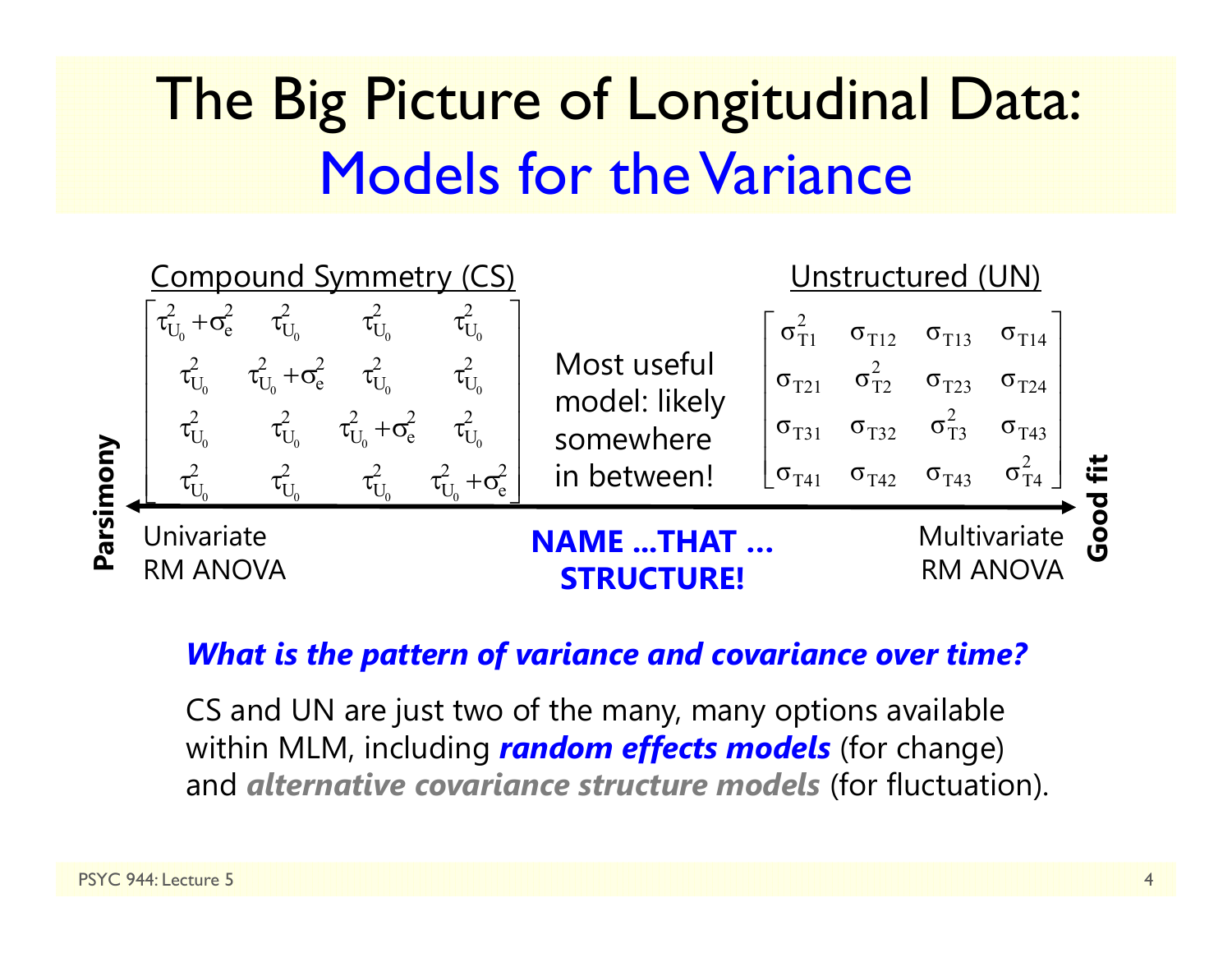# Empty +Within-Person Model

 $\rightarrow$ 



Variance of Y  $\rightarrow$  2 sources:

#### **Level 2 Random Intercept <u>Variance</u> (of U<sub>0i</sub>, as τ** $_0^2$ **):**

- **Between**-Person Variance
- $\rightarrow$ Differences from **GRAND** mean
- $\rightarrow$ **INTER**-Individual Differences

#### **Level 1 Residual Variance** (of e<sub>ti</sub>, as  $\sigma_{\rm e}^2$ ):

- $\rightarrow$ **Within**-Person Variance
- $\rightarrow$ Differences from **OWN** mean
- $\rightarrow$ **INTRA**-Individual Differences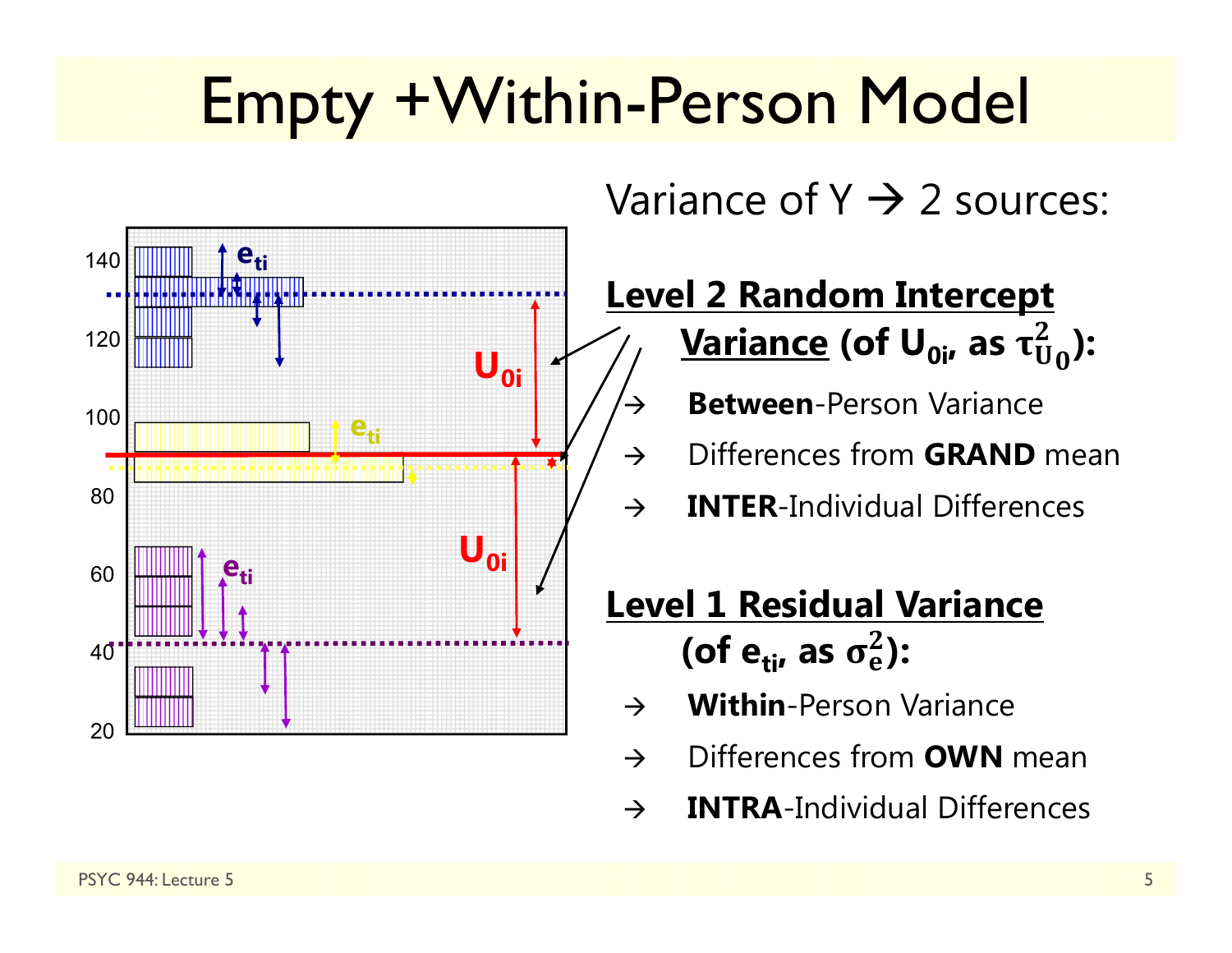## Empty Means, Random Intercept Model

#### GLM Empty Model:

•**yi = β<sup>0</sup> <sup>+</sup> ei**

#### MLM Empty Model:

• Level 1:

$$
\mathbf{y}_{ti} = \mathbf{\beta}_{0i} + \mathbf{e}_{ti}
$$

• Level 2:

$$
\beta_{0i} = \gamma_{00} + U_{0i}
$$

**Fixed Intercept =grand mean (because no predictors yet)** 

**Random Intercept = individual-specific deviation from predicted intercept**

#### **3** Total Parameters: **Model for the Means (1):**

•**·** Fixed Intercept  $\gamma_{00}$ 

**Model for the Variance (2):**

•• Level-1 Variance of  $\mathrm{e_{\scriptscriptstyle{t\mathrm{i}}}} \rightarrow \sigma_{\mathrm{e}}^2$ 

• Level-2 Variance of 
$$
U_{0i} \rightarrow \tau_{U_0}^2
$$

**Residual = time-specific deviation from individual's predicted outcome** 

> **Composite equation: yti = (γ<sup>00</sup> + U0i ) + eti**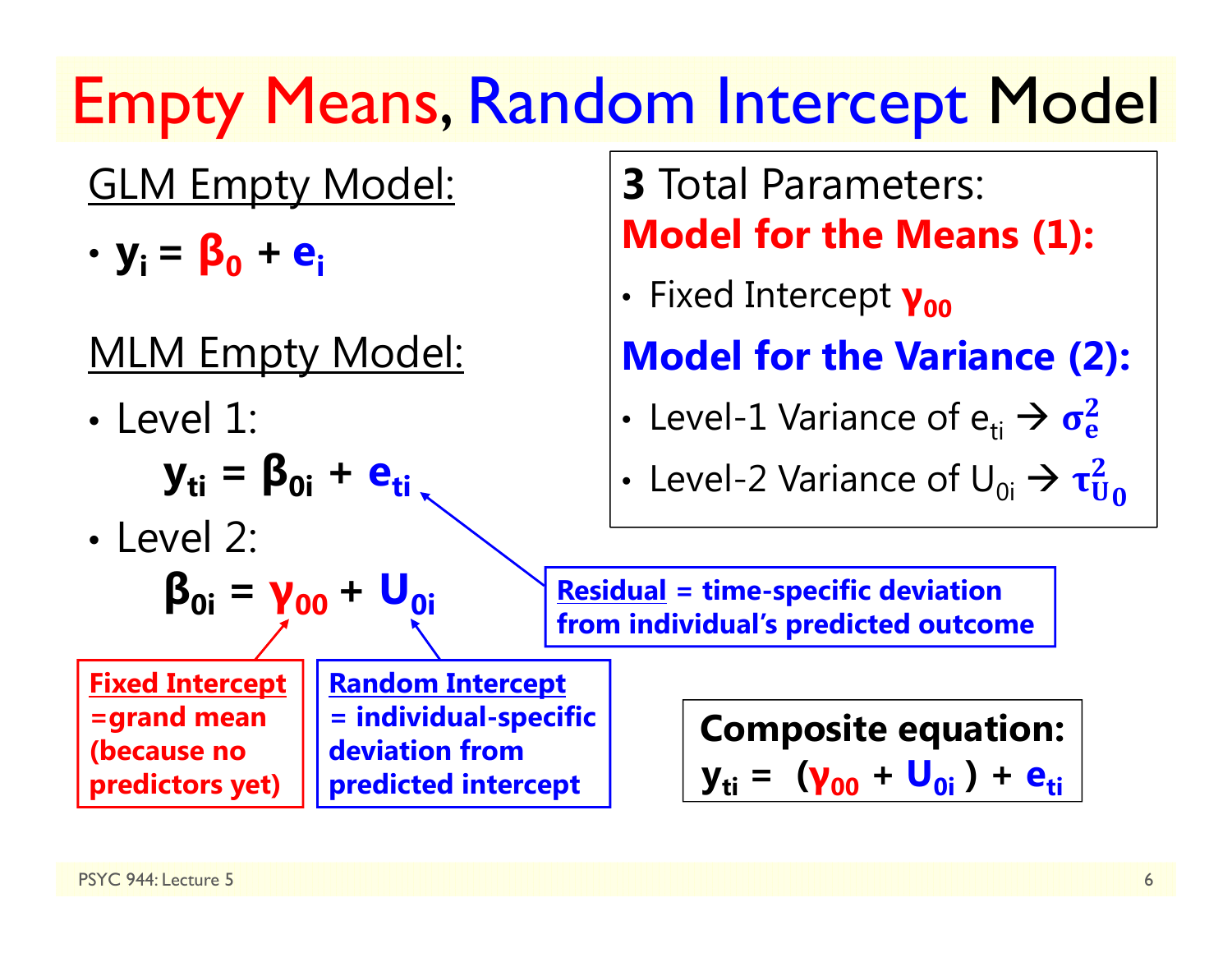#### Saturated Means, Random Intercept Model

- • Although rarely shown this way, a saturated means, random intercept model would be represented as a multilevel model like this (for example  $n = 4$  here, in which the time predictors are dummy codes to distinguish each occasion from time 0):
- Level 1:

$$
\mathbf{y}_{ti} = \beta_{0i} + \beta_{1i}(Time1_{ti}) + \beta_{2i}(Time2_{ti}) + \beta_{3i}(Time3_{ti}) + e_{ti}
$$

• Level 2:

$$
\beta_{0i} = \gamma_{00} + U_{0i}
$$
\n
$$
\beta_{1i} = \gamma_{10}
$$
\n
$$
\beta_{2i} = \gamma_{20}
$$
\n
$$
\beta_{3i} = \gamma_{30}
$$

Composite equation (6 parameters): **yti <sup>=</sup>γ<sup>00</sup> <sup>+</sup>γ10(Time1ti) <sup>+</sup>γ20(Time2ti)**  <mark>+ γ<sub>30</sub>(Time3<sub>ti</sub>) + U<sub>0i</sub> + e<sub>ti</sub></mark>

Given the same random intercept model for the variance, the **G**, **R**, and **V** matrices would have the same form for the empty means model as for the saturated means model (but the latter would estimate remaining variance and covariance after controlling for all possible mean differences over time).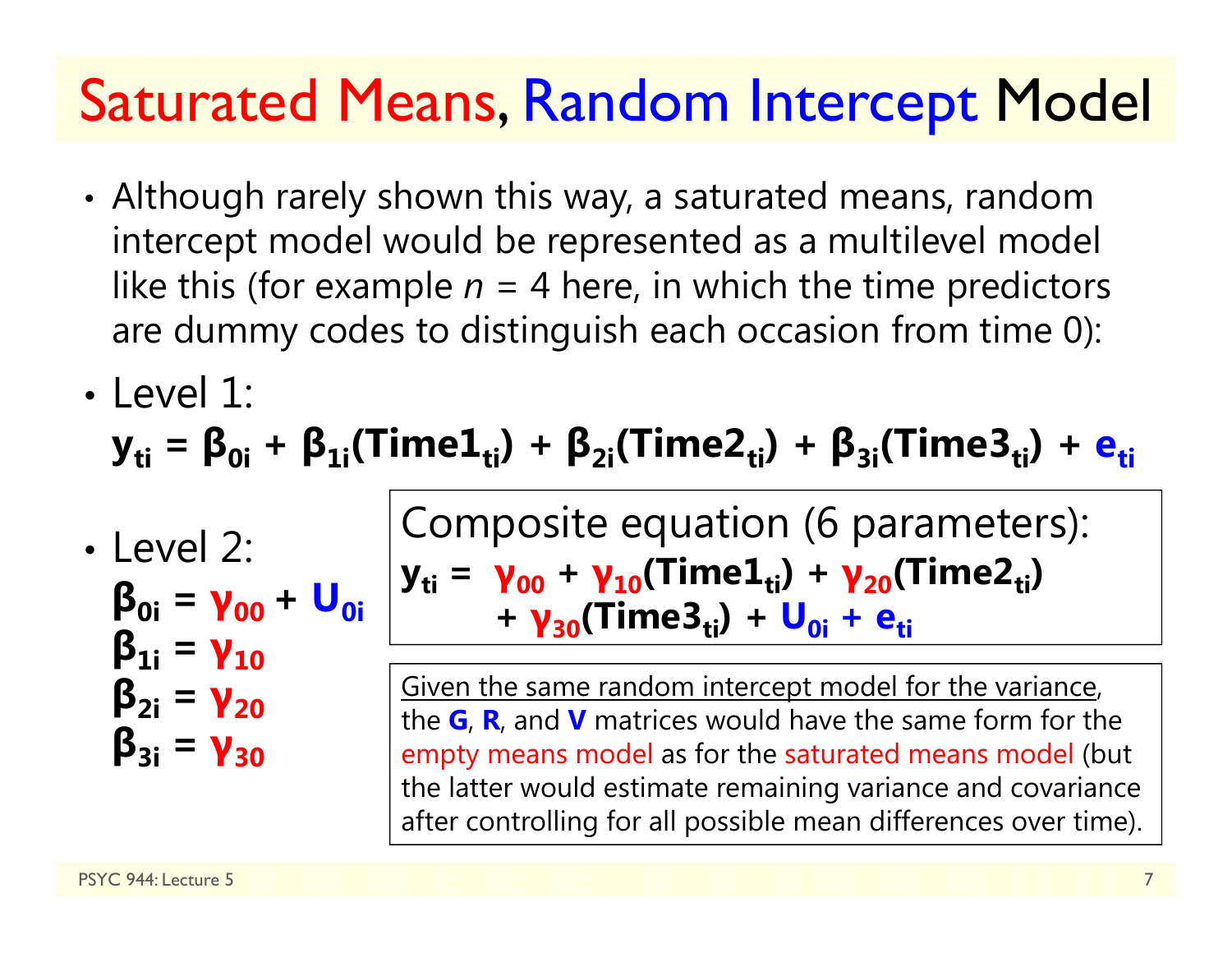### Matrices in a Random Intercept Model

**RI and DIAG: Total predicted data matrix is called V matrix, created from the G [TYPE=UN] and R [TYPE=VC] matrices as follows:**

$$
\mathbf{V} = \mathbf{Z} \cdot \mathbf{G} \cdot \mathbf{Z}^{T} + \mathbf{R} = \mathbf{V}
$$
  
\n
$$
\mathbf{V} = \begin{bmatrix} 1 \\ 1 \\ 1 \\ 1 \end{bmatrix} \begin{bmatrix} \tau_{U_{0}}^{2} \end{bmatrix} \begin{bmatrix} 1 & 1 & 1 & 1 \end{bmatrix} + \begin{bmatrix} \sigma_{e}^{2} & 0 & 0 & 0 \\ 0 & \sigma_{e}^{2} & 0 & 0 \\ 0 & 0 & \sigma_{e}^{2} & 0 \\ 0 & 0 & 0 & \sigma_{e}^{2} \end{bmatrix} = \begin{bmatrix} \tau_{U_{0}}^{2} + \sigma_{e}^{2} & \tau_{U_{0}}^{2} & \tau_{U_{0}}^{2} & \tau_{U_{0}}^{2} \\ \tau_{U_{0}}^{2} & \tau_{U_{0}}^{2} + \sigma_{e}^{2} & \tau_{U_{0}}^{2} \\ \tau_{U_{0}}^{2} & \tau_{U_{0}}^{2} & \tau_{U_{0}}^{2} + \sigma_{e}^{2} \\ \tau_{U_{0}}^{2} & \tau_{U_{0}}^{2} & \tau_{U_{0}}^{2} & \tau_{U_{0}}^{2} + \sigma_{e}^{2} \end{bmatrix}
$$

**VCORR then provides the intraclass correlation, calculated as:** 

 $\mathbf{ICC} = \mathbf{\tau_U^2}$  $\frac{2}{\mathsf{U}_\mathsf{0}}$  /  $(\tau_\mathsf{U}^2$  $\frac{2}{\mathsf{U}_{{\bf 0}}}$  $+$   $\sigma_{e}^{2}$ **)**

1 ICC ICC ICC ICC 1 ICC ICC ICC ICC 1 ICC correlation ICC ICC ICC 1 $\begin{bmatrix} 1 & \text{ICC} & \text{ICC} & \text{ICC} \\ \text{ICC} & 1 & \text{ICC} & \text{ICC} \\ \text{ICC} & \text{ICC} & 1 & \text{ICC} \\ \text{ICC} & \text{ICC} & \text{ICC} & 1 \end{bmatrix}$ assumes a constant over time

**For any random intercept model: VCORR** provides the "unconditional" ICC when requested from an **empty means** model. When paired with any other kind of means model (e.g., **saturated means** model), **VCORR** provides a "conditional" ICC instead (after controlling for fixed effects).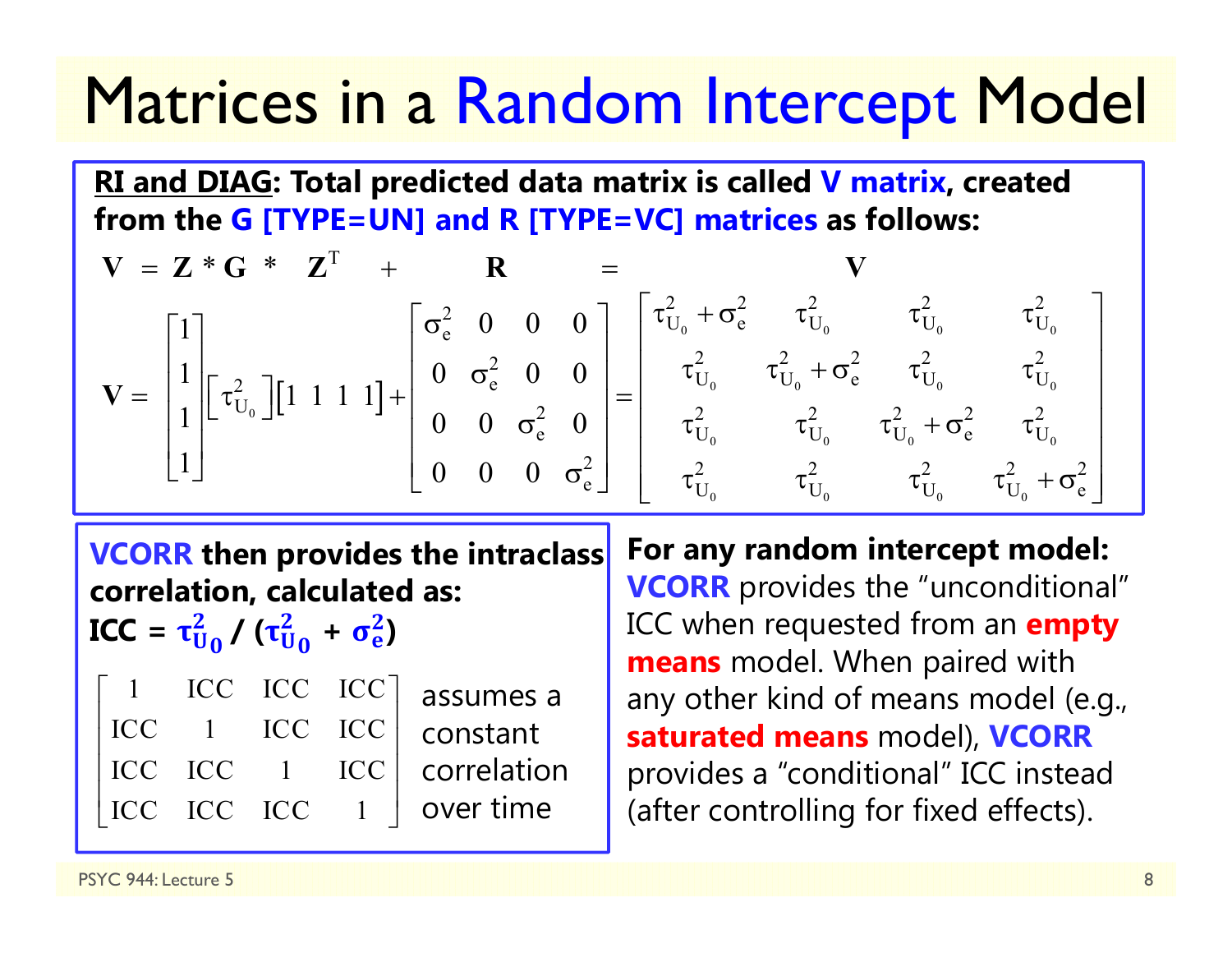### Augmenting the empty means, random intercept model with *time*

•2 questions about the possible effects of *time*:

#### **1. Is there an effect of time on average?**

- $\triangleright$  If the line describing the sample means not flat?
- Significant **FIXED** effect of time

#### **2. Does the average effect of time vary across individuals?**

- Does each individual need his or her own line?
- Significant **RANDOM** effect of time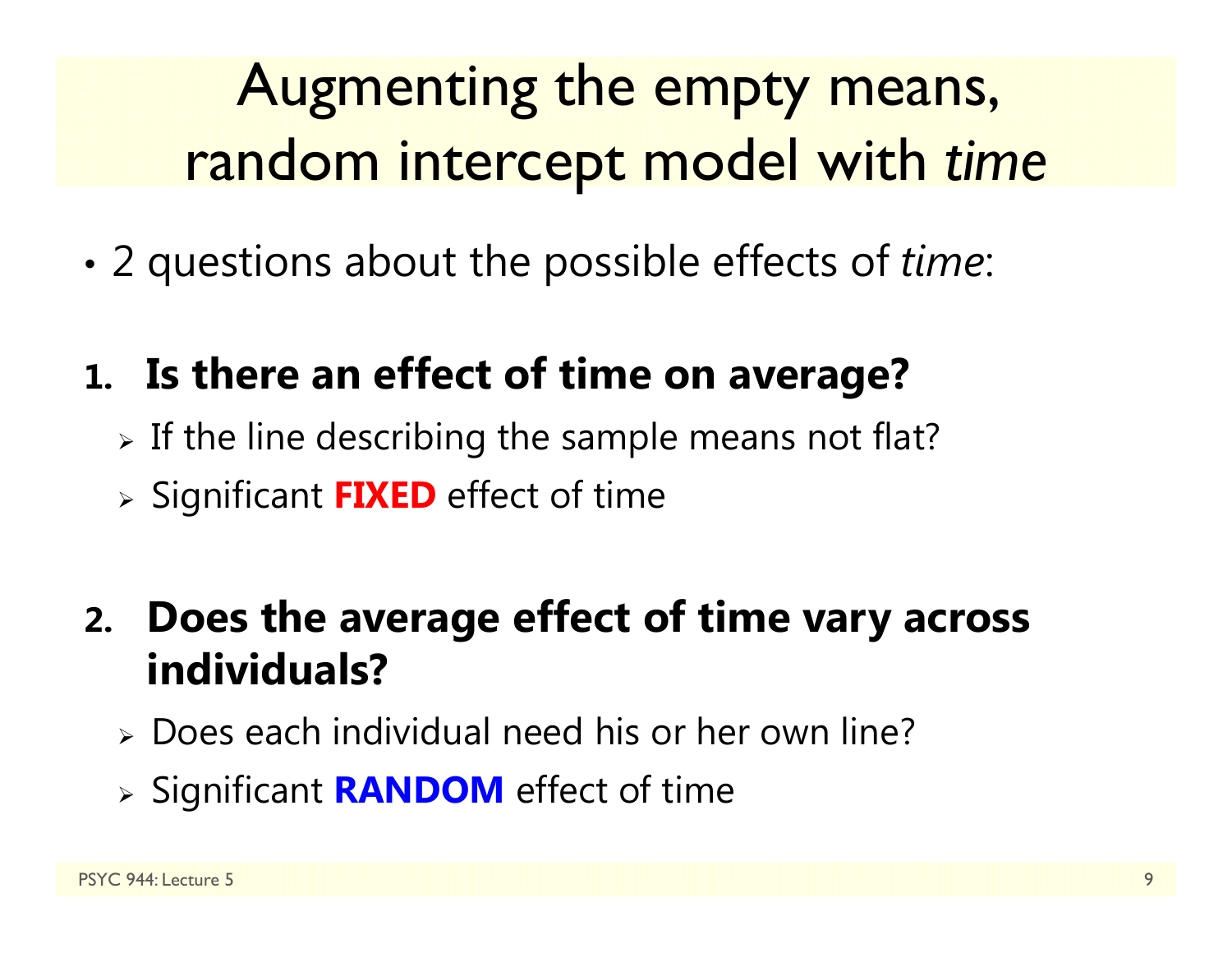Fixed and Random Effects of Time(Note: The intercept is random in every figure)

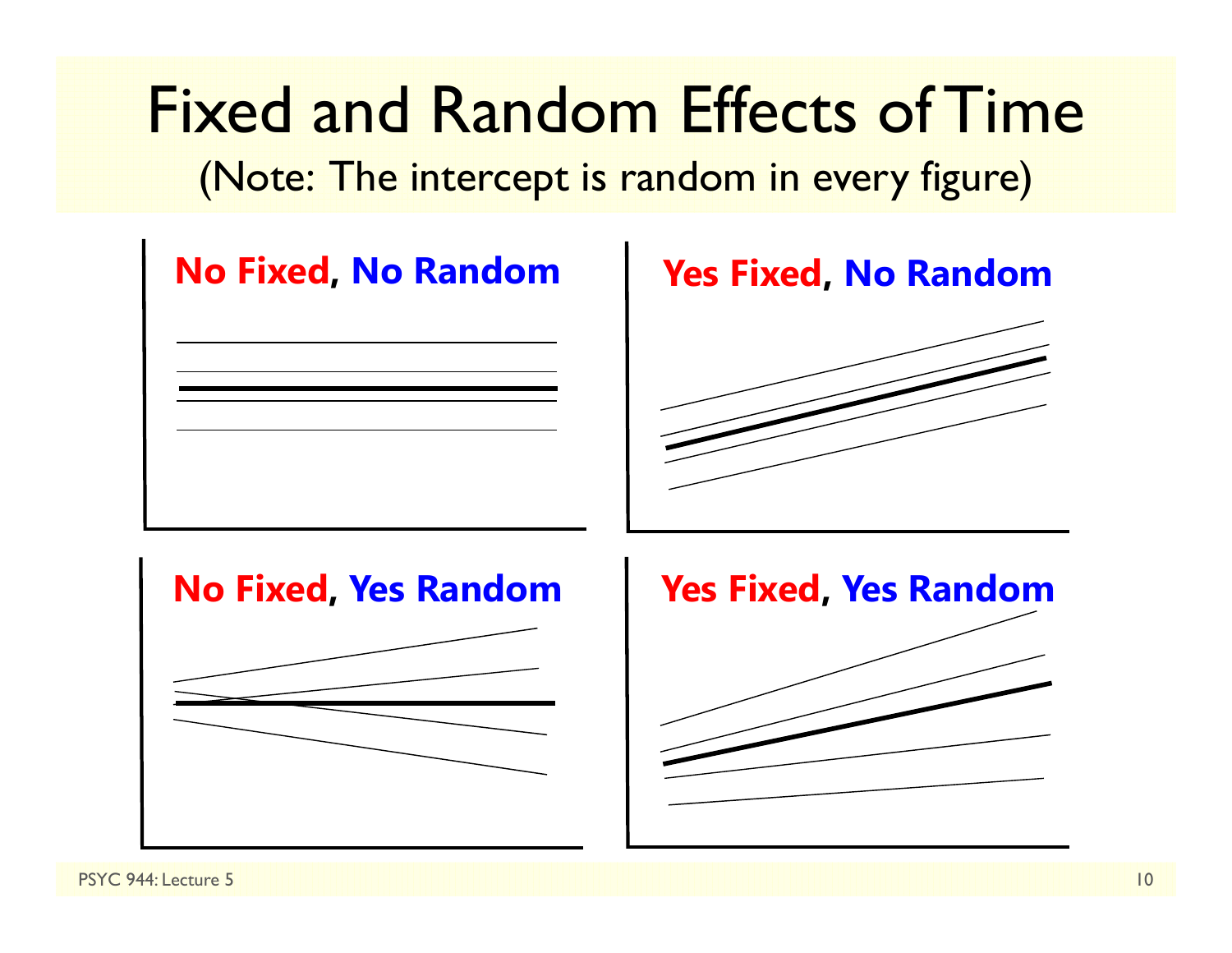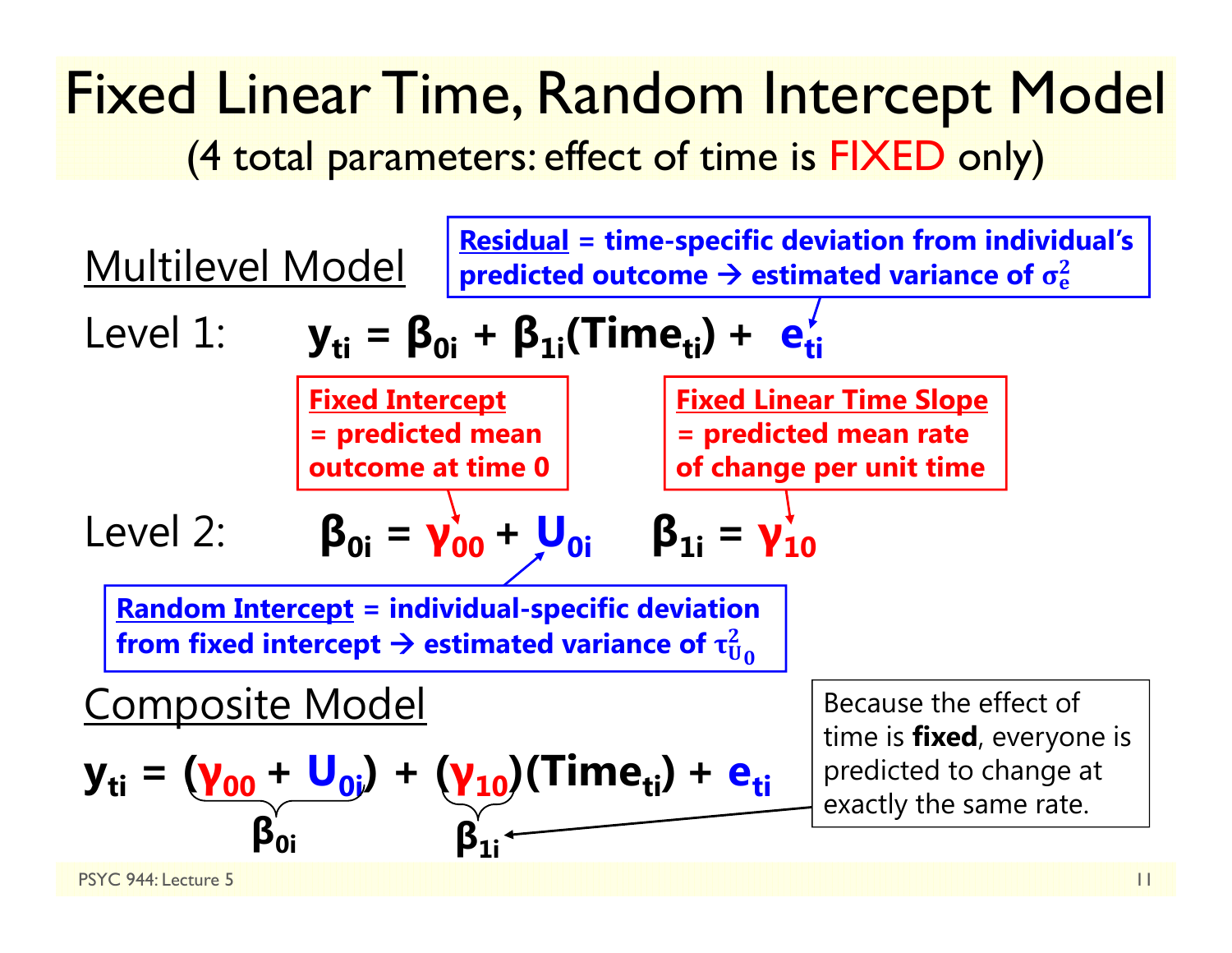#### Explained Variance from Fixed Linear Time

- Most common measure of effect size in MLM is Pseudo-R 2
	- $\triangleright$  Is supposed to be variance accounted for by predictors
	- $\triangleright$  Multiple piles of variance mean multiple possible values of pseudo R<sup>2</sup> (can be calculated per variance component or per model level)
	- $>$  A fixed linear effect of time will reduce level-1 residual variance  $\sigma_{\rm e}^2$  $\frac{2}{6}$  in **R**
	- $\triangleright$  By how much is the residual variance  $\sigma_{\rm e}^2$  $<sup>2</sup>$  reduced?</sup>

 $\epsilon_{\text{e}}^2 = \frac{\text{residual variance}_{\text{fewer}} - \text{residual variance}_{\text{move}}}{\text{residual variance}_{\text{fewer}}}$ residual variance - residual variancePseudo  $R_e^2 = \frac{7.65 \text{ rad}}{2} \cdot \frac{1.65 \text{ rad}}{2} \cdot \text{residual variance}}$ 

 $\triangleright$  If time varies between persons, then level-2 random intercept variance  $\tau_{\rm U}$  $^2_{{\mathsf U}_0}$  in **G** may also be reduced:

 $\frac{2}{U0} = \frac{1 \text{ and on inductor per variable}}{\text{random intercept variance}}$ Pseudo  $R_{U0}^2 = \frac{\text{random intercept variance}_{\text{fewer}} - \text{random intercept variance}}{\text{random intercept variance}_{\text{fewer}}}$ 

 $\triangleright$  But you are likely to see a (net) INCREASE in  $\tau_{\mathrm{U}}^2$  $^2_{\mathrm{U}_\mathrm{0}}$  instead.... Here's why: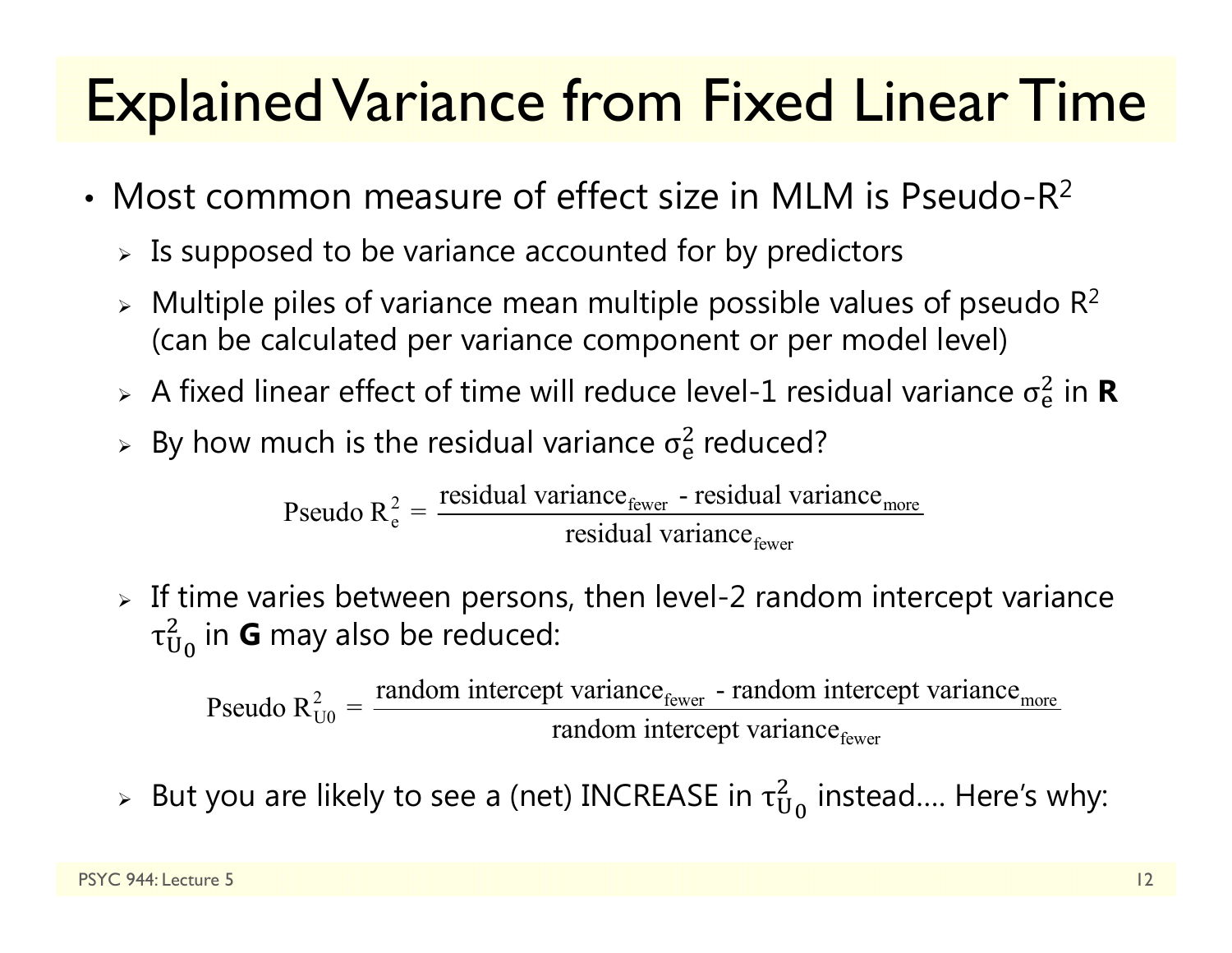#### Increases in Random Intercept Variance

- •• Level-2 random intercept variance  $\tau^2_U$  $_{\rm U_0}^2$  will often increase as a consequence of reducing level-1 residual variance  $\sigma_{\rm e}^2$  $\overline{2}$
- Observed level-2  $\tau^2_{\mathrm{U}}$  $_{\rm U_0}^2$  is NOT just between-person variance
	- > Also has a small part of within-person variance (level-1  $\sigma_{\rm e}^2$ ), or: Observed  $\bm{\tau}^{\scriptscriptstyle\mathcal{L}}_{\mathsf{U}}$  $_{\rm U_0}^2$  = True  $\tau_{\rm U}^2$  $\frac{2}{\mu_0}$  + (σ<sup>2</sup><sub>e</sub>  $^{2}_{e}$ /n)
		- **As** *n* occasions increases, bias of level-1  $\sigma_{\rm e}^2$  $\frac{2}{9}$  is minimized
	- $\triangleright$  Likelihood-based estimates of "true"  $\tau_{\mathrm{U}}^2$  $_{\rm U_0}^2$  use ( $\sigma_{\rm e}^2$  $\frac{2}{e}$ /n) as correction factor: True  $\bm{\tau}^{\text{{\tiny \it L}}}_{\text{U}}$  $_{\rm U_0}^2$  = Observed  $\tau_{\rm U}^2$  $\frac{2}{\mathsf{U}_0}$  – ( $\sigma_{\rm e}^2$  $^{2}_{e}$ /n)
- •• For example: observed level-2  $\tau^2_{\mathrm{U}}$  $\overline{2}$ <sub>0</sub>=4.65, level-1 σ $^2$ e=7.06, *n*=4
	- $\triangleright$  True τ $_\mathrm{U}^2$ ଶ = 4.65 <sup>−</sup>(**7.60**/4) = **2.88** in empty means model
	- $\triangleright$  Add fixed linear time slope  $\rightarrow$  reduce  $\sigma_{\rm e}^2$  $^{2}_{6}$  from 7.06 to 2.17 (R<sup>2</sup> = .69)
	- $>$  But now True  $\tau^2_{\mathrm{U}}$ ଶ = 4.65 <sup>−</sup>(**2.17**/4) = **4.10** in fixed linear time model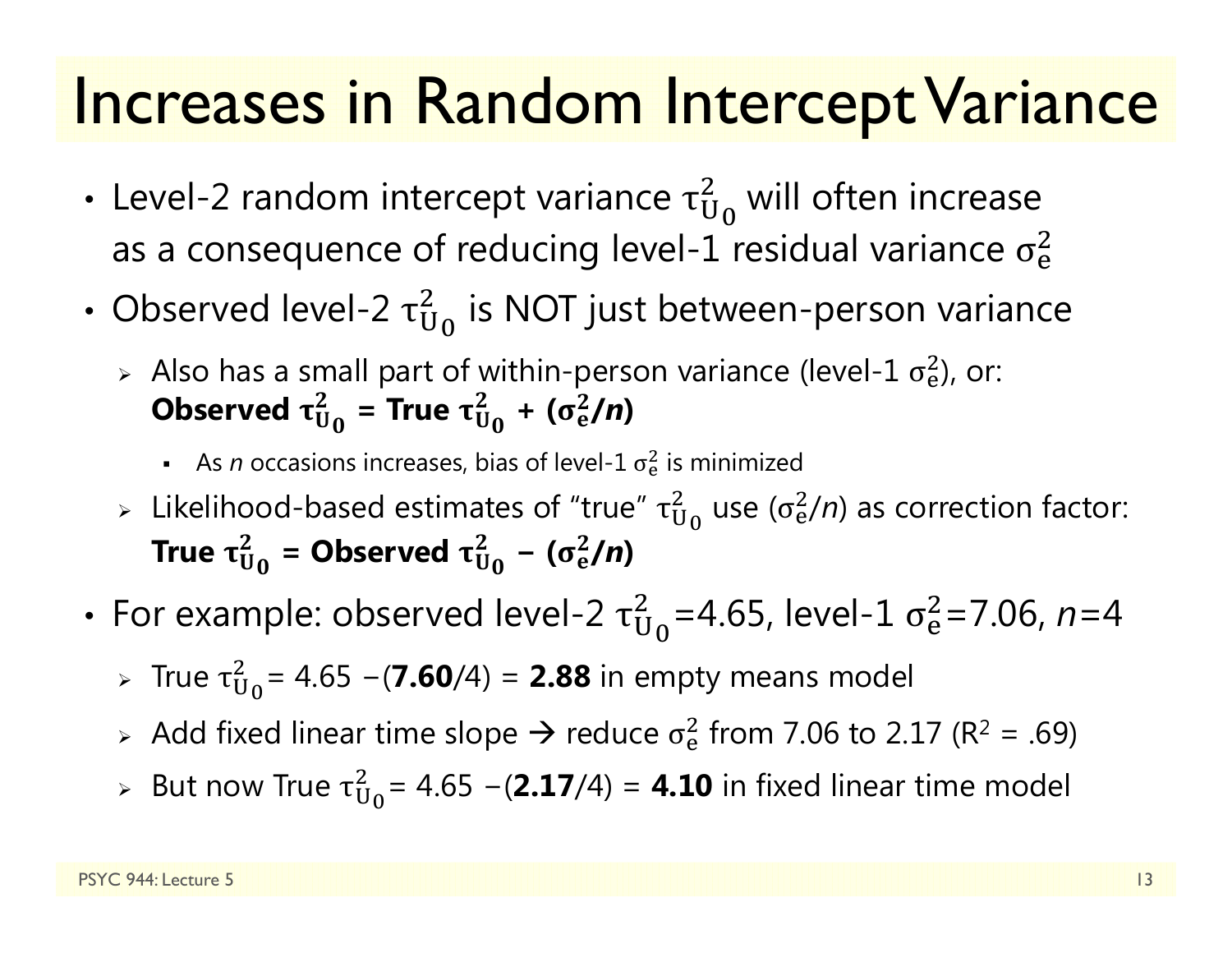# Random Intercept Models Imply…

- • **People differ from each other systematically in only ONE way**  $\mathcal{L}(\mathcal{L})$ in intercept  $(U_{0i})$ , which implies **ONE kind of BP variance**, which translates to **ONE source of person dependency** (covariance or correlation in the outcomes from the same person)
- •• If so, after controlling for BP intercept differences (by estimating the variance of  $\sf{U}_{0i}$  as  $\tau^2_U$  $\overline{2}$  $_{\rm 0}$ in the  ${\bf G}$  matrix), the  ${\bf e_{ti}}$   $\bm{\mathsf{residuals}}$  (whose variance and covariance are estimated in the **R** matrix) should be **uncorrelated with homogeneous variance across time**, as shown:

0 $\left[\, \tau_{\mathrm{U}_{{}_{0}}}^2\,\right]$ 2 e 2 e 2 e 2 e  $\sigma_{0}^2$  0 0 0  $0 \quad \sigma_{\circ}^2 \quad 0 \quad 0$  $0$   $0$   $\sigma_{\circ}^2$   $0$  $\begin{bmatrix} \sigma_{\rm e}^2 & 0 & 0 & 0 \ 0 & \sigma_{\rm e}^2 & 0 & 0 \ 0 & 0 & \sigma_{\rm e}^2 & 0 \ 0 & 0 & 0 & \sigma_{\rm e}^2 \end{bmatrix} \qquad \begin{bmatrix} \tau_{\rm U_0} + \sigma_{\rm e} & \tau_{\rm U_0} & \tau_{\rm U_0} & \tau_{\rm U_0} & \tau_{\rm U_0} & \tau_{\rm U_0}^2 & \tau_{\rm U_0}^2 & \tau_{\rm U_0}^2 & \tau_{\rm U_0}^2 & \tau_{\rm U_0}^2 & \tau_{\rm U$ 0  $\cup_0$   $\cup_0$   $\cup_0$  $\tau_{\rm U_{0}}^{2}+\sigma_{\rm e}^{2} \qquad \tau_{\rm U_{0}}^{2} \qquad \quad \tau_{\rm U_{0}}^{2} \qquad \quad \tau_{\rm U_{0}}^{2}$  $\tau^2_{\rm U_o}$  +  $\sigma^2_{\rm e}$  +  $\tau^2_{\rm U_o}$  +  $\tau^2_{\rm U_o}$  $\tau^2_{\rm U_o} \qquad \tau^2_{\rm U_o} \qquad \tau^2_{\rm U_o} + \sigma^2_{\rm e} \qquad \tau^2_{\rm U_o}$  $\tau^2_{\rm U_o}$   $\tau^2_{\rm U_o}$   $\tau^2_{\rm U_o}$   $\tau^2_{\rm U_o}$  +  $\sigma^2_{\rm e}$  $\begin{bmatrix} \tau_{U_0}^2 + \sigma_e^2 & \tau_{U_0}^2 & \tau_{U_0}^2 & \tau_{U_0}^2 \ \tau_{U_0}^2 & \tau_{U_0}^2 + \sigma_e^2 & \tau_{U_0}^2 & \tau_{U_0}^2 \ \tau_{U_0}^2 & \tau_{U_0}^2 & \tau_{U_0}^2 + \sigma_e^2 & \tau_{U_0}^2 \ \tau_{U_0}^2 & \tau_{U_0}^2 & \tau_{U_0}^2 & \tau_{U_0}^2 + \sigma_e^2 \end{bmatrix}$ Level-2 **G** matrix: RANDOM TYPE=UNLevel-1 **R** matrix: REPEATED TYPE=VC**G** and **R** matrices combine to create a total **V** matrix with CS pattern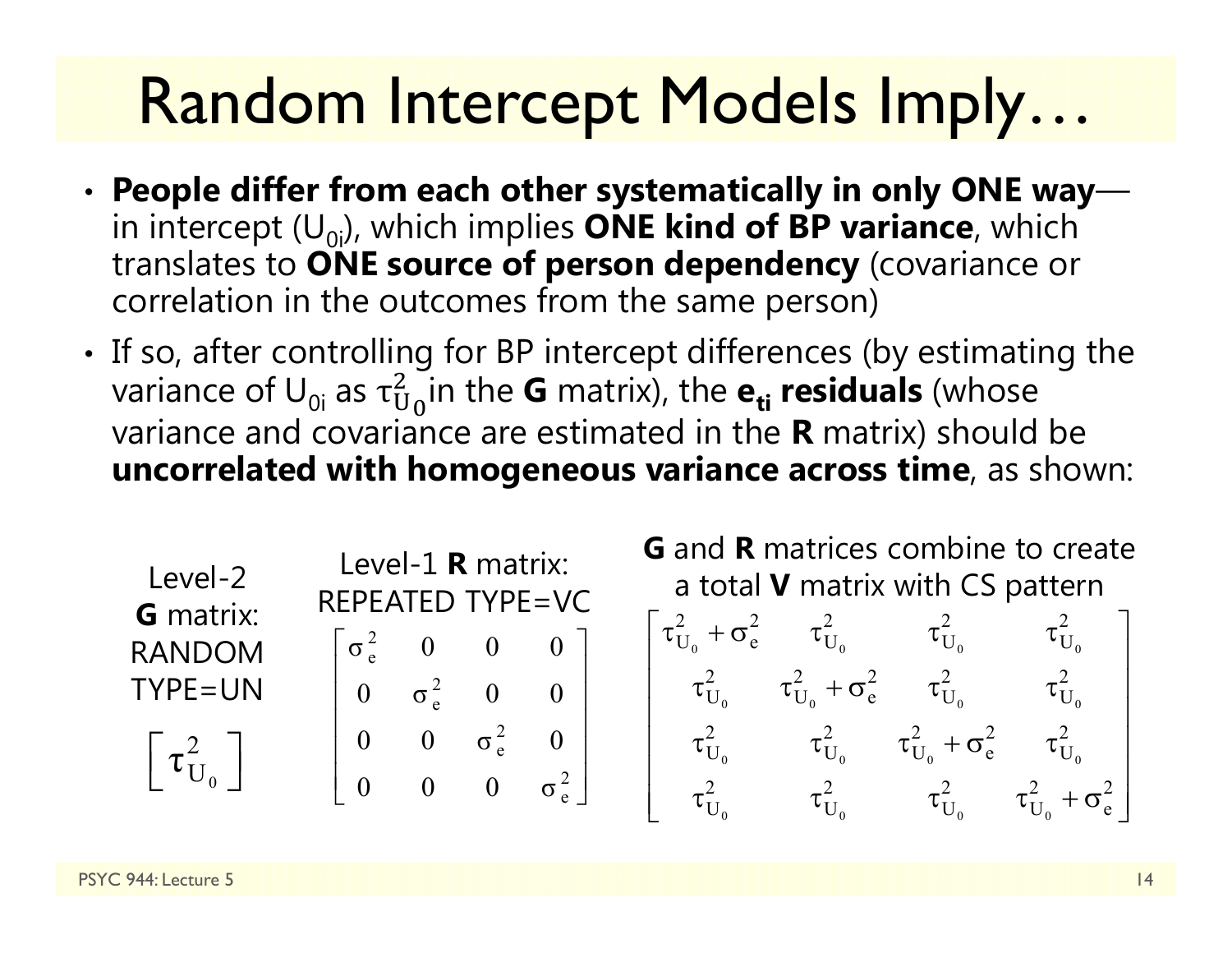- •How the model predicts each element of the **V** matrix:
- Level 1:  $y_{ti} = β_{0i} + β_{1i}(Time_{ti}) + e_{ti}$ Level 2: **β0i <sup>=</sup> γ00 <sup>+</sup> U0iβ1i <sup>=</sup> γ10**

Composite Model:  $y_{ti} = (y_{00} + U_{0i}) + (y_{10})$ (Time<sub>ti</sub>) + e<sub>ti</sub>

| <b>Predicted Variance per Time:</b>                                           | <b>Predicted Covariance:</b>                                                 |
|-------------------------------------------------------------------------------|------------------------------------------------------------------------------|
| $Var[y_{Time}]$                                                               | $Cov[y_A, y_B]$                                                              |
| $= \text{Var}[(\gamma_{00} + U_{0i}) + (\gamma_{10}) (\text{Time}) + e_{ti})$ | $=$ Cov $\left[ (\gamma_{00} + U_{0i}) + (\gamma_{10})(A) + e_{ti} \right],$ |
| $= \text{Var} [U_{0i} + e_{ti}]$                                              | $(\gamma_{00} + U_{0i}) + (\gamma_{10}) (B) + e_{ii}$                        |
|                                                                               | $=$ Cov $[U_{0i}]$ , $[U_{0i}]$                                              |
| $=\tau_{U_0}^2+\sigma_e^2$                                                    | $=\tau_{U_0}^2$                                                              |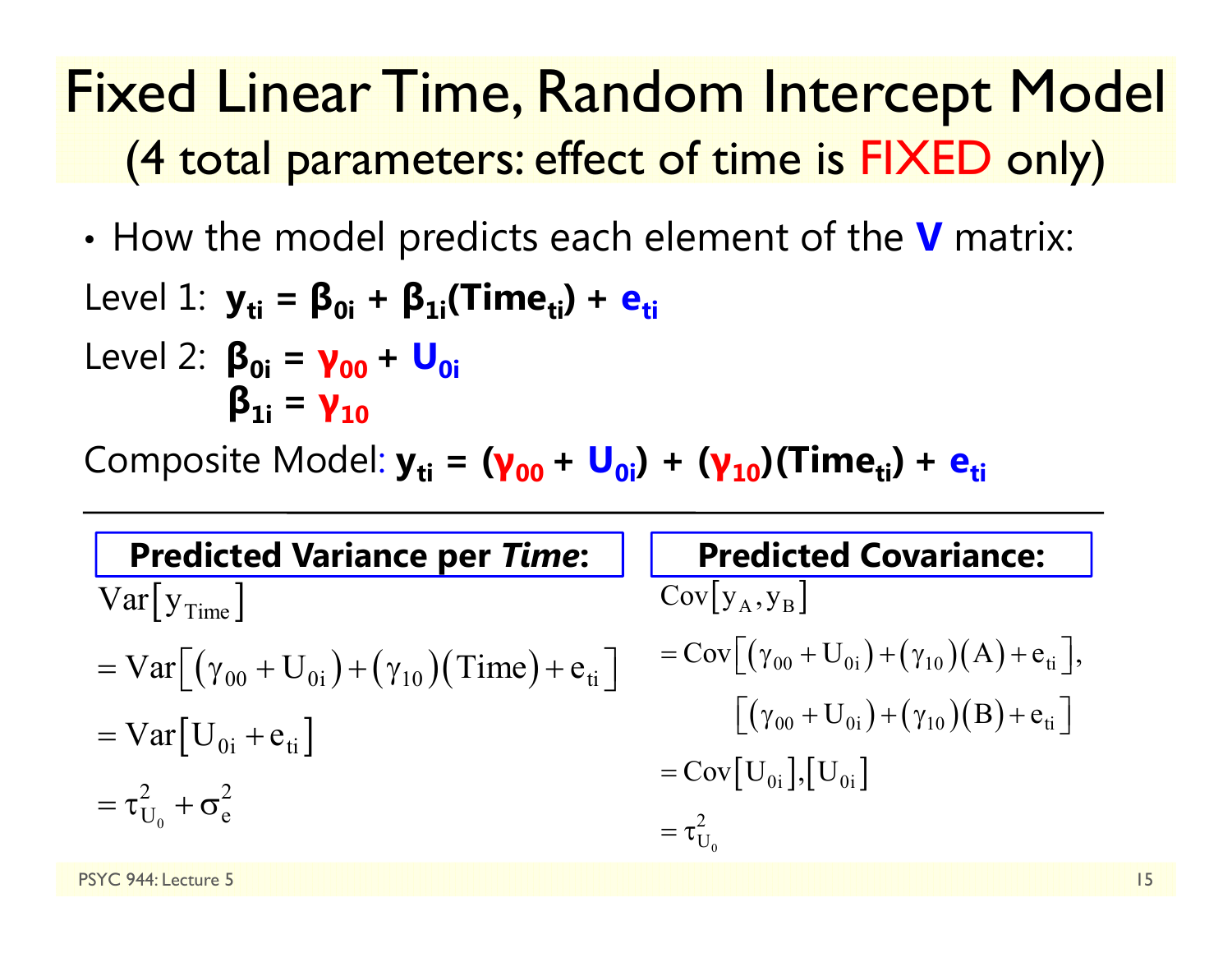•• Scalar "mixed" model equation per person:

$$
Y_{i} = \begin{bmatrix} X_{i} * \gamma \\ Y_{0i} \\ Y_{1i} \\ Y_{2i} \\ Y_{3i} \end{bmatrix} + \begin{bmatrix} 1 \\ 1 \\ 1 \\ 1 \\ 1 \end{bmatrix} \begin{bmatrix} v_{00} \\ V_{10} \end{bmatrix} + \begin{bmatrix} 1 \\ 1 \\ 1 \\ 1 \\ 1 \end{bmatrix} \begin{bmatrix} v_{0i} \\ v_{0i} \\ v_{3i} \end{bmatrix} + \begin{bmatrix} 1 \\ 1 \\ 1 \\ 1 \\ 1 \end{bmatrix} \begin{bmatrix} v_{0i} \\ v_{10} \\ v_{3i} \end{bmatrix} + \begin{bmatrix} 1 \\ 1 \\ 1 \\ 1 \\ 1 \end{bmatrix} \begin{bmatrix} v_{0i} \\ v_{0i} \\ v_{3i} \end{bmatrix} + \begin{bmatrix} v_{0i} \\ v_{0i} \\ v_{3i} \end{bmatrix} \begin{bmatrix} v_{0i} \\ v_{0i} \\ v_{3i} \end{bmatrix} = \begin{bmatrix} \gamma_{00} + \gamma_{10}(0) \\ \gamma_{00} + \gamma_{10}(1) \\ \gamma_{00} + \gamma_{10}(2) \\ \gamma_{00} + \gamma_{10}(3) \end{bmatrix} + \begin{bmatrix} U_{0i} \\ U_{0i} \\ U_{0i} \end{bmatrix} + \begin{bmatrix} e_{0i} \\ e_{1i} \\ e_{2i} \\ e_{3i} \end{bmatrix}
$$

$$
\begin{bmatrix} y_{0i} \\ y_{1i} \\ y_{2i} \\ y_{3i} \end{bmatrix} = \begin{bmatrix} \gamma_{00} + \gamma_{10}(0) + U_{0i} + e_{0i} \\ \gamma_{00} + \gamma_{10}(1) + U_{0i} + e_{1i} \\ \gamma_{00} + \gamma_{10}(2) + U_{0i} + e_{2i} \\ \gamma_{00} + \gamma_{10}(3) + U_{0i} + e_{3i} \end{bmatrix}
$$

 $X_i = n \times k$  values of **predictors with fixed effects**, so can differ per person  $(k = 2$ : intercept, linear time)

**γ** <sup>=</sup> *k* x 1 estimated **fixed effects**, so will be the same for all persons ( $\gamma_{00}$  = intercept,  $\gamma_{10}$  = linear time)

 $\mathbf{Z}_i = n \times u$  values of **predictors with random effects**, so can differ per person  $(u = 1$ : intercept)

 $U_i = u \times 1$  estimated individual **random effects**, so can differ per person

 $\mathbf{E}_i = n \times n$  time-specific residuals, so can differ per person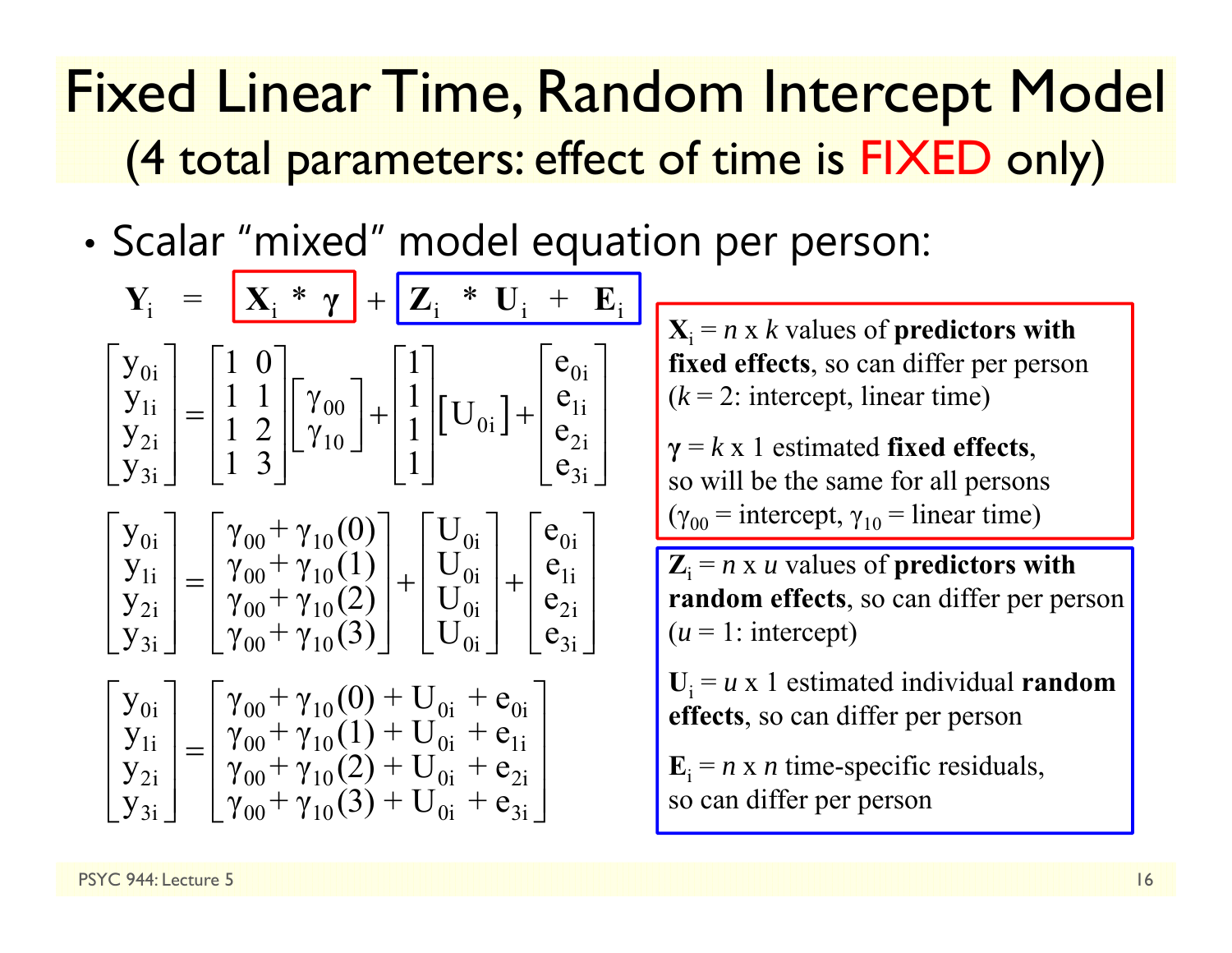•Predicted total variances and covariances per person:

$$
V_{i} = \begin{bmatrix} 1 \\ 1 \\ 1 \end{bmatrix} \begin{bmatrix} \tau_{U_{0}}^{2} & \tau_{U_{0}}^{2} & \tau_{U_{0}}^{2} \\ \tau_{U_{0}}^{2} & \tau_{U_{0}}^{2} & \tau_{U_{0}}^{2} \\ \tau_{U_{0}}^{2} & \tau_{U_{0}}^{2} & \tau_{U_{0}}^{2} \\ \tau_{U_{0}}^{2} & \tau_{U_{0}}^{2} & \tau_{U_{0}}^{2} \\ \tau_{U_{0}}^{2} & \tau_{U_{0}}^{2} & \tau_{U_{0}}^{2} \\ \tau_{U_{0}}^{2} & \tau_{U_{0}}^{2} & \tau_{U_{0}}^{2} \\ \tau_{U_{0}}^{2} & \tau_{U_{0}}^{2} & \tau_{U_{0}}^{2} \\ \tau_{U_{0}}^{2} & \tau_{U_{0}}^{2} & \tau_{U_{0}}^{2} \\ \tau_{U_{0}}^{2} & \tau_{U_{0}}^{2} & \tau_{U_{0}}^{2} \\ \tau_{U_{0}}^{2} & \tau_{U_{0}}^{2} & \tau_{U_{0}}^{2} \\ \tau_{U_{0}}^{2} & \tau_{U_{0}}^{2} & \tau_{U_{0}}^{2} \\ \tau_{U_{0}}^{2} & \tau_{U_{0}}^{2} & \tau_{U_{0}}^{2} \\ \tau_{U_{0}}^{2} & \tau_{U_{0}}^{2} & \tau_{U_{0}}^{2} \\ \tau_{U_{0}}^{2} & \tau_{U_{0}}^{2} & \tau_{U_{0}}^{2} \\ \tau_{U_{0}}^{2} & \tau_{U_{0}}^{2} & \tau_{U_{0}}^{2} \\ \tau_{U_{0}}^{2} & \tau_{U_{0}}^{2} & \tau_{U_{0}}^{2} \\ \tau_{U_{0}}^{2} & \tau_{U_{0}}^{2} & \tau_{U_{0}}^{2} \\ \tau_{U_{0}}^{2} & \tau_{U_{0}}^{2} & \tau_{U_{0}}^{2} \\ \tau_{U_{0}}^{2} & \tau_{U_{0}}^{2} & \tau_{U_{0}}^{2} \\ \tau_{U_{0}}^{2} & \tau_{U_{0}}^{2} & \tau_{U_{0}}^{2} \\ \tau_{U_{0}}^{2} & \tau_{U_{0}}^{2} & \tau_{U_{0}}^{2} \\ \tau_{U_{0}}^{2} & \tau_{U_{0}}^{2} & \tau_{U_{0}}^{2} \\ \tau
$$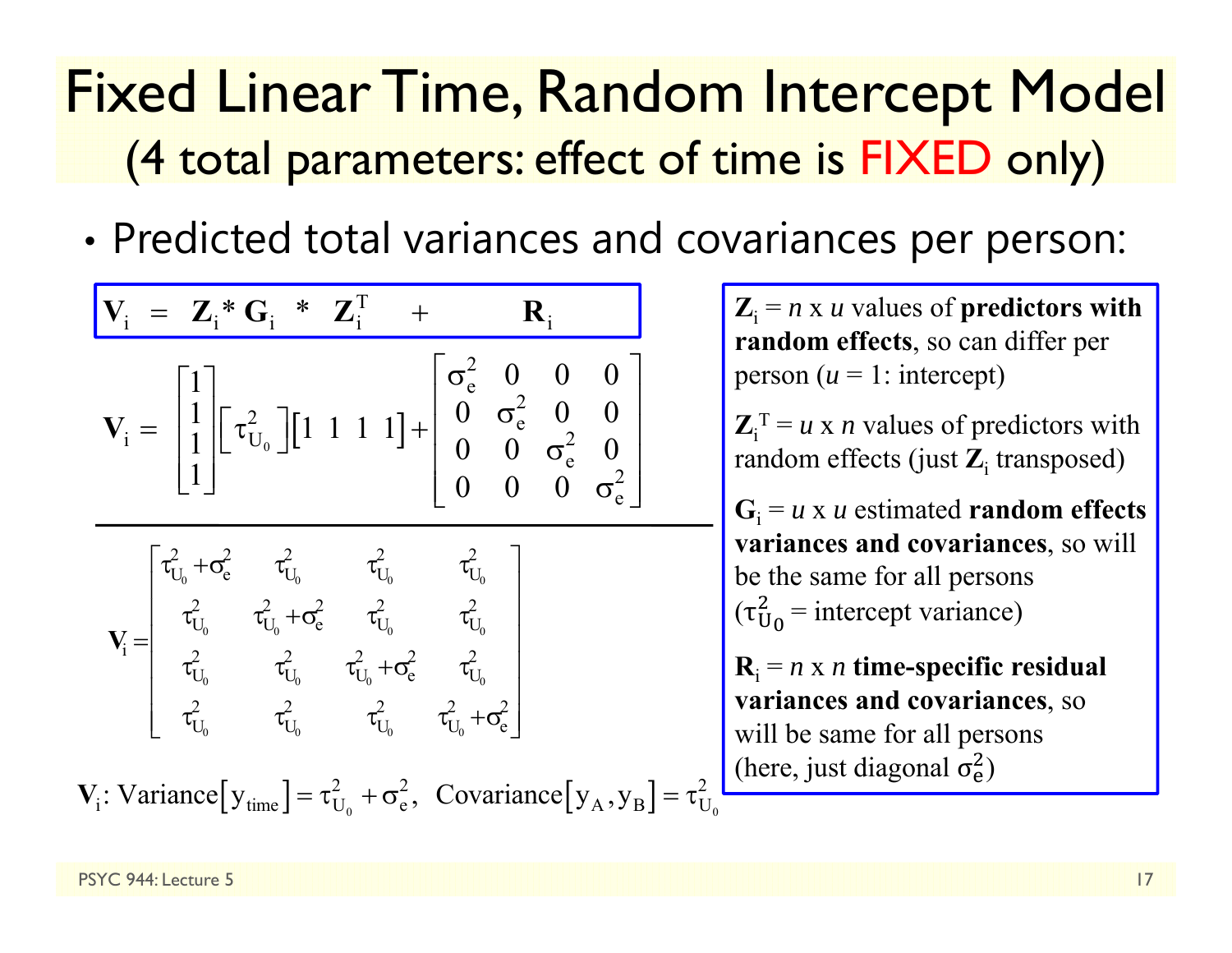## Summary so far…

- • Regardless of what kind of model for the means you have…
	- $\triangleright$   $\;$  <u>Empty means =</u> 1 fixed intercept that predicts no change
	- > Saturated means = 1 fixed intercept + n−1 fixed effects for mean differences that perfectly predict the means over time
		- Is a description, not a model, and may not be possible with unbalanced time
	- $\triangleright$  Fixed linear time = 1 fixed intercept, 1 fixed linear time slope that predicts linear average change across time
		- Г Is a model that works with balanced or unbalanced time
		- Г May cause an increase in the random intercept variance by explaining residual variance
- A random intercept model…
	- $\triangleright$  Predicts constant total variance and covariance over time
		- ä, Should be possible in balanced or unbalanced data
	- Still has residual variance (always there via default **R** matrix TYPE=VC)
- • Now we'll see what happens when adding other kinds of random effects, such as a random linear effect of time…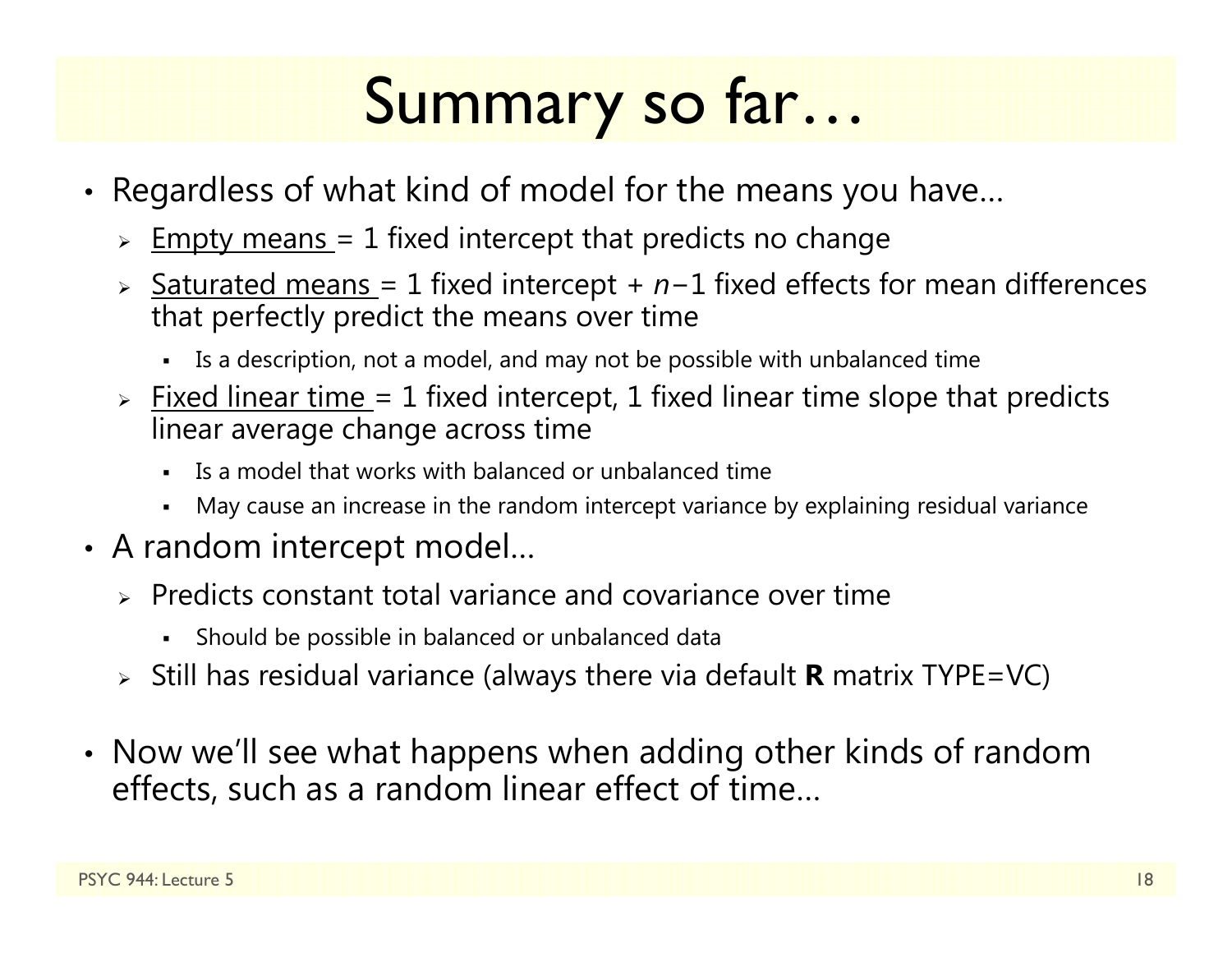#### Random Linear Time Model (6 total parameters)

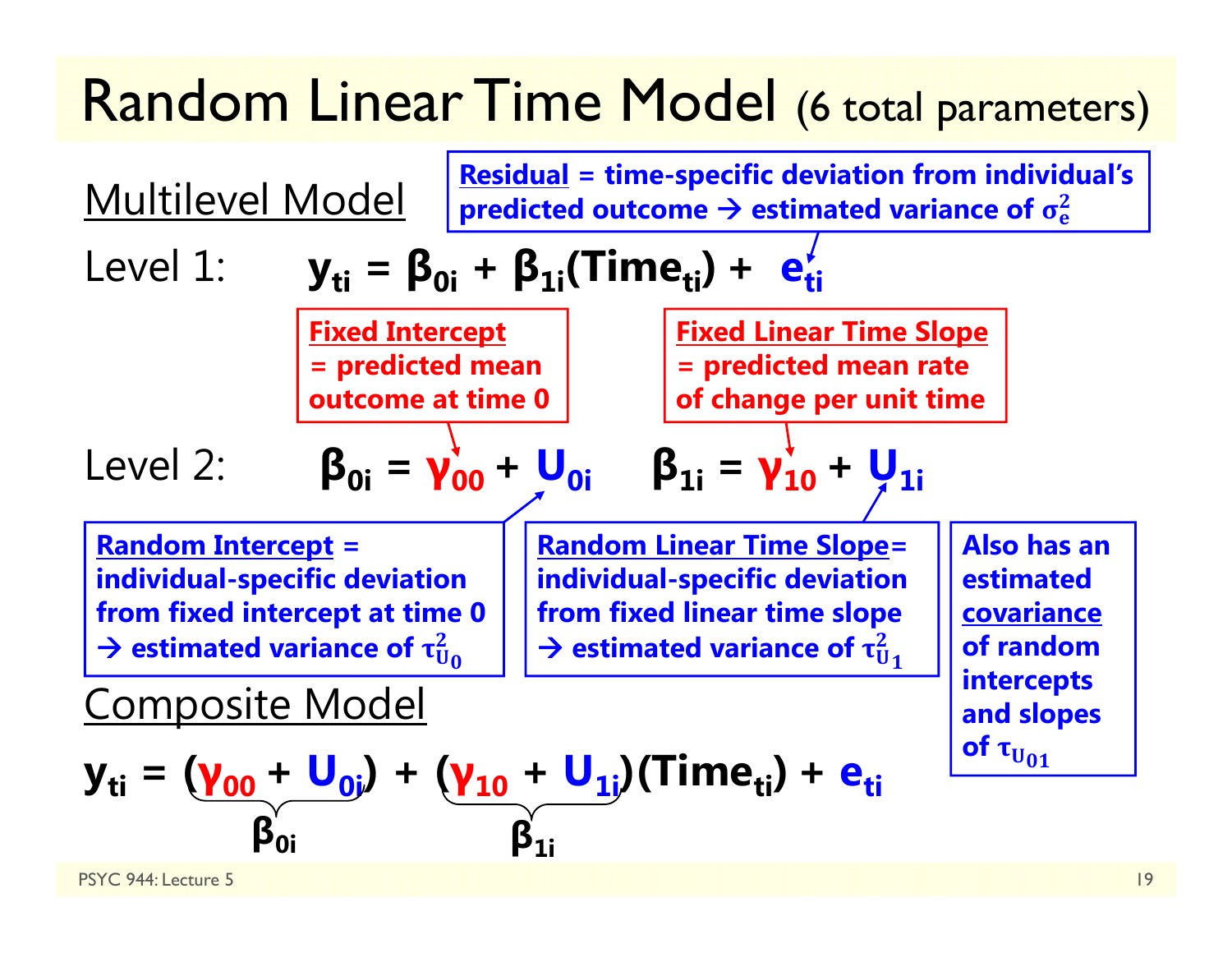#### Random Linear Time Model

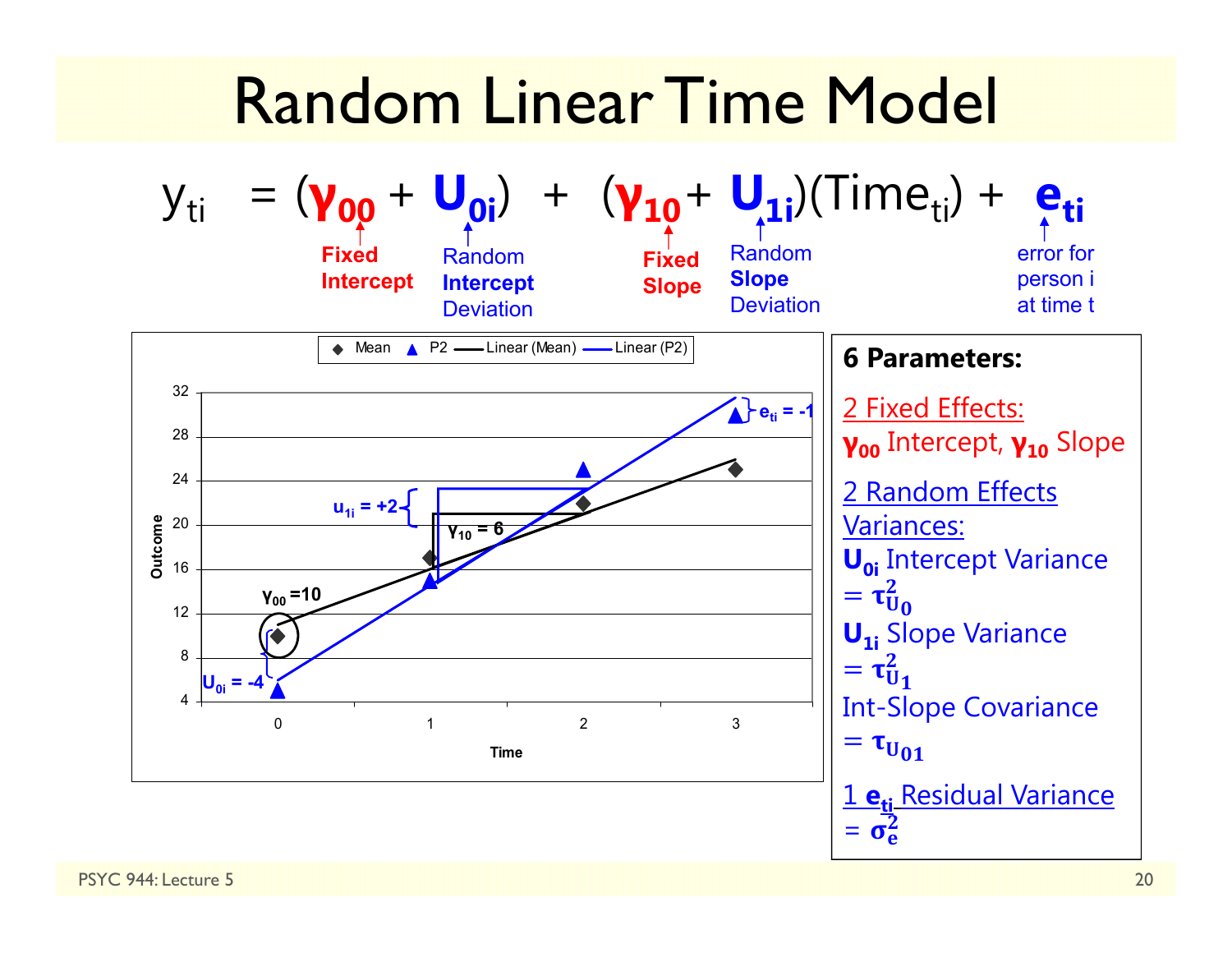### $Unbalanced$  Time  $\rightarrow$  Different time occasions across persons? No problem!



Rounding time can lead to incorrect estimates!

Code time as **exactly** as possible.

MLM uses each complete time point for each person.

0 1 2 3 4 5 6 7 8 9 10 11 12 13 14 15 16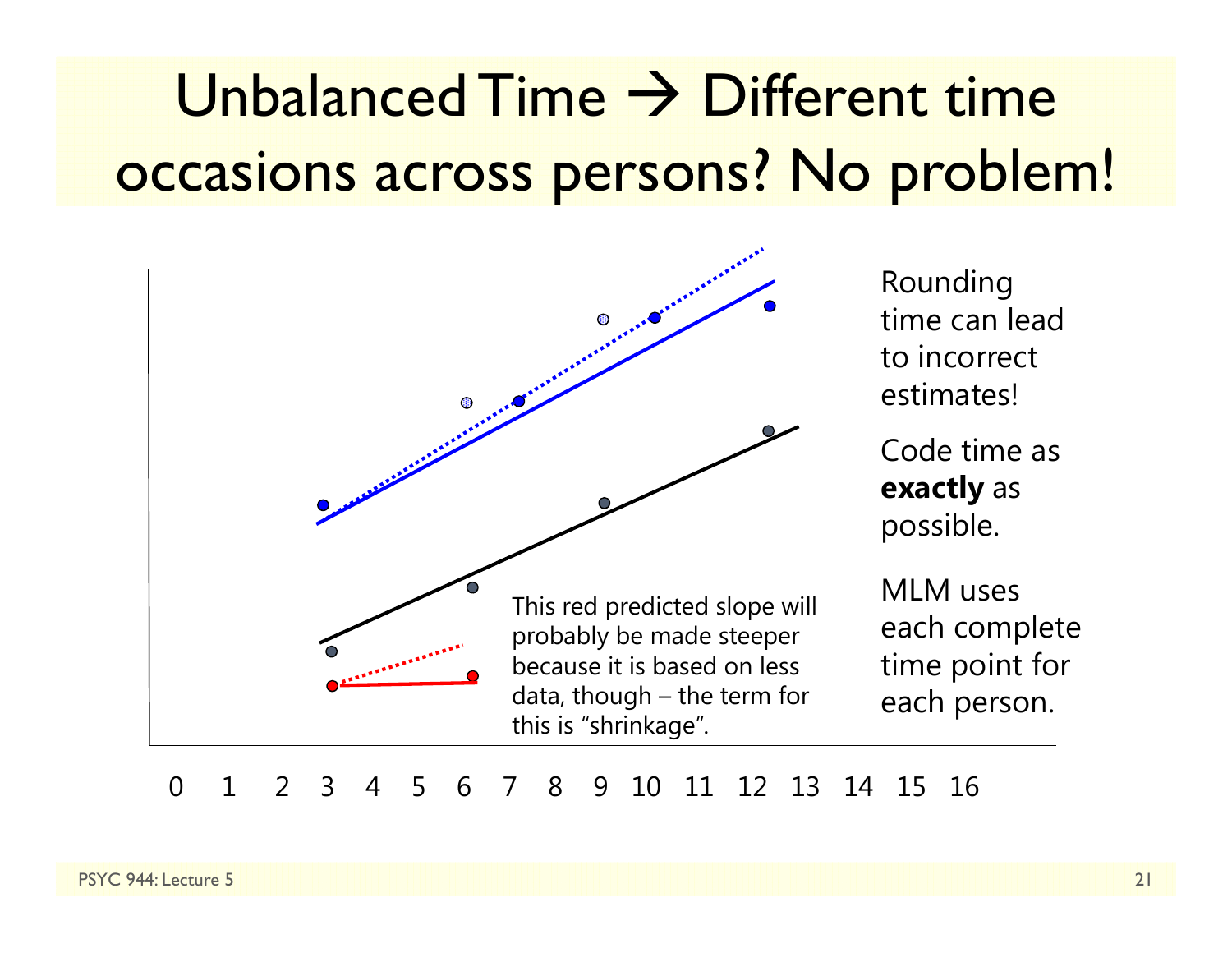#### Summary: Sequential Models for Effects of Time

Level 1:  $y_{ti} = β_{0i} + e_{ti}$ Level 2: **β0i <sup>=</sup> γ00 <sup>+</sup> U0i**Composite:  $y_{ti} = y_{00} + U_{0i} + e_{ti}$  Empty Means, Random Intercept Model: 3 parms = <mark>γ<sub>οο</sub>, σ΄</mark>  $\frac{2}{\rm e}$ ,  $\tau_{\rm U}^2$  $\frac{2}{\mathsf{U}_0}$ 

| Level 1: $y_{ti} = \beta_{0i} + \beta_{1i}(Time_{ti}) + e_{ti}$   Fixed Linear Time, |                                                                           |
|--------------------------------------------------------------------------------------|---------------------------------------------------------------------------|
| Level 2: $\beta_{0i} = \gamma_{00} + U_{0i}$                                         | $ $ Random Intercept Model:                                               |
| $\beta_{1i} = \gamma_{10}$                                                           | 4 parms = $\gamma_{00}$ , $\gamma_{10}$ , $\sigma_{e}^2$ , $\tau_{U_0}^2$ |

Composite:  $y_{ti} = (y_{00} + U_{0i}) + y_{10}$ (Time<sub>ti</sub>) + e<sub>ti</sub>

Level 1:  $y_{ti} = β_{0i} + β_{1i}(Time_{ti}) + e_{ti}$  Random Linear Time Model: Level 2: **β0i <sup>=</sup> γ00 <sup>+</sup> U0iβ1i <sup>=</sup> γ10 <sup>+</sup> U1i**6 parms = **γ<sub>οο</sub>, γ<sub>10</sub>, σ** $\frac{2}{6}$  $\frac{2}{\rm e}$ ,  $\tau_{\rm U}^2$  $\overset{\mathbf{2}}{\mathbf{U}}\mathbf{0}^{\prime}$  $\tau_{\bar{U}}$  $\frac{2}{\mathsf{U}_\mathbf{1'}}$   $\boldsymbol{\tau}_{\mathsf{U}_\mathbf{01}}(\boldsymbol{\rightarrow}$  cov of  $\mathsf{U}_{\mathsf{0i}}$  and  $\mathsf{U}_{\mathsf{1i}}$ )

Composite: y<sub>ti</sub> = (γ<sub>00</sub> + U<sub>0i</sub>) + (γ<sub>10</sub>+ U<sub>0i</sub>)(Time<sub>ti</sub>) + e<sub>ti</sub>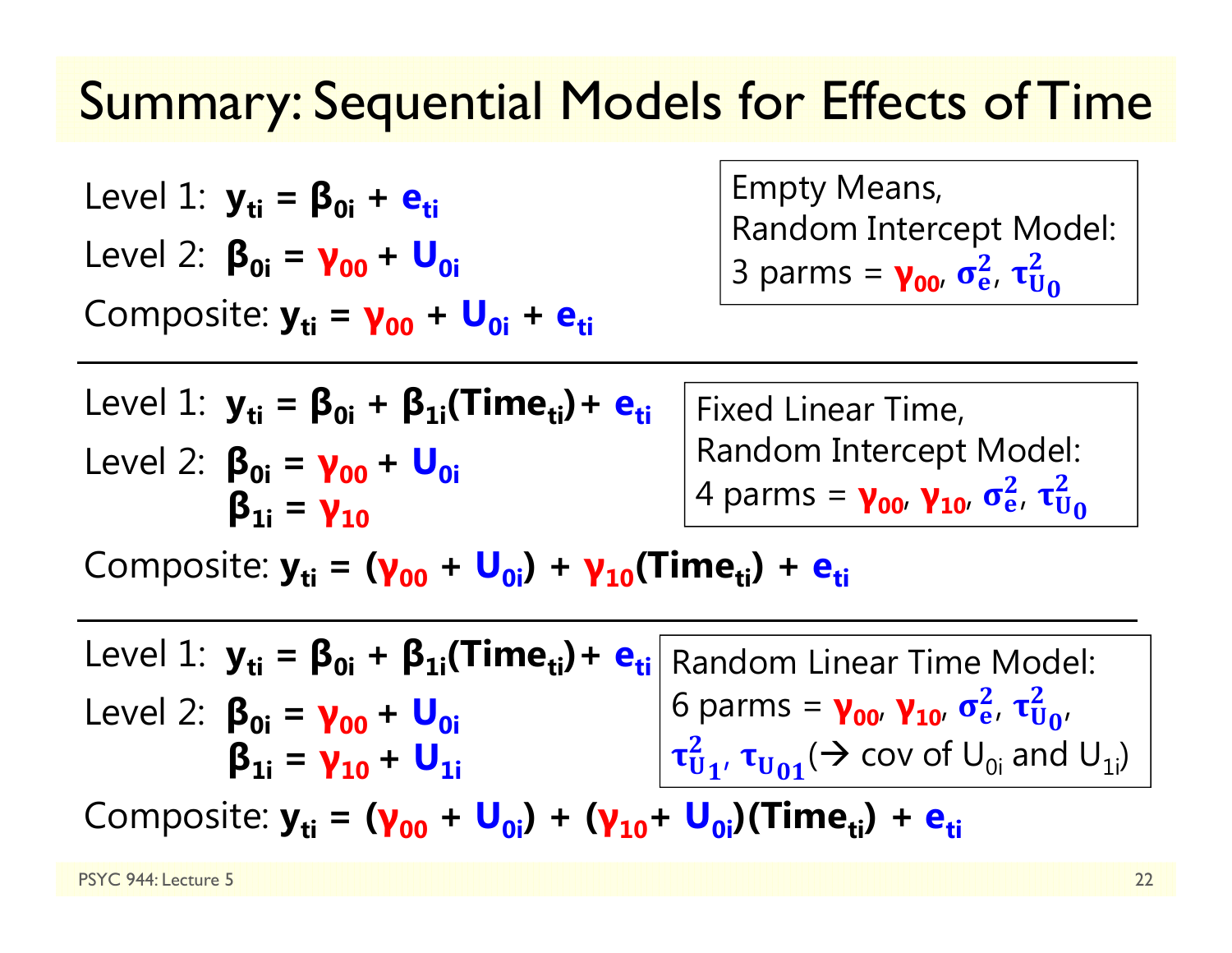# How MLM "Handles" Dependency

- • Common description of the purpose of MLM is that it "addresses" or "handles" correlated (dependent) data…
- • But where does this correlation come from? 3 places (here, an example with health as an outcome):
	- *1. Mean differences across persons*
		- Some people are just healthier than others (at every time point)
		- $\blacksquare$ This is what a random intercept is for
	- *2. Differences in effects of predictors across persons*
		- $\blacksquare$ Does *time* (or *stress*) affect health more in some persons than others?
		- $\blacksquare$ This is what random slopes are for
	- 3. Non-constant within-person correlation for unknown reasons
		- F Occasions closer together may just be more related
		- This is what ACS models are for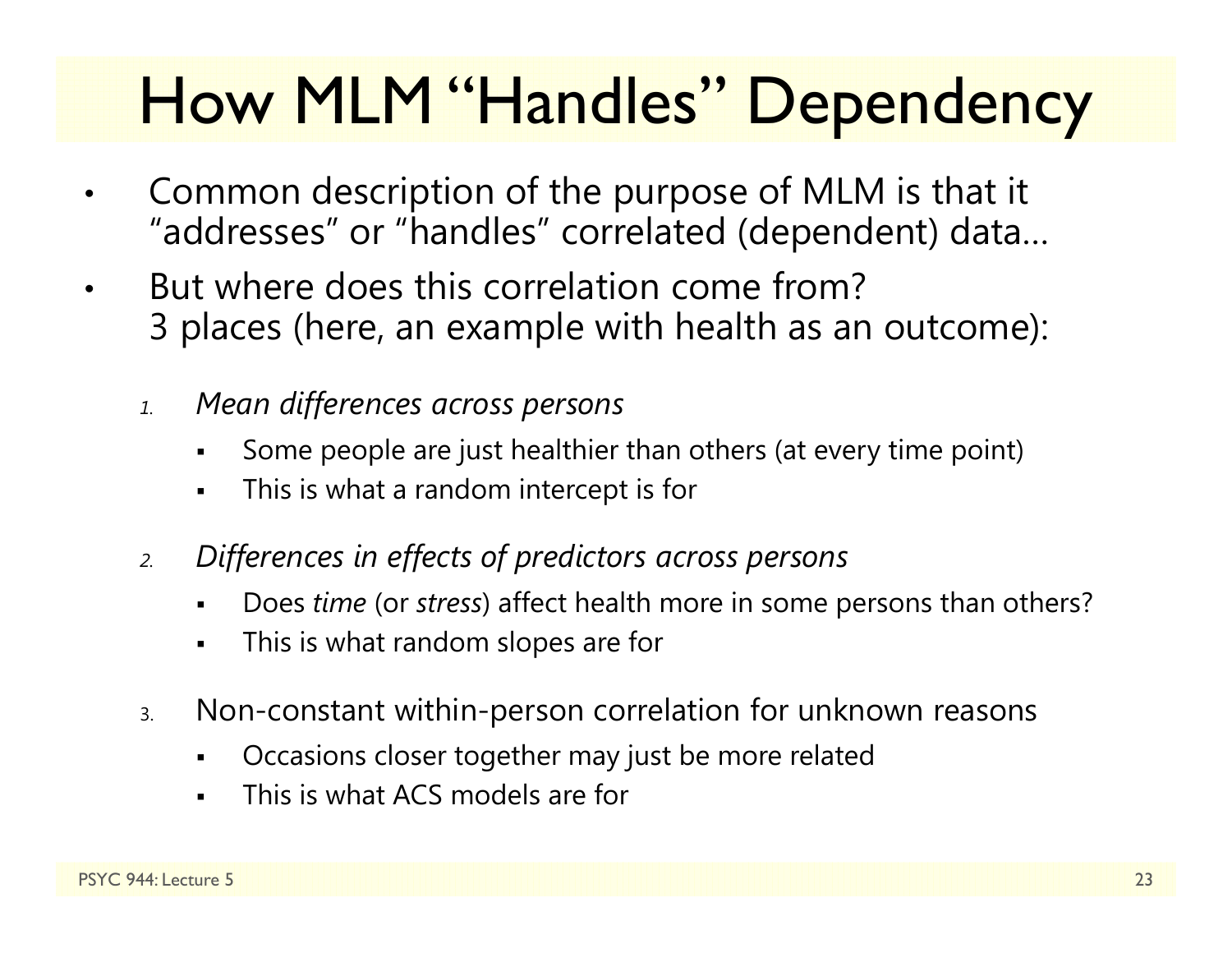# MLM "Handles" Dependency

• Where does each kind of person dependency go? Into a new random effects variance component (or "pile" of variance):

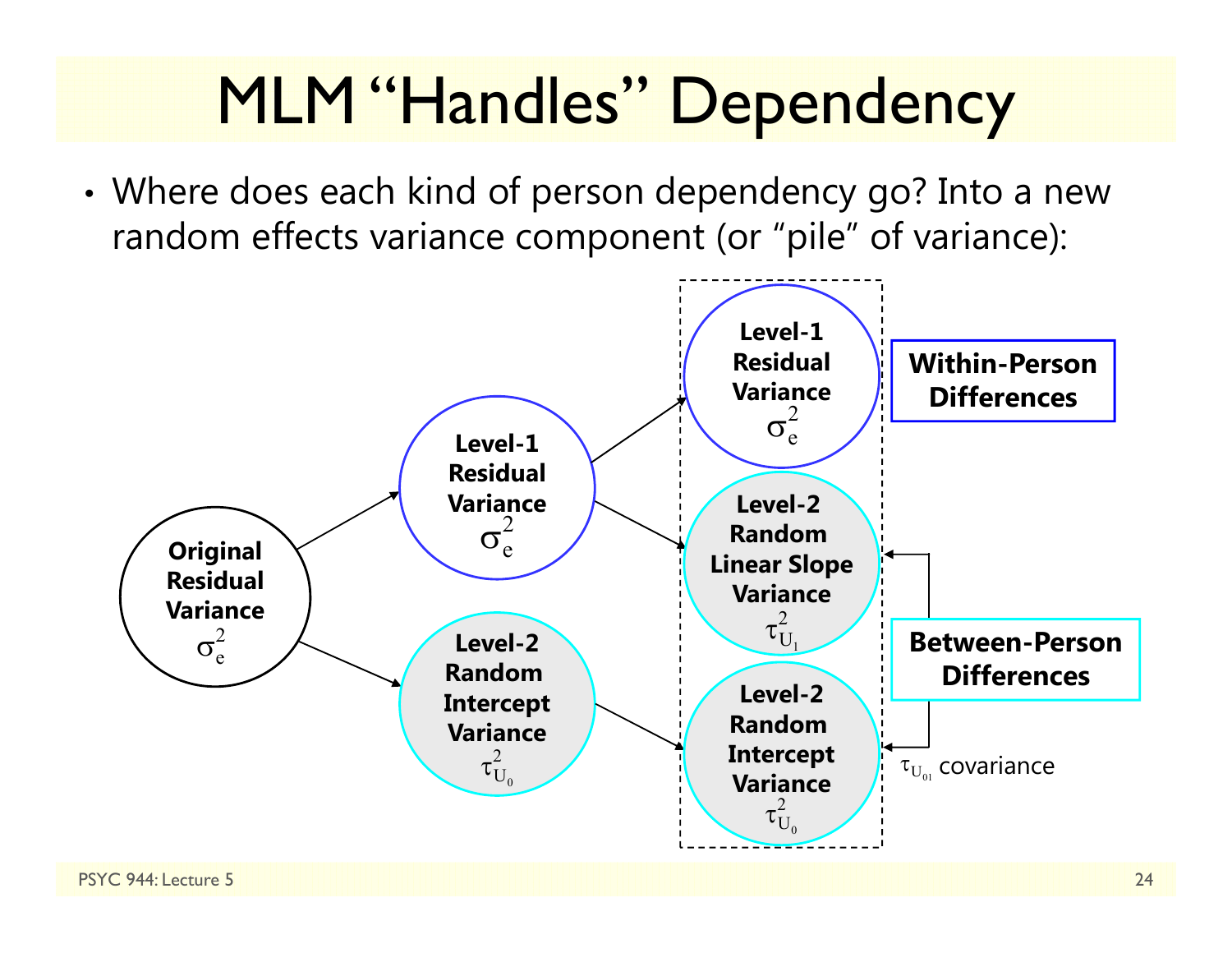# Piles of Variance

- By adding a random slope, we **carve up** our total variance into 3 piles:
	- $\triangleright$  BP (error) variance around intercept
	- $\triangleright$  BP (error) variance around slope
	- WP (error) residual variance

These 2 piles are 1 pile of "error variance" in Univ. RM ANOVA

#### •**But making piles does NOT make error variance go away…**

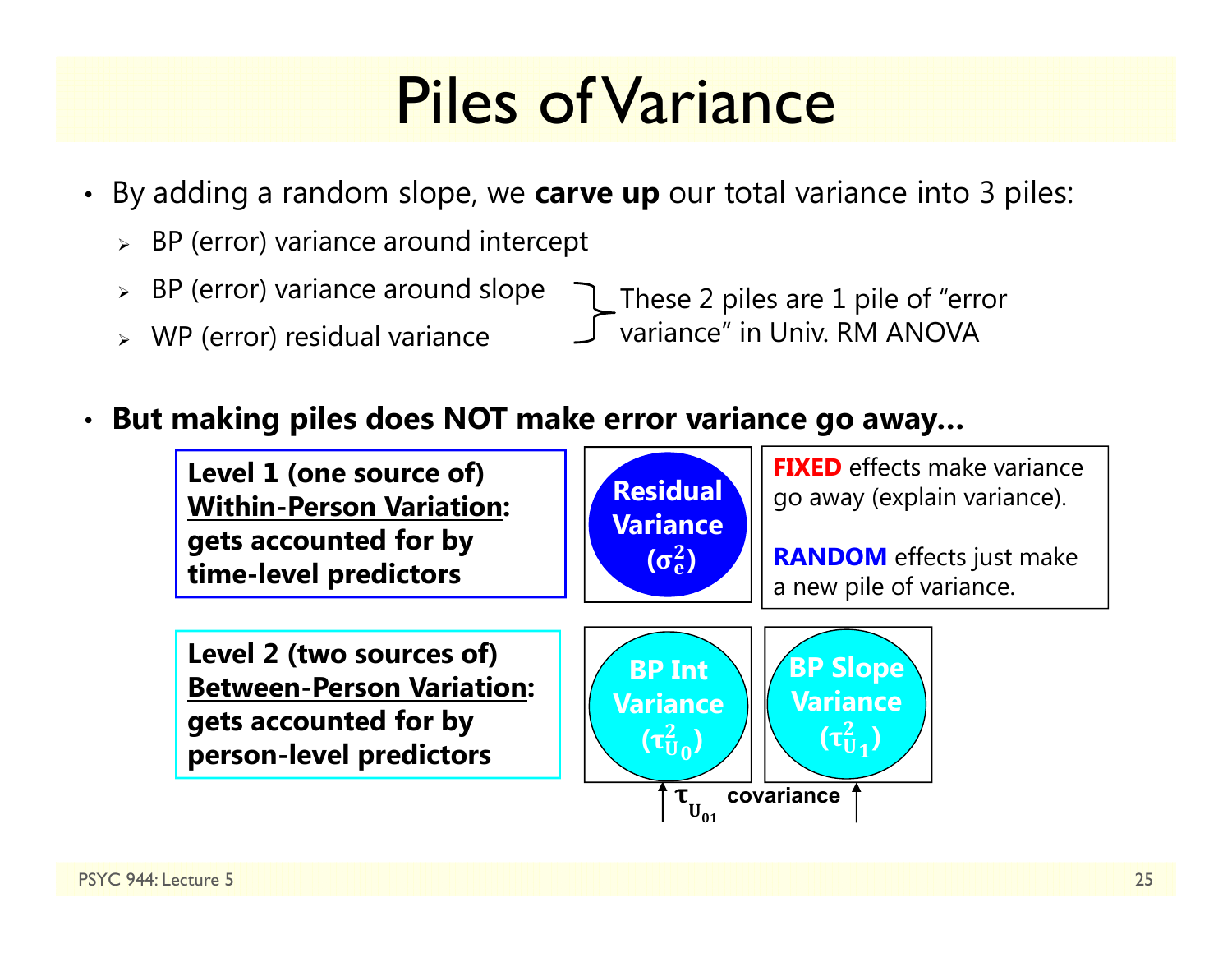# Fixed vs. Random Effects of Persons

- •• Person dependency: via fixed effects in the model for the means or via random effects in the model for the variance?
	- $\triangleright$  Individual intercept differences can be included as:
		- **N-1 person dummy code fixed main effects OR 1 random U<sub>0i</sub>**
	- $\triangleright$  Individual time slope differences can be included as:
		- **-** N-1\*time person dummy code interactions OR 1 random U<sub>1i</sub>\*time<sub>ti</sub>
	- $\triangleright$  Either approach would appropriately control for dependency (fixed) effects are used in some programs that 'control' SEs for sampling)
- • Two important advantages of random effects:
	- > Quantification: Direct measure of how much of the outcome variance is due to person differences (in intercept or in effects of predictors)
	- > Prediction: Person differences (main effects and effects of time) then become predictable quantities – this can't happen using fixed effects
	- **Summary: Random effects give you** *predictable* **control of dependency**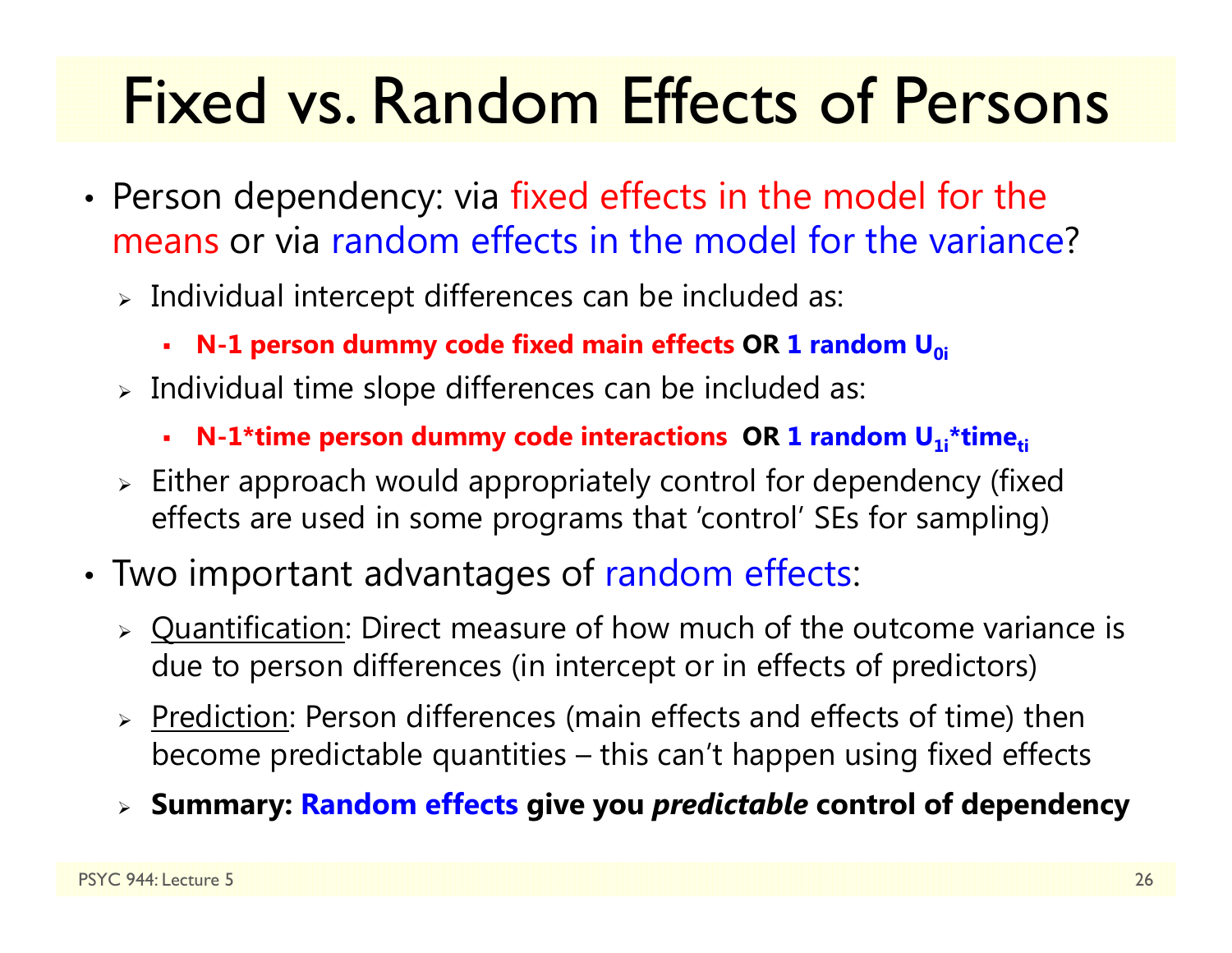### Quantification of Random Effects Variances

- − 2 ∆LL tests tell us if a random effect is significant, but random effects variances are not likely to have inherent meaning
	- e.g., "I have a significant fixed linear time effect of **γ10 = 1.72**, so people increase by 1.72/time on average. I also have a significant random linear time slope variance of  $\tau_U^2$  $\frac{2}{v_1}$  = 0.91, so people need their own slopes (people change differently). But how much is a variance of **0.91**, really?"

#### •**95% Random Effects Confidence Intervals** can tell you

- $\triangleright\;$  Can be calculated for each effect <u>that is random i</u>n your model
- $\triangleright$  Provide range around the fixed effect within which 95% of your sample is predicted to fall, based on your random effect variance:

Random Effect 95% CI = fixed effect  $\pm (1.96*\sqrt{\text{Random Variance}})$ 

Linear Time Slope 95% CI =  $\gamma_{10} \pm \left(1.96*\sqrt{\tau_{U_1}^2}\right) \rightarrow 1.72 \pm \left(1.96*\sqrt{0.91}\right) = -0.15$  to 3.59

 $\triangleright$  So although people improve on average, individual slopes are predicted to range from <sup>−</sup>0.15 to 3.59 (so some people may actually decline)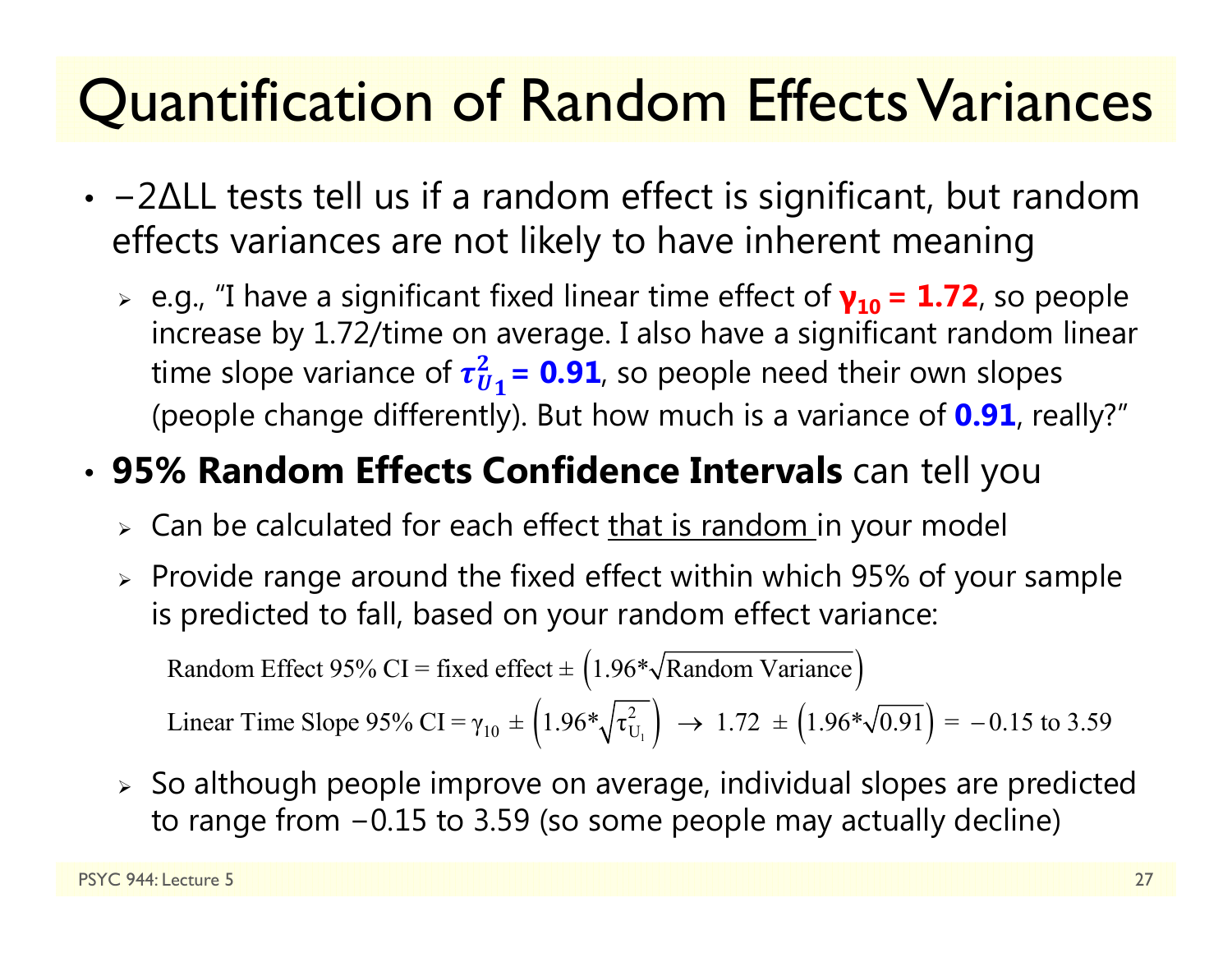# Random Linear Time Models Imply:

- • **People differ from each other systematically in TWO ways**—in intercept  $(U_{0i})$  and slope  $(U_{1i})$ , which implies **TWO kinds of BP variance**, which translates to **TWO sources of person dependency**  (covariance or correlation in the outcomes from the same person)
- •• If so, after controlling for both BP intercept and slope differences (by estimating the  $\tau_{\mathrm{U}}^{2}$  $_{\rm U_0}^2$  and  $\rm \tau_U^2$  $^2_{{\mathbf{U}}_{\mathbf{1}}}$  variances in the **G** matrix), the  $\mathbf{e}_{\mathbf{t}}$ **residuals** (whose variance and covariance are estimated in the **R** matrix) should be **uncorrelated with homogeneous variance across time**, as shown:

| Level-2          | Level-1 R matrix: |  |  |  |  |
|------------------|-------------------|--|--|--|--|
| <b>G</b> matrix: | REPEATED TYPE=VC  |  |  |  |  |
| <b>RANDOM</b>    |                   |  |  |  |  |
| TYPE=UN          |                   |  |  |  |  |
|                  |                   |  |  |  |  |
|                  |                   |  |  |  |  |
|                  |                   |  |  |  |  |

**G** and **R** combine to create a total **V** matrix whose per-person structure depends on the specific time occasions each person has (very flexible for unbalanced time)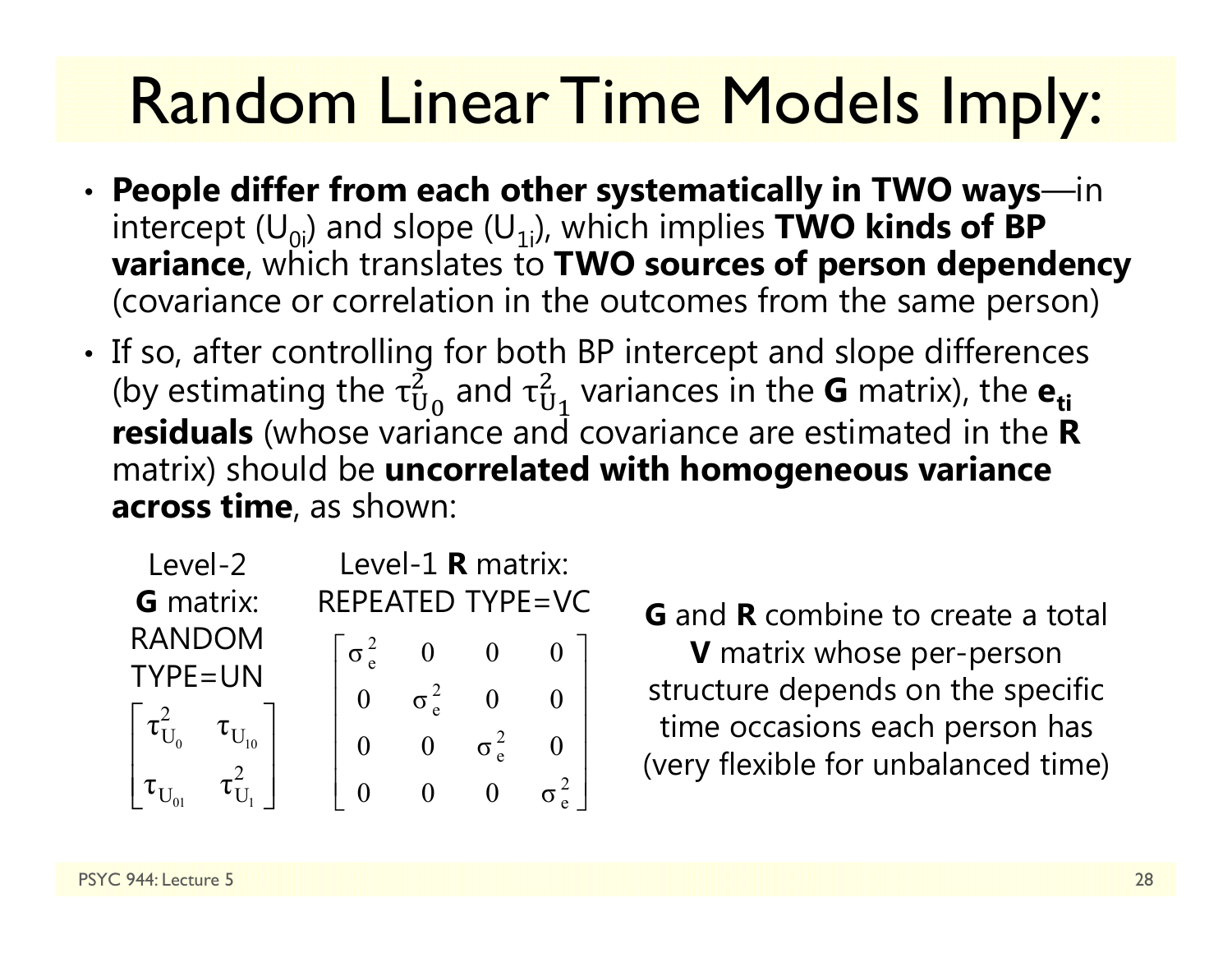### Random Linear Time Model

(6 total parameters: effect of time is now RANDOM )

•How the model predicts each element of the **V** matrix:

Level 1: 
$$
y_{ti} = \beta_{0i} + \beta_{1i}(Time_{ti}) + e_{ti}
$$
\nLevel 2:  $\beta_{0i} = \gamma_{00} + U_{0i}$ \n $\beta_{1i} = \gamma_{10} + U_{0i}$ 

Composite Model:  $y_{ti} = (y_{00} + U_{0i}) + (y_{10} + U_{0i})$ (Time<sub>ti</sub>) + e<sub>ti</sub>

#### **Predicted** *Time-Specific* **Variance:**

$$
Var[y_{ti}] = Var[(\gamma_{00} + U_{0i}) + (\gamma_{10} + U_{1i})(Time_{i}) + e_{ti}]
$$
  
\n
$$
= Var[(U_{0i}) + (U_{1i} * Time_{i}) + e_{ti}]
$$
  
\n
$$
= {Var(U_{0i})} + {Var(U_{1i} * Time_{i})} + {2 * Cov(U_{0i}, U_{1i} * Time_{i})} + {Var(e_{ti})}
$$
  
\n
$$
= {Var(U_{0i})} + {Time_{i}^{2} * Var(U_{1i})} + {2 * Time_{i} * Cov(U_{0i}, U_{1i})} + {Var(e_{ti})}
$$
  
\n
$$
= {τ_{U_{0}}^{2}} + {Time_{i}^{2} * τ_{U_{1}}^{2}} + {2 * Time_{i} * τ_{U_{0i}}} + {σ_{e}^{2}}
$$
  
\n
$$
P^{STC 944: Lecture 5}
$$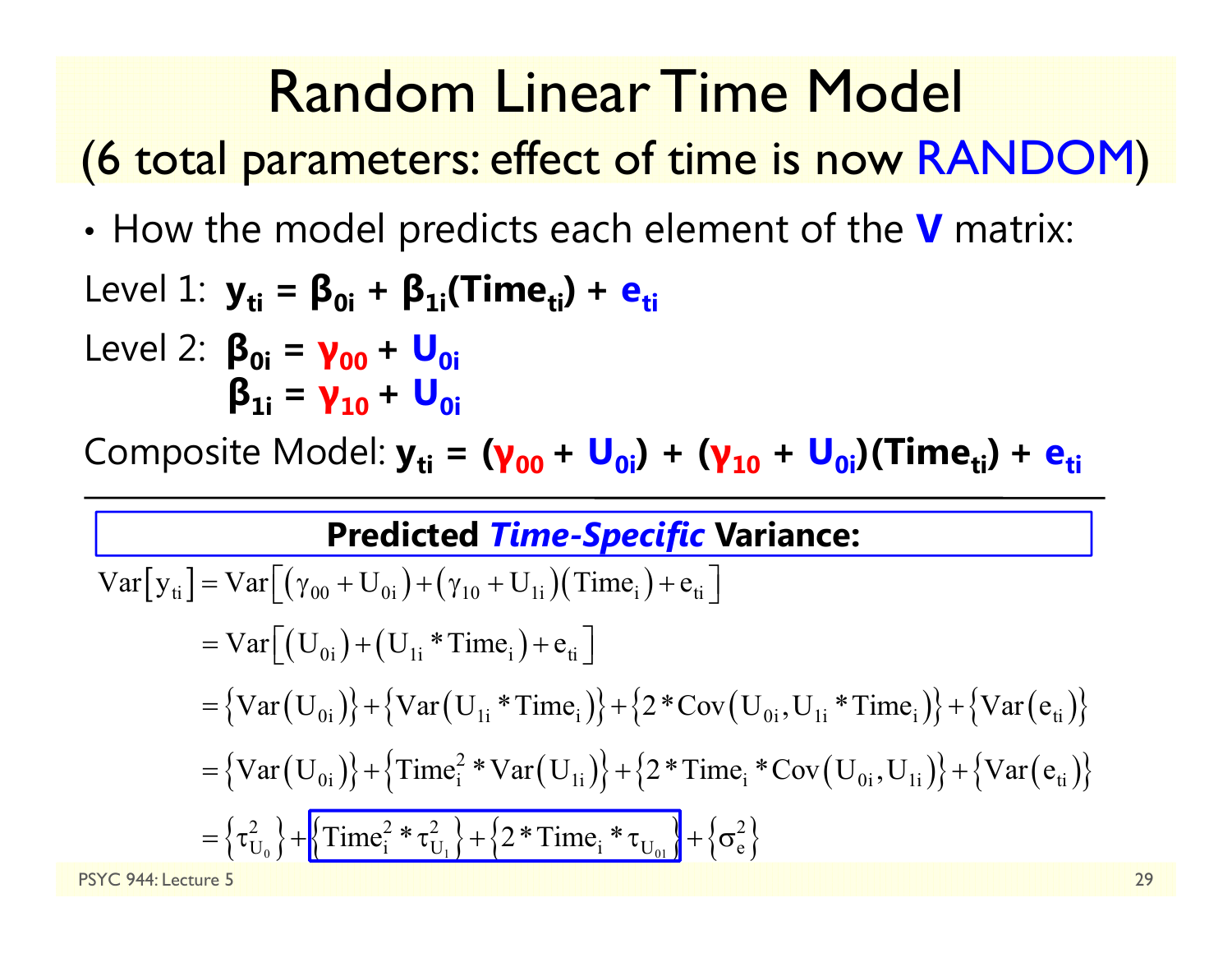#### Random Linear Time Model

(6 total parameters: effect of time is now RANDOM)

•How the model predicts each element of the **V** matrix:

Level 1: 
$$
y_{ti} = \beta_{0i} + \beta_{1i}(Time_{ti}) + e_{ti}
$$
\nLevel 2:  $\beta_{0i} = \gamma_{00} + U_{0i}$ \n $\beta_{1i} = \gamma_{10} + U_{0i}$ 

Composite Model:  $y_{ti}$  = ( $y_{00}$  + U<sub>0i</sub>) + ( $y_{10}$  + U<sub>0i</sub>)(Time<sub>ti</sub>) + e<sub>ti</sub>

#### **Predicted** *Time-Specific* **Covariances (Time A with Time B):**

$$
Cov[y_{Ai}, y_{Bi}] = Cov\Big[\{(\gamma_{00} + U_{0i}) + (\gamma_{10} + U_{1i})(A_i) + e_{Ai}\}, \{(\gamma_{00} + U_{0i}) + (\gamma_{10} + U_{1i})(B_i) + e_{Bi}\}\Big]
$$
  
\n
$$
= Cov\Big[\{U_{0i} + (U_{1i}A_i)\}, \{U_{0i} + (U_{1i}B_i)\}\Big]
$$
  
\n
$$
= Cov\Big[U_{0i}, U_{0i}\Big] + Cov\Big[U_{0i}, U_{1i}B_i\Big] + Cov\Big[U_{0i}, U_{1i}A_i\Big] + Cov\Big[U_{1i}A_i, U_{1i}B_i\Big]
$$
  
\n
$$
= \{Var\Big(U_{0i}\Big)\} + \{ (A_i + B_i) * Cov\Big(U_{0i}, U_{1i}\Big)\} + \{ (A_iB_i) Var\Big(U_{1i}\Big)\}
$$
  
\n
$$
= \{ \tau_{U_0}^2 \} + \Big[\{ (A_i + B_i) \tau_{U_{0i}} \} + \{ (A_iB_i) \tau_{U_{1i}}^2 \}
$$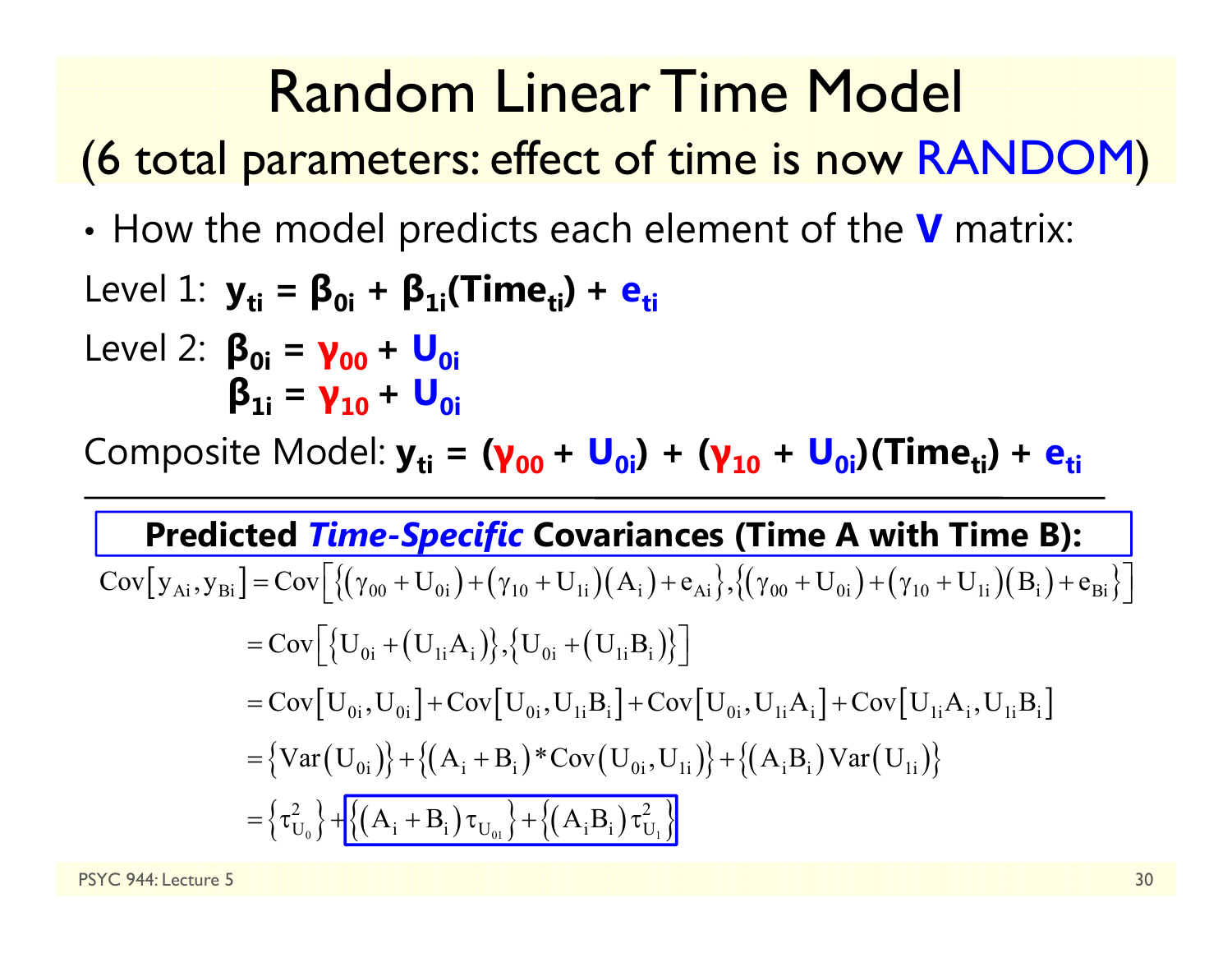#### Random Linear Time Model (6 total parameters: effect of time is now RANDOM )

•• Scalar "mixed" model equation per person:

$$
Y_{i} = \begin{bmatrix} X_{i} * \gamma \\ Y_{1i} \\ Y_{2i} \\ Y_{3i} \end{bmatrix} + \begin{bmatrix} 1 & 0 \\ 1 & 1 \\ 1 & 2 \\ 1 & 3 \end{bmatrix} \begin{bmatrix} Y_{00} \\ Y_{10} \\ Y_{10} \end{bmatrix} + \begin{bmatrix} 1 & 0 \\ 1 & 1 \\ 1 & 2 \\ 1 & 3 \end{bmatrix} \begin{bmatrix} U_{0i} \\ U_{1i} \end{bmatrix} + \begin{bmatrix} e_{0i} \\ e_{1i} \\ e_{2i} \\ e_{3i} \end{bmatrix}
$$
\n
$$
Y_{i} = n \times k
$$
 values of **predictors with fixed effects**, so can differ per person\n
$$
\gamma = k \times 1
$$
 estimated **fixed effects**, so will be the same for all persons\n
$$
\begin{bmatrix} Y_{0i} \\ Y_{1i} \\ Y_{2i} \\ Y_{3i} \end{bmatrix} = \begin{bmatrix} Y_{00} + Y_{10}(0) \\ Y_{00} + Y_{10}(1) \\ Y_{00} + Y_{10}(2) \\ Y_{00} + Y_{10}(3) \end{bmatrix} + \begin{bmatrix} U_{0i} + U_{1i}(0) \\ U_{0i} + U_{1i}(1) \\ U_{0i} + U_{1i}(2) \\ U_{0i} + U_{1i}(3) \end{bmatrix} + \begin{bmatrix} e_{0i} \\ e_{1i} \\ e_{2i} \\ e_{3i} \end{bmatrix}
$$
\n
$$
Y_{i} = k \times 1
$$
 estimated **fixed effects**, so can differ the same for all persons will be the same for all persons will be the same for all persons will be the same for all persons with a random effects, so can differ per person.\n
$$
\begin{bmatrix} Y_{0i} \\ Y_{1i} \\ Y_{2i} \\ Y_{3i} \end{bmatrix} = \begin{bmatrix} Y_{00} + Y_{10}(0) + U_{0i} + U_{1i}(0) + e_{0i} \\ Y_{00} + Y_{10}(1) + U_{0i} + U_{1i}(1) + e_{1i} \\ Y_{00} + Y_{10}(2) + U_{0i} + U_{1i}(2) + e_{2i} \\ Y_{00} + Y_{10}(3) + U_{0i} + U_{1i}(3) + e_{3i} \end{bmatrix}
$$
\n
$$
Y_{
$$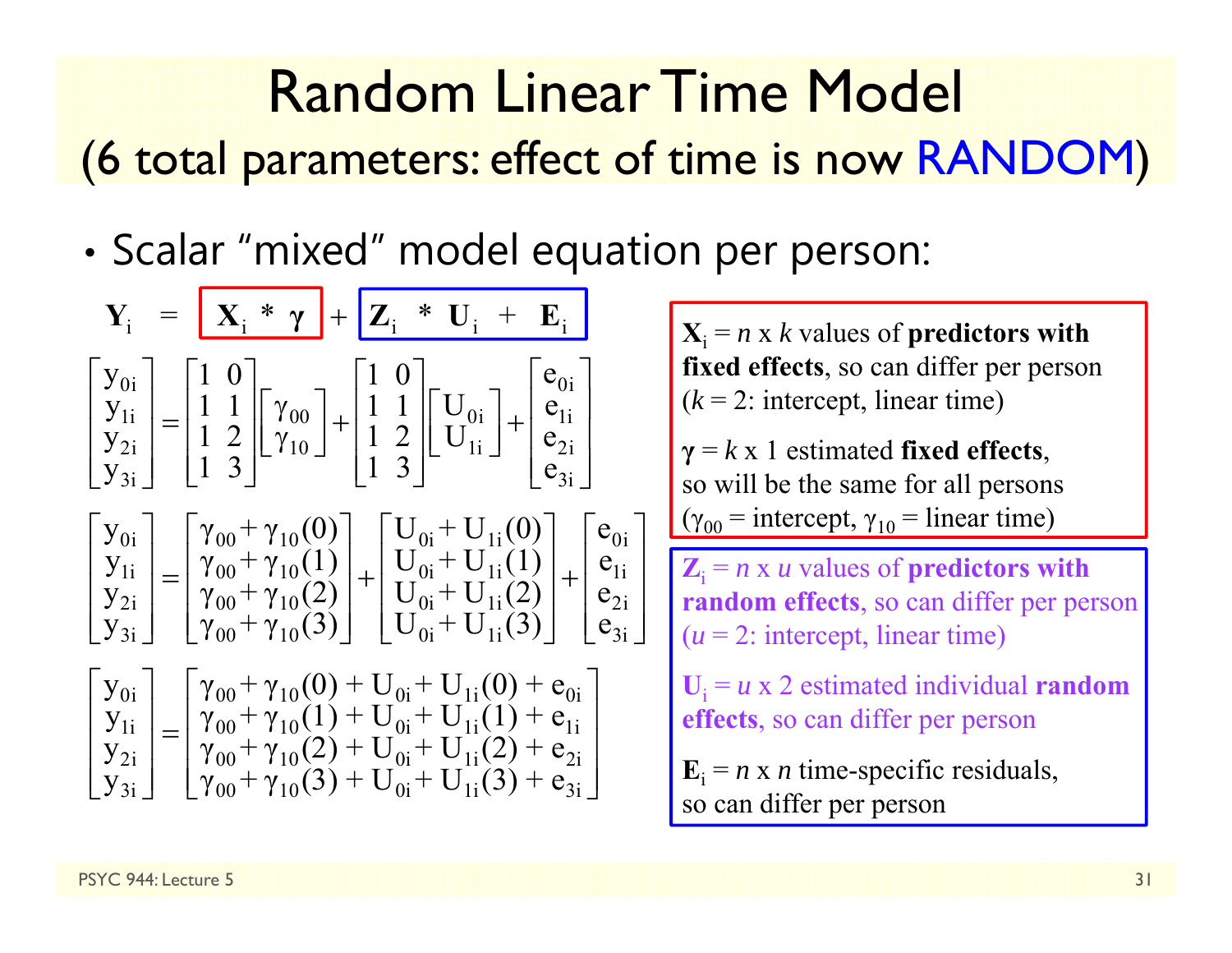#### Random Linear Time Model (6 total parameters: effect of time is now RANDOM )

•Predicted total variances and covariances per person:

| $V_i = Z_i * G_i * Z_i^T + R_i$                                                                                                                                                                                                                                                                                                                                           | $R_i$                                                                                                                                      |                         |                         |
|---------------------------------------------------------------------------------------------------------------------------------------------------------------------------------------------------------------------------------------------------------------------------------------------------------------------------------------------------------------------------|--------------------------------------------------------------------------------------------------------------------------------------------|-------------------------|-------------------------|
| $V_i = \begin{bmatrix} 1 & 0 \\ 1 & 1 \\ 1 & 2 \\ 1 & 3 \end{bmatrix} \begin{bmatrix} \tau_{U_0}^2 & \tau_{U_{U_1}} \\ \tau_{U_{U_0}} & \tau_{U_{U_1}}^2 \end{bmatrix} \begin{bmatrix} 1 & 1 & 1 & 1 \\ 0 & 1 & 2 & 3 \end{bmatrix} + \begin{bmatrix} \sigma_e^2 & 0 & 0 & 0 \\ 0 & \sigma_e^2 & 0 & 0 \\ 0 & 0 & \sigma_e^2 & 0 \\ 0 & 0 & 0 & \sigma_e^2 \end{bmatrix}$ | $Z_i^T = u \times n$ values of predictors with random effects, so can differ per person ( <i>u</i> = 2: int., time slope)                  |                         |                         |
| $V_i$ matrix: Variance $\begin{bmatrix} y_{time} \end{bmatrix}$                                                                                                                                                                                                                                                                                                           | $V_i$ matrix = $\sigma_{U_0}^2 + \left[ (\text{time})^2 \tau_{U_1}^2 \right] + \left[ 2 (\text{time}) \tau_{U_{U_1}} \right] + \sigma_e^2$ | $\sigma_{\text{new}}^2$ | $\sigma_{\text{new}}^2$ |
| $\tau_{\text{new}}^2 = u \times u$ estimated random effects (just $Z_i$ transposed)                                                                                                                                                                                                                                                                                       |                                                                                                                                            |                         |                         |
| $\tau_{\text{new}}^2 = \tau_{\text{new}}^2 + \left[ (\text{time})^2 \tau_{\text{new}}^2 \right] + \left[ 2 (\text{time}) \tau_{\text{new}} \right] + \sigma_e^2$                                                                                                                                                                                                          | $\sigma_{\text{new}}^2$                                                                                                                    | $\sigma_{\text{new}}^2$ |                         |
| $\tau_{\text{new}}^2 = \tau_{\text{new}}^2 + \left[ (\text{time})^2 \tau_{\text{new}}^2 \right] + \left[ 2 (\text{time}) \tau_{\text{new}} \right] + \sigma_e^2$                                                                                                                                                                                                          | $\sigma_{\text{new}}^2$                                                                                                                    | $\sigma_{\text{new}}^2$ | <                       |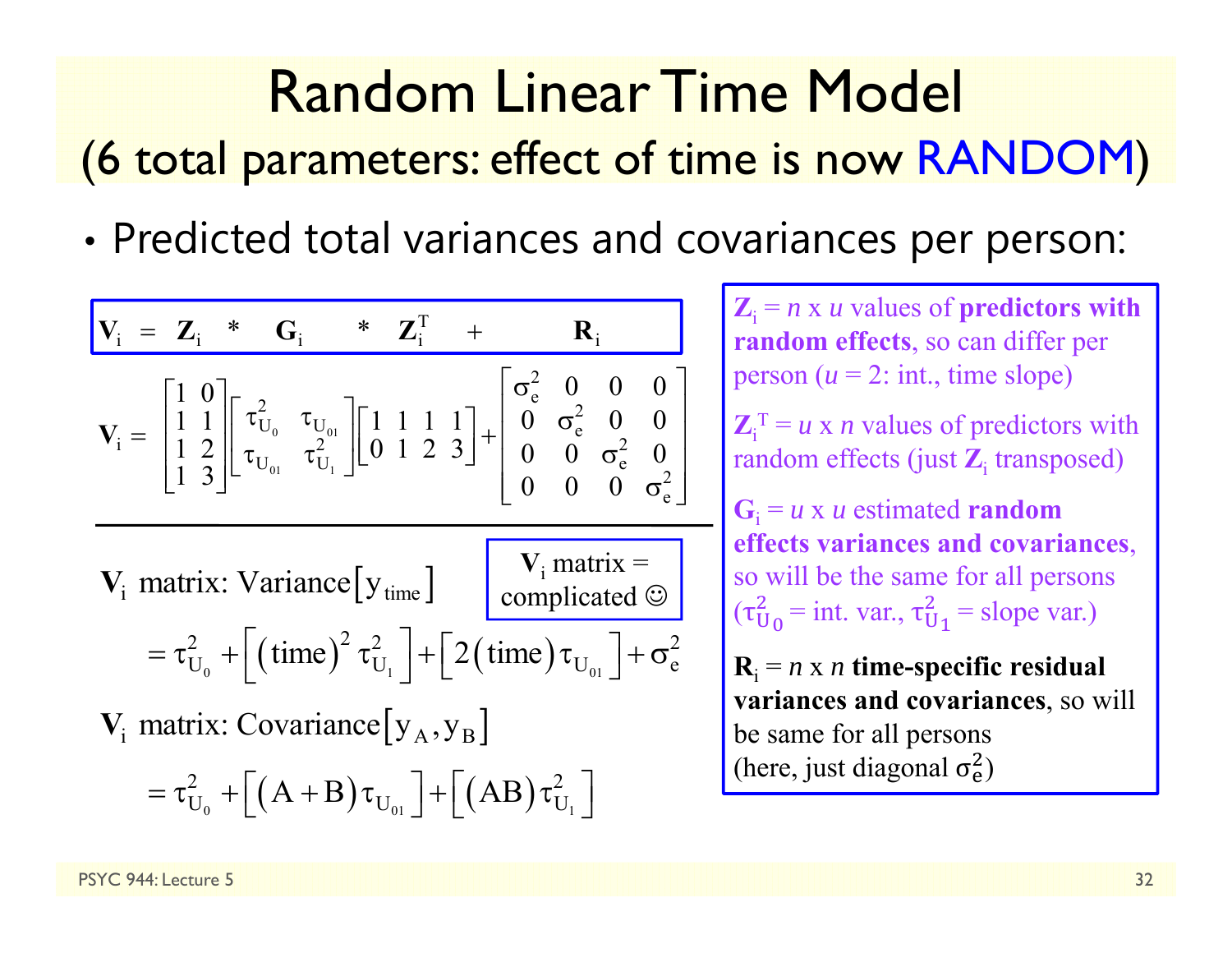### Building **V** across persons: Random Linear Time Model

• **V** for two persons with **unbalanced time** observations:



- • The giant combined **V** matrix across persons is how the multilevel or mixed model is actually estimated in SAS
- •• Known as "**block diagonal**" structure  $\rightarrow$  predictions are given for each person, but 0's are given for the elements that describe relationships between persons (because persons are supposed to be independent here!)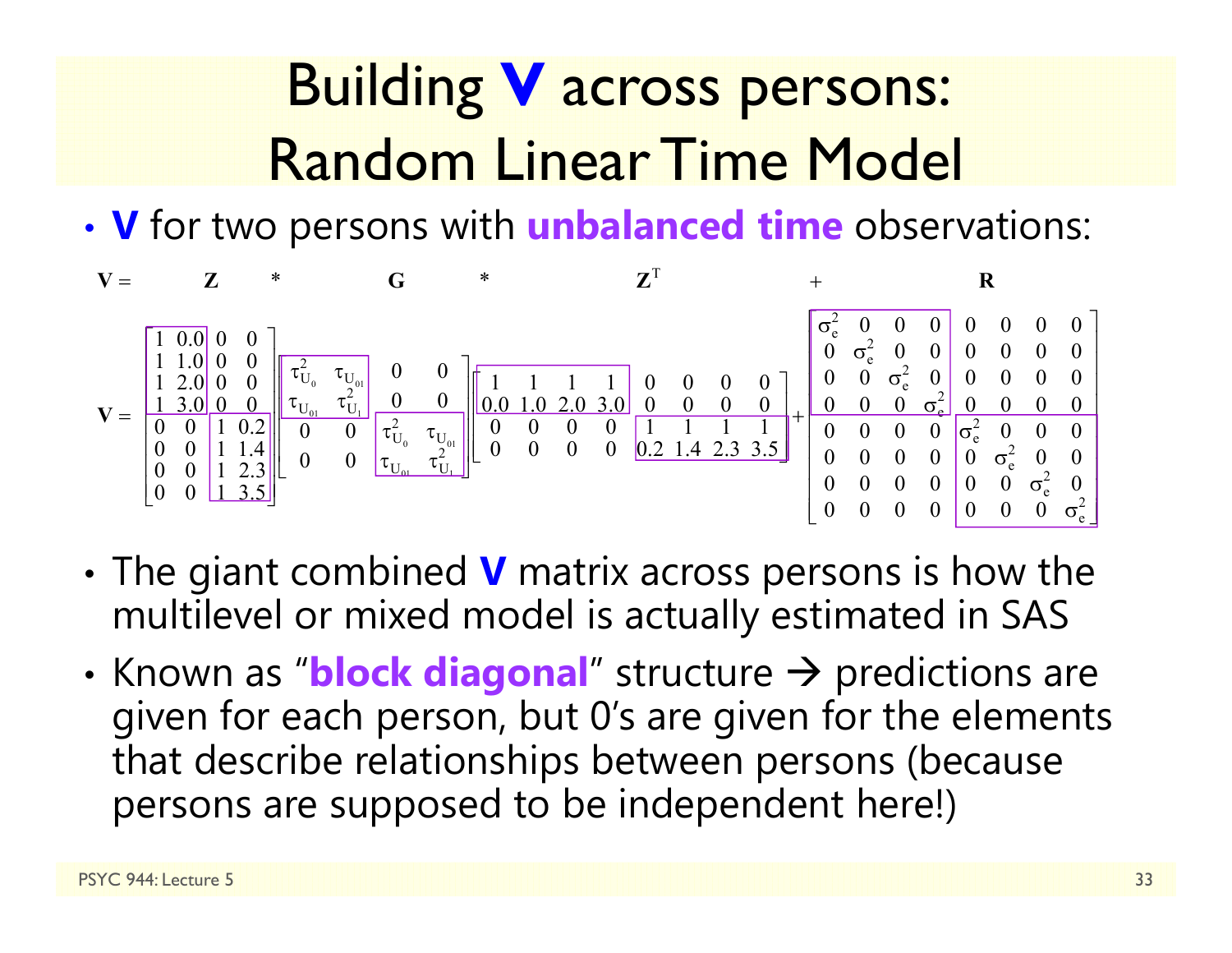### Building **V** across persons: Random Linear Time Model

• **V** for two persons also with **different** *<sup>n</sup>* per person:



- • The "block diagonal" does not need to be the same size or contain the same time observations per person…
- **R** matrix can also include non-0 covariance or differential residual variance across time (as in ACS models), although the models based on the idea of a "lag" won't work for unbalanced or unequal-interval time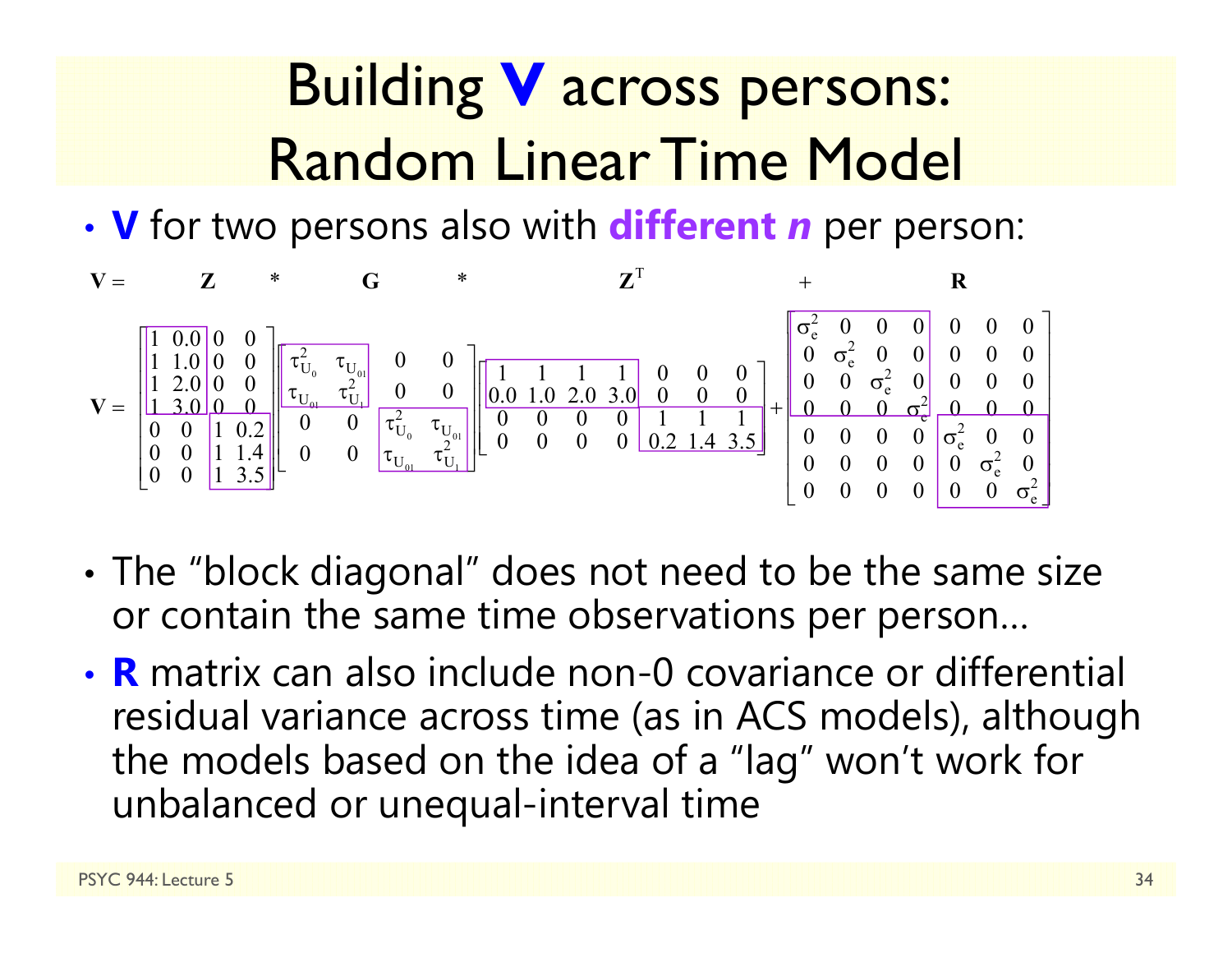# G, R, and V: The Take-Home Point

- • The partitioning of variance into piles…
	- **► Level 2 = BP → G** matrix of random effects variances/covariances
	- **► Level 1 = WP → R** matrix of residual variances/covariances
	- ➤ **G** and **R** combine via **Z** to create **V** matrix of total variances/covariances
	- $\triangleright$  Many flexible options that allows the variances and covariances to vary in a time-dependent way that better matches the actual data
		- Can allow variance and covariance due to other predictors, too

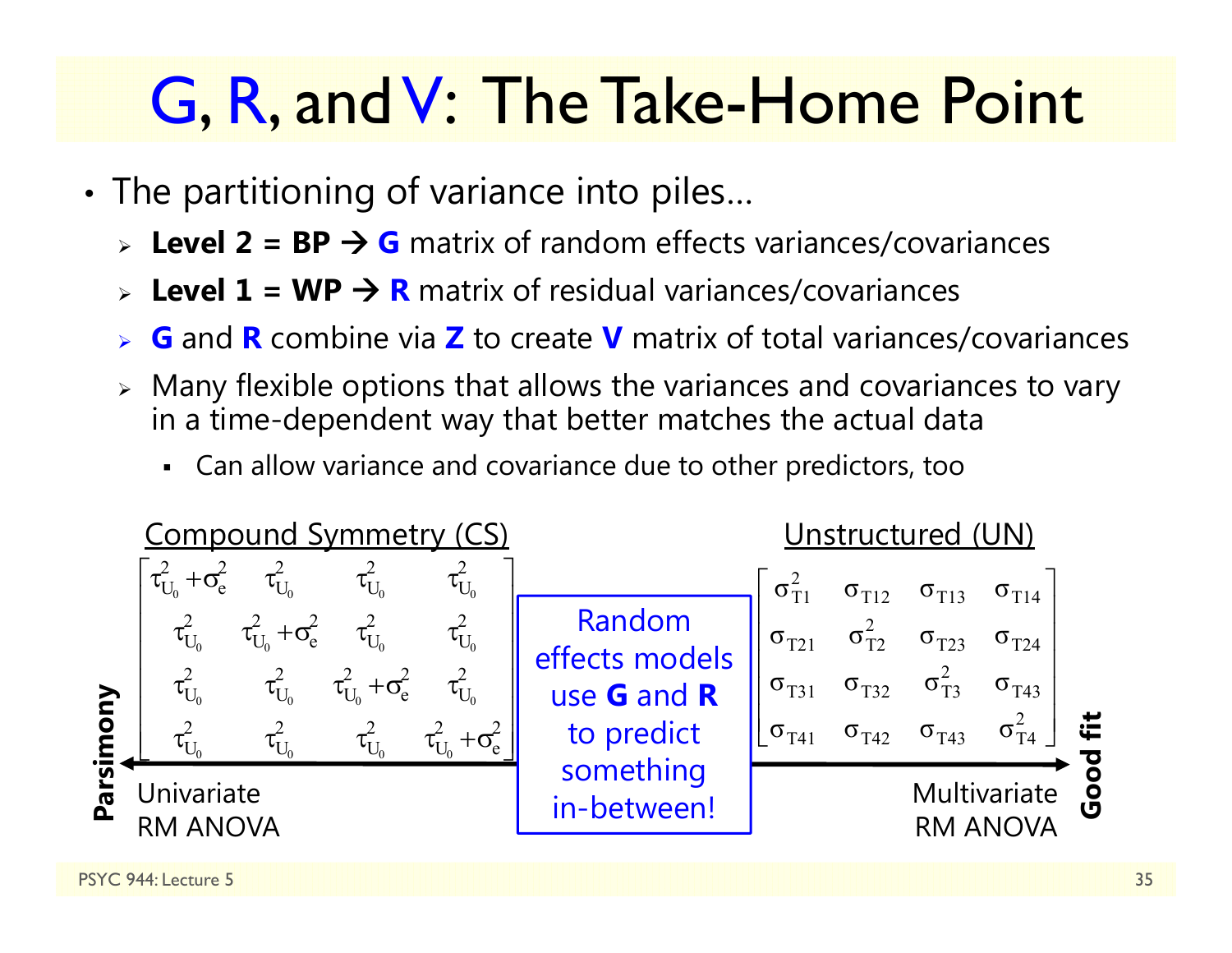# Two Sides of Any Model: Estimation

#### • **Fixed Effects in the Model for the Means:**

- $\triangleright$  How the expected outcome for a given observation varies as a function of values on *known* predictor variables
- Fixed effects predict the Y values per se *but are not parameters that are solved for iteratively in maximum likelihood estimation*

#### • **Random Effects in the Model for the Variances:**

- $\triangleright$  How model residuals are related across observations (persons, groups, time, etc) – *unknown* things due to sampling
- $\triangleright$  Random effects variances and covariances are a mechanism by which complex patterns of variance and covariance among the Y residuals can be predicted (not the Y values, but their dispersion)
- $>$  Anything besides level-1 residual variance  $\sigma_{\rm e}^2$  iteratively – increases the dimensionality of estimation process  $<sup>2</sup>$  must be solved for</sup>
- Estimation utilizes the predicted **V** matrix for each person
- In the material that follows, **V** will be based on a random linear model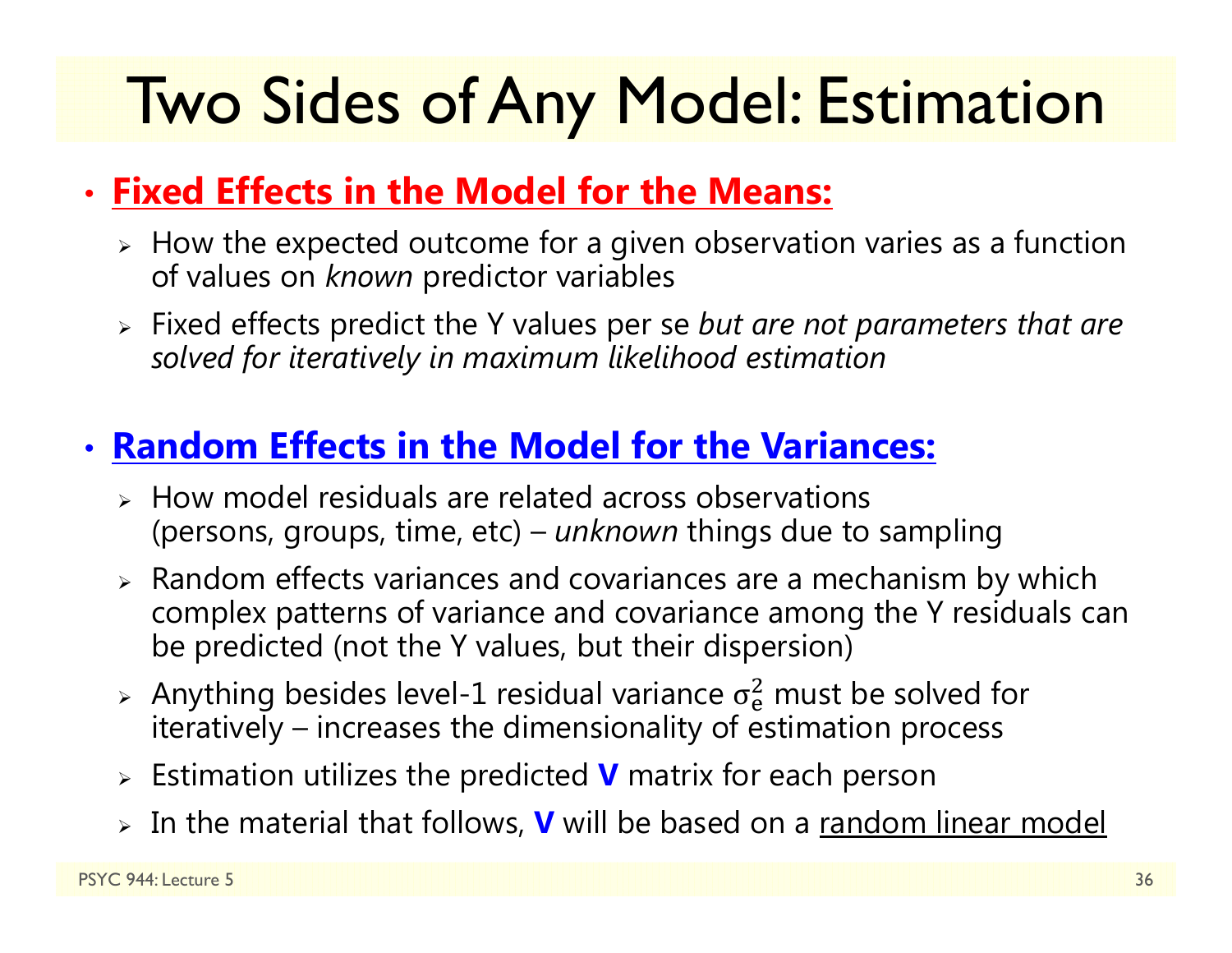#### End Goals of Maximum Likelihood Estimation

- 1. Obtain "most likely" values for each unknown model parameter (random effects variances and covariances, residual variances and covariances, which then are used to calculate the fixed effects) **the estimates**
- 2. Obtain an index as to how likely each parameter value actually is (i.e., "really likely" or pretty much just a guess?) **the standard error (SE) of the estimates**
- 3. Obtain an index as to how well the model we've specified actually describes the data **the model fit indices**

#### **How does all this happen? The magic of multivariate normal…(but let's start with univariate normal first)**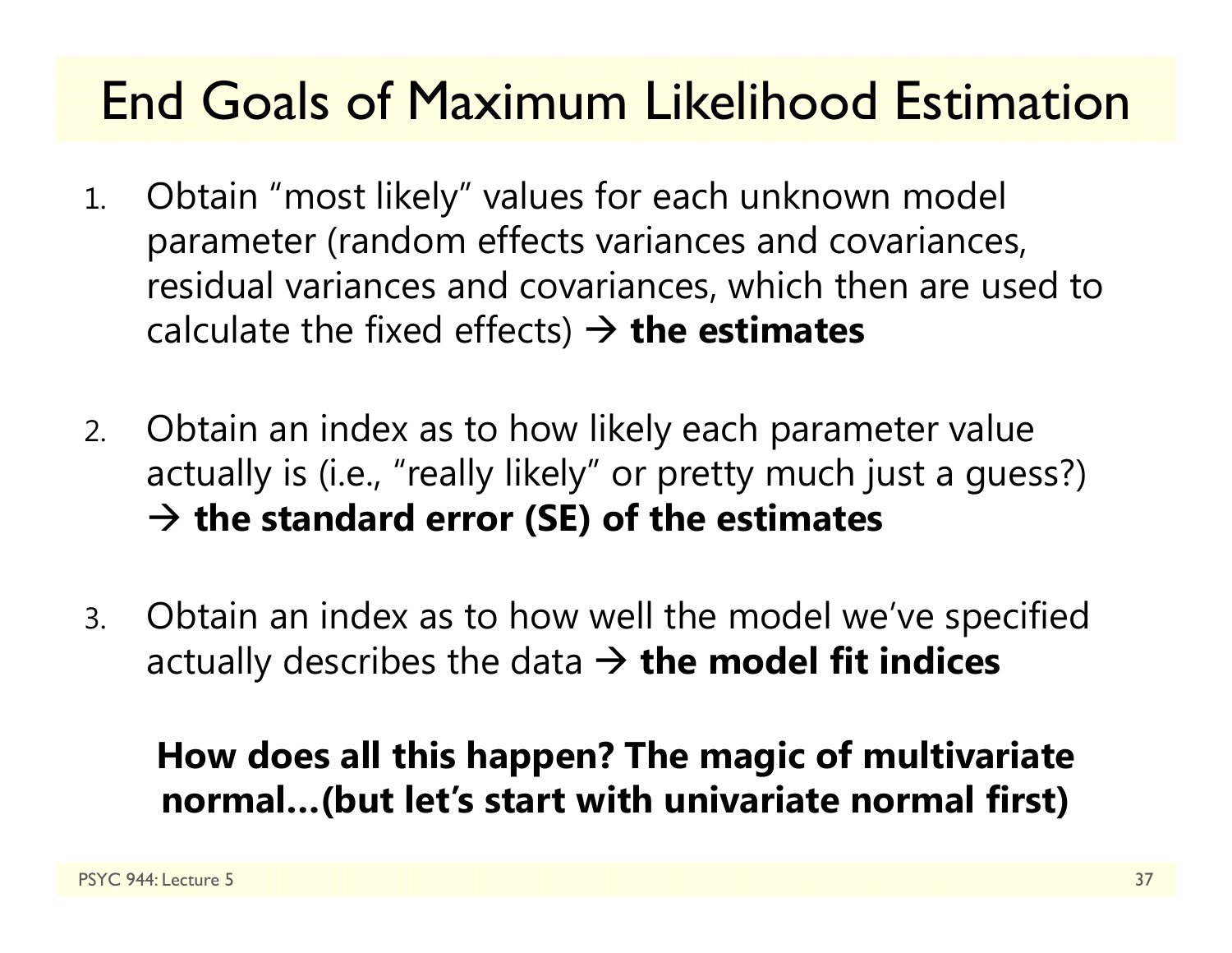### Univariate Normal



- This function tells us how **likely** any value of y<sub>i</sub> is given two pieces of info:
	- $\triangleright$   $\,$  predicted value  $\widehat y_{\rm i}$
	- $\triangleright$  residual variance  $\sigma_{\rm e}^2$  $\overline{c}$

Univariate Normal PDF (two ways):

$$
f(y_i) = \frac{1}{\sqrt{2\pi\sigma_e^2}} * \exp\left[-\frac{1}{2} * \frac{(y_i - \hat{y}_i)^2}{\sigma_e^2}\right]
$$
  

$$
f(y_i) = (2\pi\sigma_e^2)^{-1/2} * \exp\left[-\frac{1}{2} * (y_i - \hat{y}_i)(\sigma_e^2)^{-1} (y_i - \hat{y}_i)\right]
$$

•• Example: regression

 $\lceil$ 

 $\overline{\phantom{a}}$ 

$$
\boxed{ \begin{aligned} \mathbf{y}_i &= \beta_0 + \beta_1 X_i + e_i \\ \hat{\mathbf{y}}_i &= \beta_0 + \beta_1 X_i \\ e_i &= \mathbf{y}_i - \hat{\mathbf{y}}_i \end{aligned} }_{\sigma_e^2 = \frac{\sum\limits_{i=1}^N e_i^2}{N-2}}
$$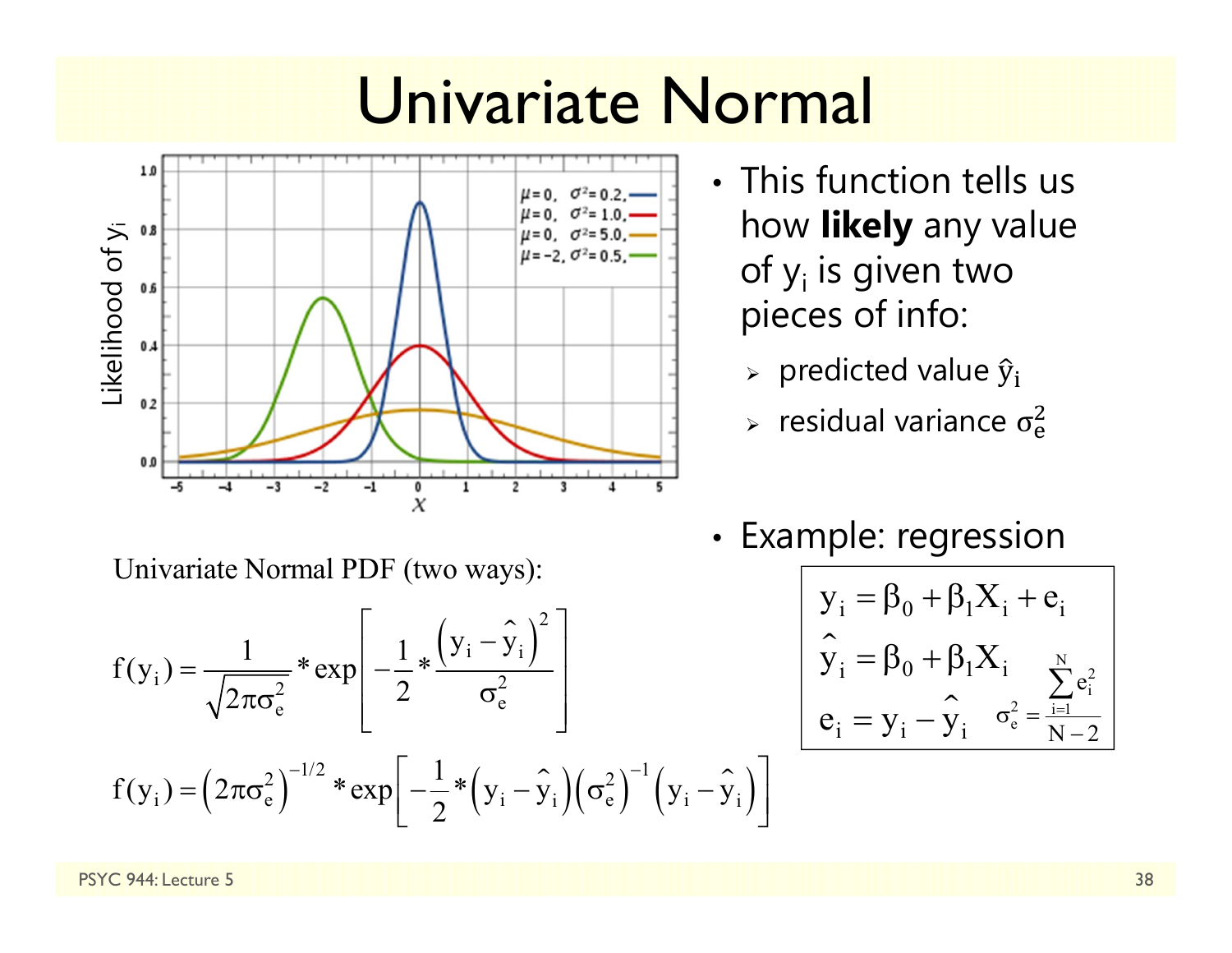#### Multivariate Normal for Y<sub>i</sub> (height for all *n***n** outcomes for person i)

 $\mathbf{I}_{i} = (2\pi\sigma_{e}^{2})^{-1/2}$  \*  $\exp\left(-\frac{1}{2}*\left(y_{i}-\hat{y}_{i}\right)\left(\sigma_{e}^{2}\right)^{-1}\left(y_{i}-\hat{y}_{i}\right)\right)$ 1Univariate Normal PDF:  $f(y_i) = (2\pi\sigma_e^2)$  \*  $\exp\left(-\frac{1}{2} * (y_i - y_i)(\sigma_e^2)$   $(y_i - y_i)(\sigma_e^2)$  $= (2\pi\sigma_e^2)^{-1/2} * \exp \left[ -\frac{1}{2} * (y_i - \hat{y}_i) (\sigma_e^2)^{-1} (y_i - \hat{y}_i) \right]$ 

 $\left(2\pi\right)^{-n/2} \sqrt[*]{\text{V}_{\text{i}}} \left|^{-1/2} \sqrt[*]{\text{exp}}\right| - \frac{1}{2} \sqrt[*]{\text{V}_{\text{i}}} - \bar{\textbf{X}}_{\text{i}} \gamma \right)^\text{T} \bar{\textbf{(}} \textbf{V}_{\text{i}})^{-1} \left(\textbf{V}_{\text{i}} - \textbf{X}_{\text{i}} \gamma\right)$ i i ii i ii 1Multivariate Normal PDF:  $f(Y_i) = (2\pi)^{-n/2} * |V_i|^{-n/2} * exp \Big(-\frac{1}{2} * (Y_i - X_i \gamma)^T (V_i) \Big)$  $\mathbf{Y}_{i}$  =  $(2\pi)^{-n/2}$  \*  $|\mathbf{V}_{i}|^{-1/2}$  \*  $\exp\left[-\frac{1}{2}*(\mathbf{Y}_{i}-\mathbf{X}_{i}\boldsymbol{\gamma})^{T}(\mathbf{V}_{i})^{-1}(\mathbf{Y}_{i}-\mathbf{X}_{i}\boldsymbol{\gamma})\right]$ **γ**  $(\mathbf{V}_i)$   $(\mathbf{V}_i - \mathbf{X}_i \mathbf{y})$ 

- In a random linear time model, the only fixed effects (in **γ**) that predict the **Y**i outcome values are the fixed intercept and fixed linear time slope
- The model also gives us  $\mathbf{V}_i \to$  the model-predicted total variance and covariance matrix across the occasions, taking into account the time values
- Uses  $|V_i|$  = determinant of  $V_i$  = summary of *non-redundant* info
	- $\triangleright$  Reflects sum of variances across occasions controlling for covariances
- $\bm{\cdot}$  (**V**<sub>i</sub>)<sup>-1</sup>  $\bm{\rightarrow}$  matrix inverse  $\bm{\rightarrow}$  like dividing (so can't be 0 or negative)
	- **► (V**<sub>i</sub>)<sup>-1</sup> must be "positive definite", which in practice means no 0 random variances and no out-of-bound correlations between random effects
	- $\triangleright$  Otherwise, SAS uses "generalized inverse"  $\rightarrow$  questionable results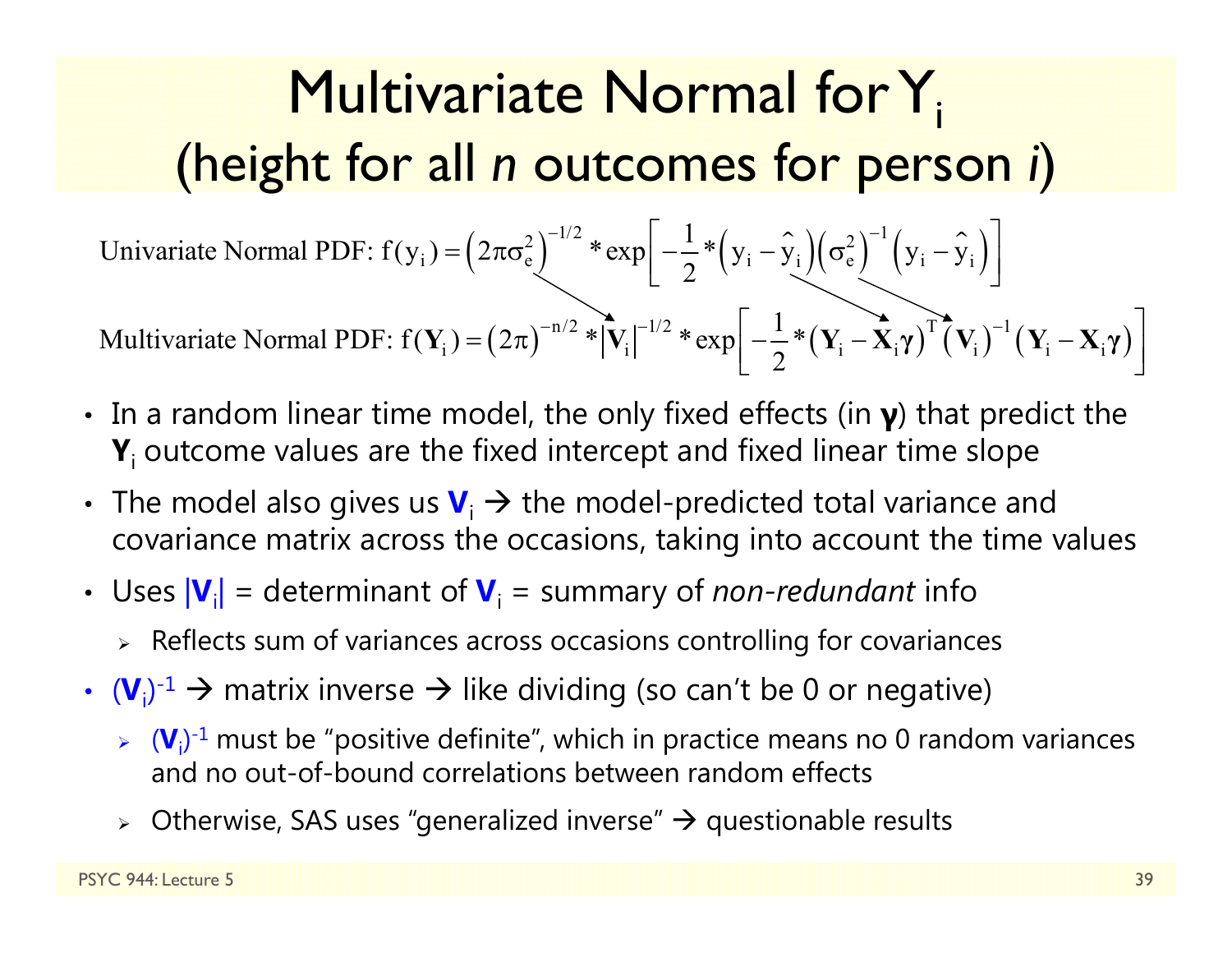### Now Try Some Possible Answers...

(e.g., for the 4 **V** parameters in this random linear model example)

• Plug  $\mathbf{V}_\text{i}$  predictions into log-likelihood function, sum over persons:

$$
L = \prod_{i=1}^{N} \left\{ \left( 2\pi \right)^{-n/2} * \left| \mathbf{V}_{i} \right|^{-1/2} * \exp \left[ -\frac{1}{2} (\mathbf{Y}_{i} - \mathbf{X}_{i} \gamma)^{T} (\mathbf{V}_{i})^{-1} (\mathbf{Y}_{i} - \mathbf{X}_{i} \gamma) \right] \right\}
$$
  
\n
$$
LL = \sum_{i=1}^{N} \left\{ \left[ -\frac{n}{2} \log(2\pi) \right] + \left[ -\frac{1}{2} \log |\mathbf{V}_{i}| \right] + \left[ -\frac{1}{2} (\mathbf{Y}_{i} - \mathbf{X}_{i} \gamma)^{T} (\mathbf{V}_{i})^{-1} (\mathbf{Y}_{i} - \mathbf{X}_{i} \gamma) \right] \right\}
$$

- •• Try one set of possible parameter values for  $\mathbf{V}_{i}$ , compute LL
- •• Try another possible set for  $\bm{\mathsf{V}}_{\mathsf{i} \bm{\mathsf{r}}}$  compute LL....
	- $\triangleright$  Different algorithms are used to decide which values to try given that each parameter has its own distribution  $\boldsymbol{\rightarrow}$  like an uncharted mountain
	- $\triangleright$  Calculus helps the program scale this multidimensional mountain
		- n -  $\;$  At the top, all first partial derivatives (linear slopes at that point)  $\approx 0$
		- n Positive first partial derivative? Too *low*, try again. Negative? Too *high*, try again.
		- n Matrix of partial first derivatives = "score function" = "gradient" (as in NLMIXED output for models with truly nonlinear effects)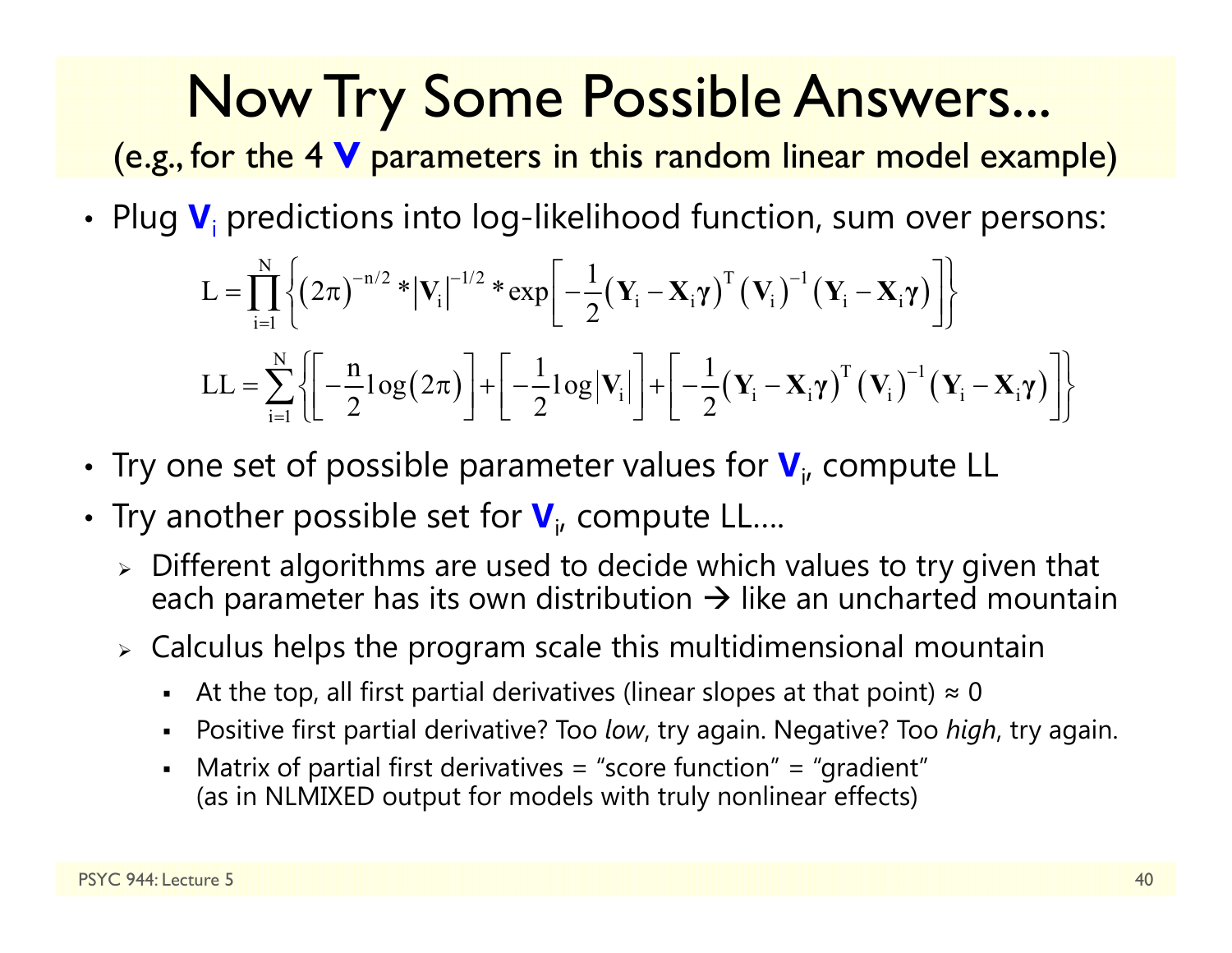#### End Goals 1 and 2: Model Estimates and SEs

- • Process terminates (the model "converges") when the next set of tried values for Vi don't improve the LL very much…
	- $\triangleright$  e.g., SAS default convergence criteria = .00000001
	- $\triangleright$  Those are the values for the parameters that, relative to the other possible values tried, are "most likely"  $\rightarrow$  the variance estimates
- • But we need to know how trustworthy those estimates are…
	- $\triangleright$  Precision is indexed by the steepness of the multidimensional mountain, where steepness  $\rightarrow$  more negative partial second derivatives
	- $\triangleright$  Matrix of partial second derivatives = "Hessian matrix"
	- $\triangleright$  Hessian matrix  $\cdot$  -1 = "information matrix"
	- $\triangleright$  So steeper function = more information = more precision = smaller SE

Each parameter 
$$
SE = \frac{1}{\sqrt{\text{information}}}
$$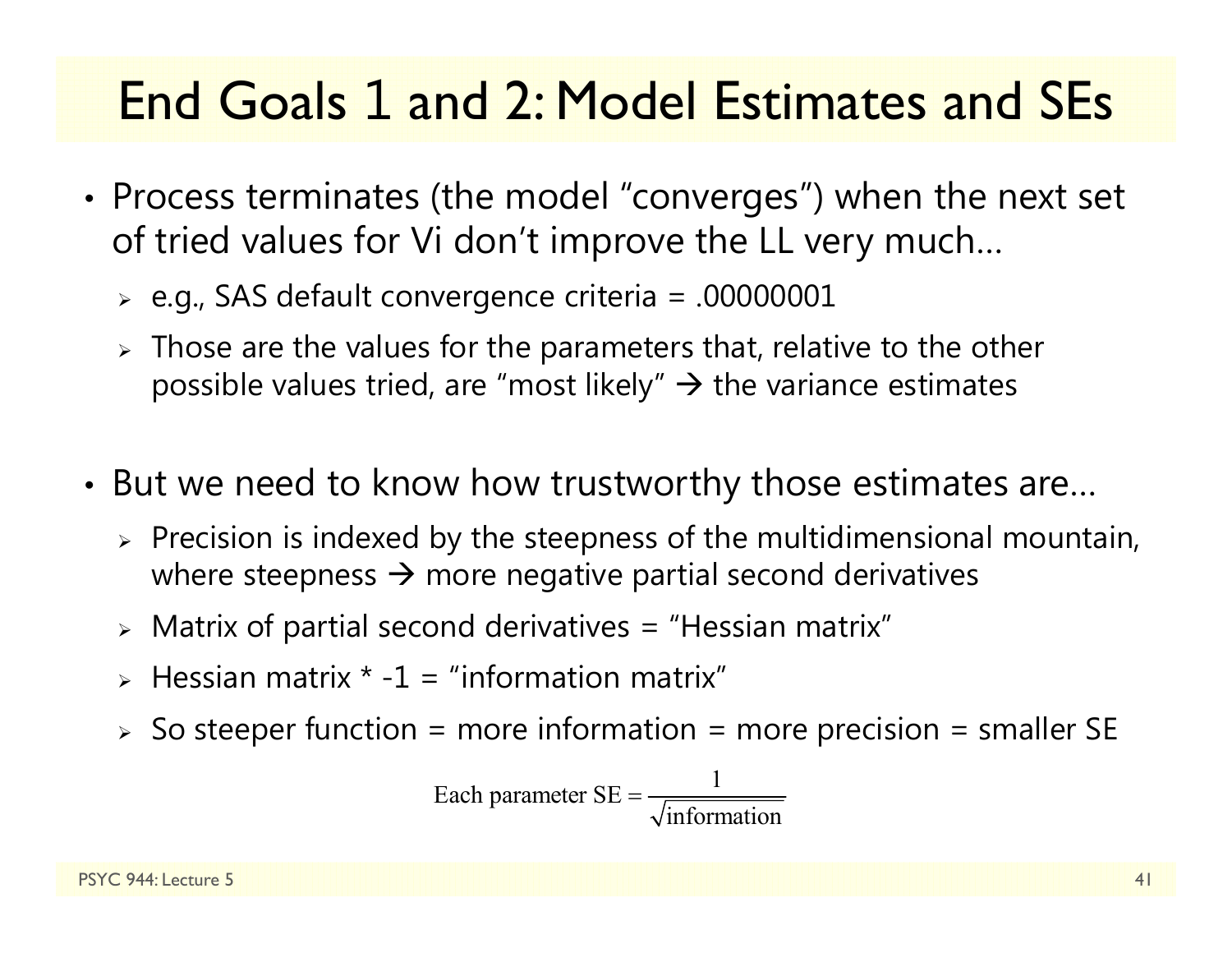### What about the Fixed Effects?

- Likelihood mountain does NOT include fixed effects as additional search dimensions (only variances and covariances that make  $\textbf{V}_{\rm i}$ )
- •**• Fixed effects are determined** given the parameters for  $V_i$ :

 $\left\{ \mathbf{X}_{\text{i}}^{\text{T}} \mathbf{V}_{\text{i}}^{-1} \mathbf{X}_{\text{i}} \right\} \geq \sum_{i} \left( \mathbf{X}_{\text{i}}^{\text{T}} \mathbf{V}_{\text{i}}^{-1} \mathbf{Y}_{\text{i}} \right), \qquad \text{Cov}(\gamma) = \left\{ \sum_{i} \left( \mathbf{X}_{\text{i}}^{\text{T}} \mathbf{V}_{\text{i}}^{-1} \mathbf{X}_{\text{i}} \right) \right\}$  $\sum_{i=1}^{N} \left(\mathbf{X}_{i}^{T} \mathbf{V}_{i}^{-1} \mathbf{X}_{i}\right)\Bigg\}^{-1} \sum_{i=1}^{N} \left(\mathbf{X}_{i}^{T} \mathbf{V}_{i}^{-1} \mathbf{Y}_{i}\right), \qquad \mathrm{Cov}(\gamma) = \left\{\sum_{i=1}^{N} \left(\mathbf{X}_{i}^{T} \mathbf{V}_{i}^{-1} \mathbf{X}_{i}\right)\right\}^{-1}$ , Cov  $\overline{a}$   $\overline{a}$   $\overline{a}$   $\overline{a}$   $\overline{a}$   $\overline{a}$   $\overline{a}$   $\overline{a}$   $\overline{a}$   $\overline{a}$   $\overline{a}$   $\overline{a}$   $\overline{a}$   $\overline{a}$   $\overline{a}$   $\overline{a}$   $\overline{a}$   $\overline{a}$   $\overline{a}$   $\overline{a}$   $\overline{a}$   $\overline{a}$   $\overline{a}$   $\overline{a}$   $\overline{$  $\sim$   $\mathbf{V}$   $\mathbf{V}$   $\mathbf{V}$   $\mathbf{V}$   $\mathbf{V}$   $\mathbf{V}$   $\mathbf{V}$   $\mathbf{V}$   $\mathbf{V}$   $\mathbf{V}$   $\mathbf{V}$   $\mathbf{V}$   $\mathbf{V}$   $\mathbf{V}$   $\mathbf{V}$   $\mathbf{V}$   $\mathbf{V}$   $\mathbf{V}$   $\mathbf{V}$   $\mathbf{V}$   $\mathbf{V}$   $\mathbf{V}$   $\mathbf{V}$   $\mathbf{V}$   $=$   $\begin{array}{ccc} & & & \end{array}$   $\begin{array}{ccc} & & & \end{array}$   $=$   $\begin{array}{ccc} & & & \end{array}$   $\begin{array}{ccc} & & & \end{array}$   $\begin{array}{ccc} & & & \end{array}$  **<sup>γ</sup> XV <sup>X</sup> XV <sup>Y</sup> <sup>γ</sup> XV <sup>X</sup>** All we need is **Vi** and the data: **X**, **Y γ <sup>=</sup>fixed effect estimates Cov( γ) = γ sampling variance (SQRT of diagonal = SE)**

• This is actually what happens in regular regression (GLM), too:

GLM matrix solution:  $\beta = (X^T X)^{-1} (X^T Y)$ ,  $Cov(\beta) = (X^T X)^{-1} \sigma_e^2$ **g** =  $(X^{\mathsf{T}}X)$   $(X^{\mathsf{T}}Y)$ ,  $Cov(\beta) = (X^{\mathsf{T}}X)$   $\sigma$ 

GLM scalar solution: 
$$
\beta = \frac{\sum_{i=1}^{N} (x_i - \overline{x})(y_i - \overline{y})}{\sum_{i=1}^{N} (x_i - \overline{x})^2}, \quad Cov(\beta) = \frac{\sigma_e^2}{\sum_{i=1}^{N} (x_i - \overline{x})^2}
$$

•**Implication: fixed effects don't cause estimation problems** …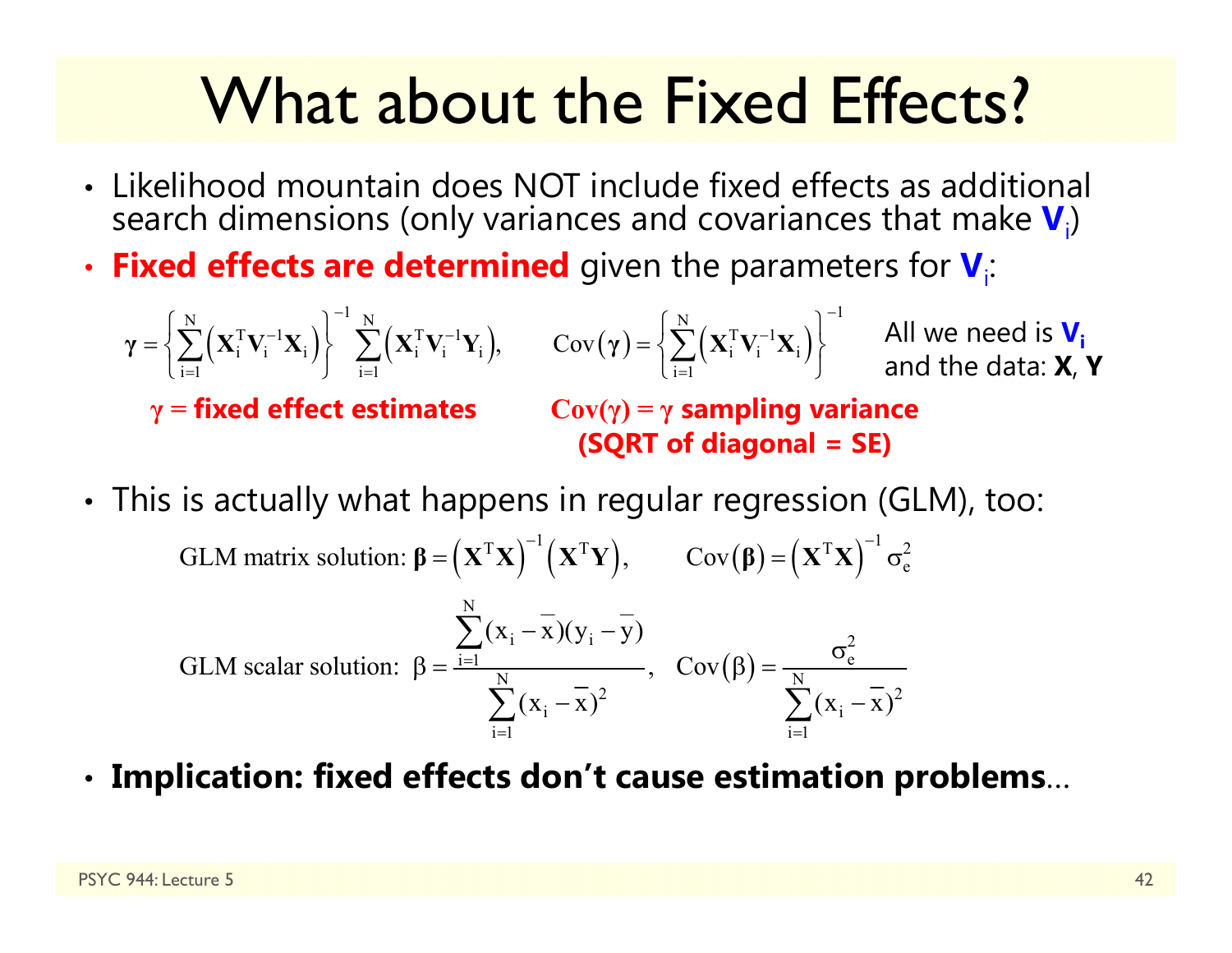### What about ML vs. REML?

- **REML** estimates of random effects variances and covariances are **unbiased** because they account for the uncertainty that results from simultaneously also estimating fixed effects (whereas ML estimates do not, so they are too small)
- • What does this mean? Remember "population" vs. "sample" formulas for computing variance?

Population: 
$$
\sigma_e^2 = \frac{\sum_{i=1}^{N} (y_i - \mu)^2}{N}
$$
 Sample:  $\sigma_e^2 = \frac{\sum_{i=1}^{N} (y_i - \overline{y})^2}{N - 1}$ 

- $\triangleright$  N-1 is used because the mean had to be estimated from the data (i.e., the mean is the fixed intercept)…
- Same idea: ML estimates of random effects variances will be downwardly biased by a factor of  $(N - k) / N$ , where  $N = #$  persons and  $k = #fixed$  effects... it just looks way more complicated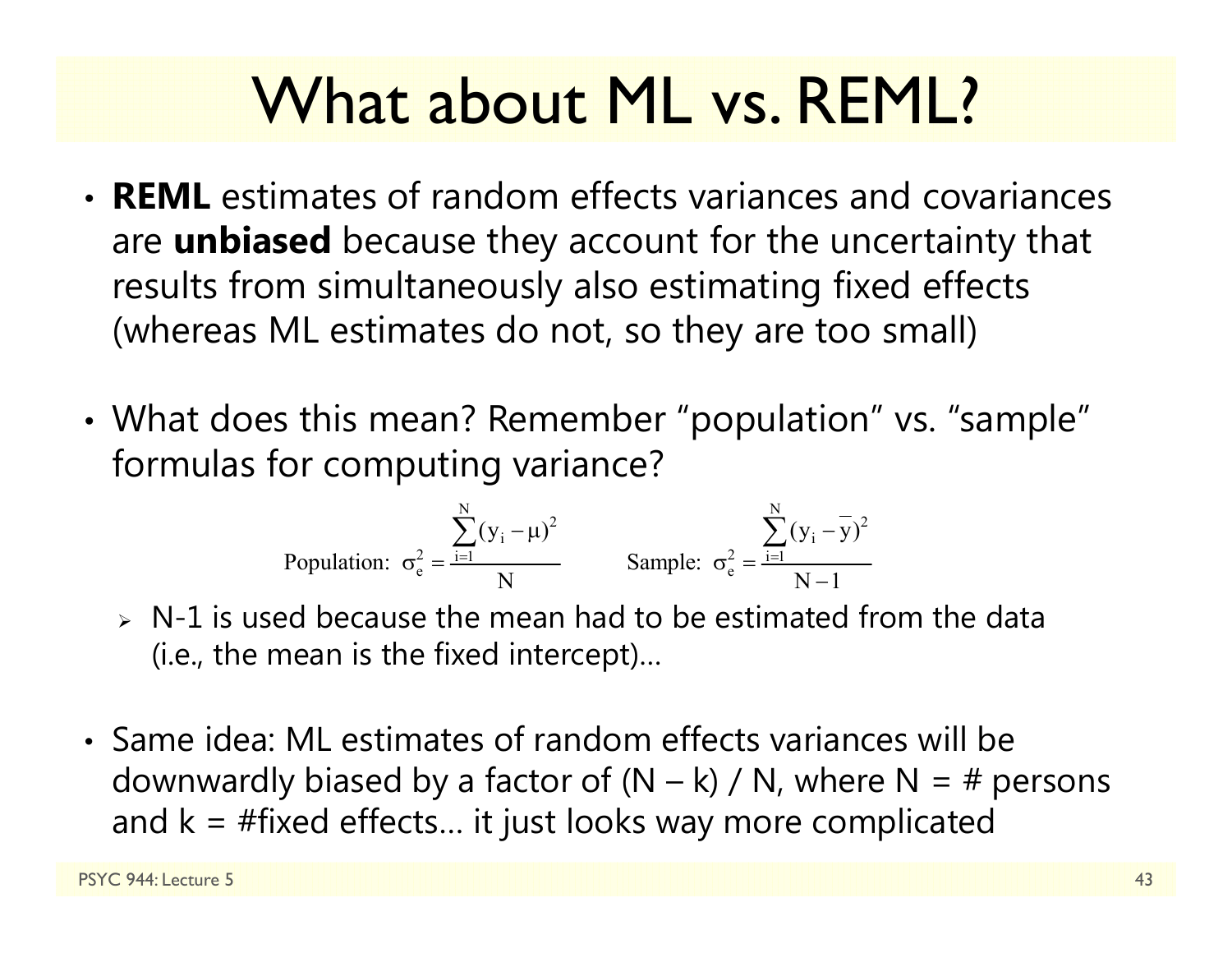### What about ML vs. REML?

$$
ML: LL = \left[ -\frac{T-0}{2} \log(2\pi) \right] + \left[ -\frac{1}{2} \sum_{i=1}^{N} \log |\mathbf{V}_{i}| \right] + \left[ -\frac{1}{2} \sum_{i=1}^{N} (\mathbf{Y}_{i} - \mathbf{X}_{i} \gamma)^{T} \mathbf{V}_{i}^{-1} (\mathbf{Y}_{i} - \mathbf{X}_{i} \gamma) \right]
$$
  
\nREML: LL =  $\left[ -\frac{T-k}{2} \log(2\pi) \right] + \left[ -\frac{1}{2} \sum_{i=1}^{N} \log |\mathbf{V}_{i}| \right] + \left[ -\frac{1}{2} \sum_{i=1}^{N} (\mathbf{Y}_{i} - \mathbf{X}_{i} \gamma)^{T} \mathbf{V}_{i}^{-1} (\mathbf{Y}_{i} - \mathbf{X}_{i} \gamma) \right]$   
\n $+ \left[ -\frac{1}{2} \log \left| \sum_{i=1}^{N} \mathbf{X}_{i}^{T} \mathbf{V}_{i}^{-1} \mathbf{X}_{i} \right| \right]$   
\nwhere:  $\left[ -\frac{1}{2} \log \left| \sum_{i=1}^{N} \mathbf{X}_{i}^{T} \mathbf{V}_{i}^{-1} \mathbf{X}_{i} \right| \right] = \left[ \frac{1}{2} \log \left| \left( \sum_{i=1}^{N} \mathbf{X}_{i}^{T} \mathbf{V}_{i}^{-1} \mathbf{X}_{i} \right)^{-1} \right| \right] = \left[ \frac{1}{2} \log |Cov(\gamma)| \right]$ 

- Extra part in REML is the sampling variance of the fixed effects. $\ell$ . it is added back in to account for uncertainty in estimating fixed effects
- REML maximizes the likelihood of the residuals specifically, so models with different fixed effects are not on the same scale and are not comparable
	- This is why you can't do -2 ∆LL tests in REML when the models to be compared have different fixed effects  $\bm{\rightarrow}$  the model residuals are defined differently

 $\lceil$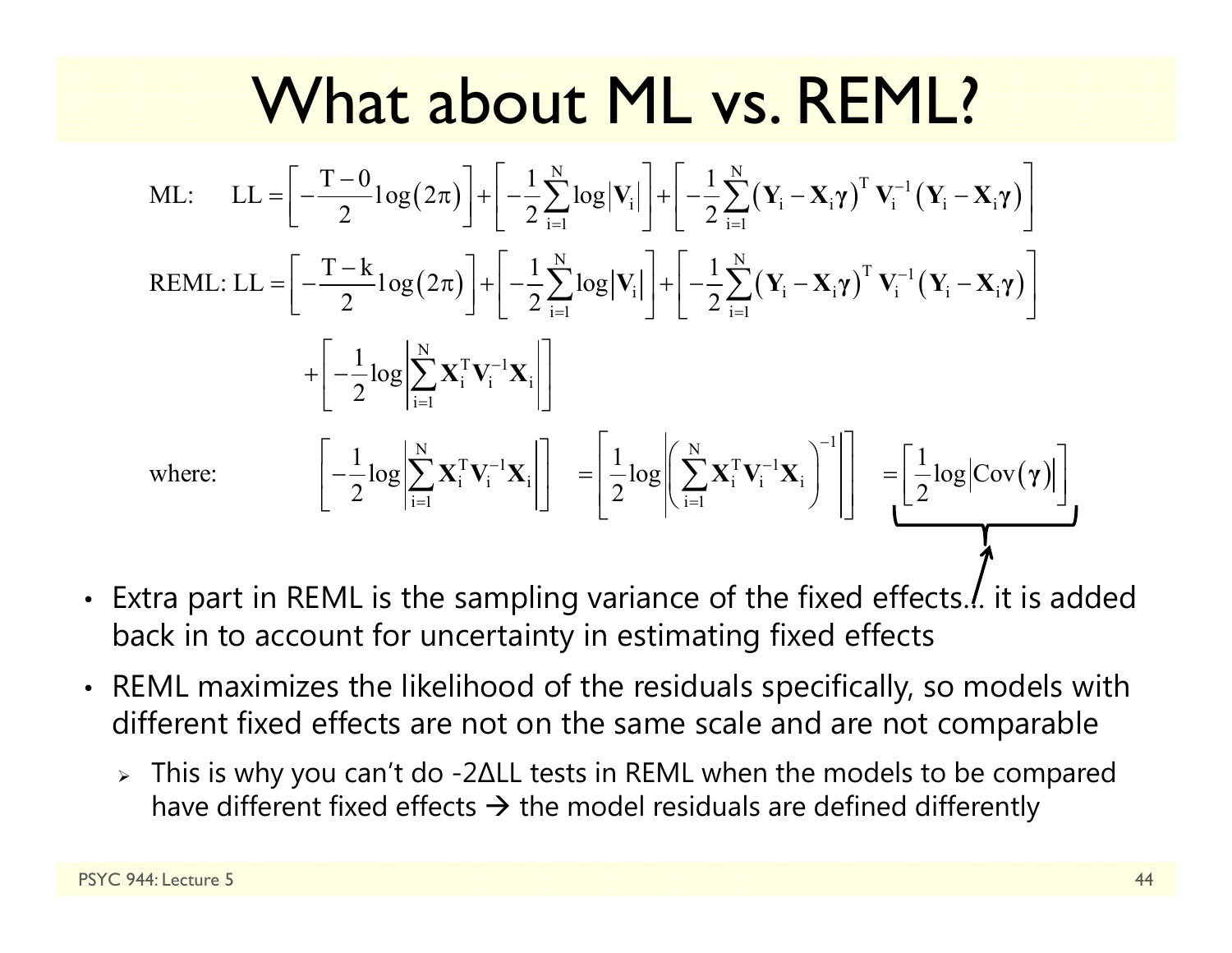### End Goal #3: How well do the model predictions match the data?

- •• End up with ML or REML LL from predicting  $\bm{V}_i \rightarrow$  so how good is it?
- • Absolute model fit assessment is only possible when the **V**iorganized the same for everyone – in other words, balanced data
	- $\triangleright$  Items are usually fixed, so can get absolute fit in CFA and SEM  $\rightarrow \chi^2$  test is based on match between actual and predicted data matrix
	- Time is often a continuous variable, so no absolute fit provided in MLM (or in SEM when using random slopes or T-scores for unbalanced time)
		- n • Can compute absolute fit when the saturated means, unstructured variance model is estimable in ML → is -2ΔLL versus "perfect" model for time
- • Relative model fit is given as **<sup>−</sup>2LL** in SAS, in which smaller is better
	- $\triangleright$  -2\* needed to conduct "likelihood ratio" or "deviance difference" tests
	- $\triangleright$  Also information criteria:
		- **AIC**: -2LL + 2\*(#parms)
		- n **BIC**:  $-2LL + log(N)*(t)$
		- n #parms = all parameters in ML; #parms = variance model parameters only in REML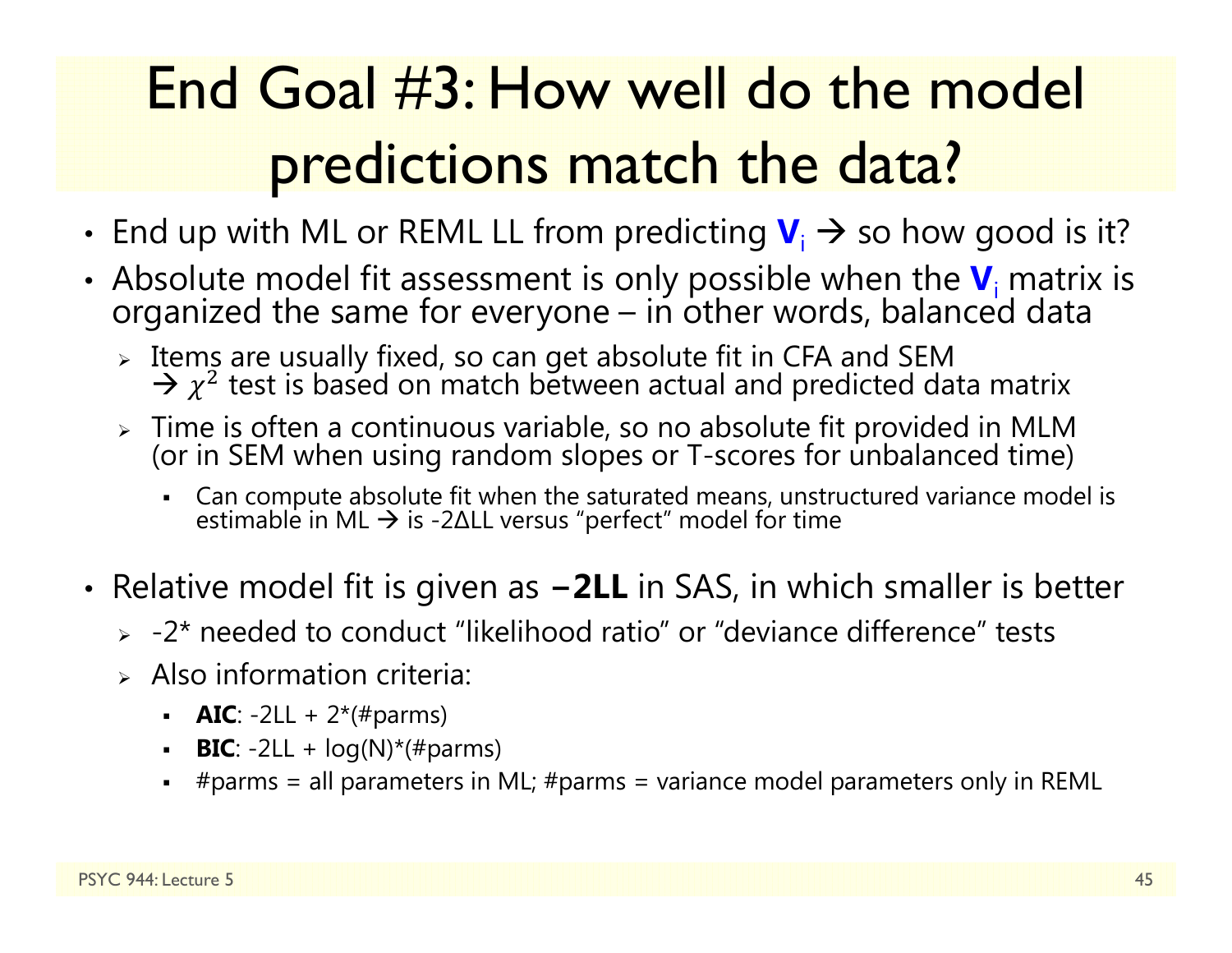# What about testing variances > 0?

- -2 $\Delta$ LL between two nested models is  $\chi^2$ -distributed only when the added parameters do not have a boundary (like 0 or 1)
	- $\triangleright$  Ok for fixed effects (could be any positive or negative value)
	- $\triangleright$  NOT ok for tests of random variances (must be  $>0$ )
	- Ok for tests of heterogeneous variances and covariances (extra parameters can be phrased as unbounded deviations)
- • When testing addition of parameters that have a boundary, − 2 ∆LL will follow a **mixture** of χ <sup>2</sup> distributions instead
	- $\triangleright$  e.g., when adding random intercept variance (test  $>$  0?)
		- When estimated as positive, will follow  $\chi^2$  with df=1
		- When estimated as negative... can't happen, will follow  $\chi^2$  with df=0
	- End result: **− 2 ∆LL will be too conservative in boundary cases**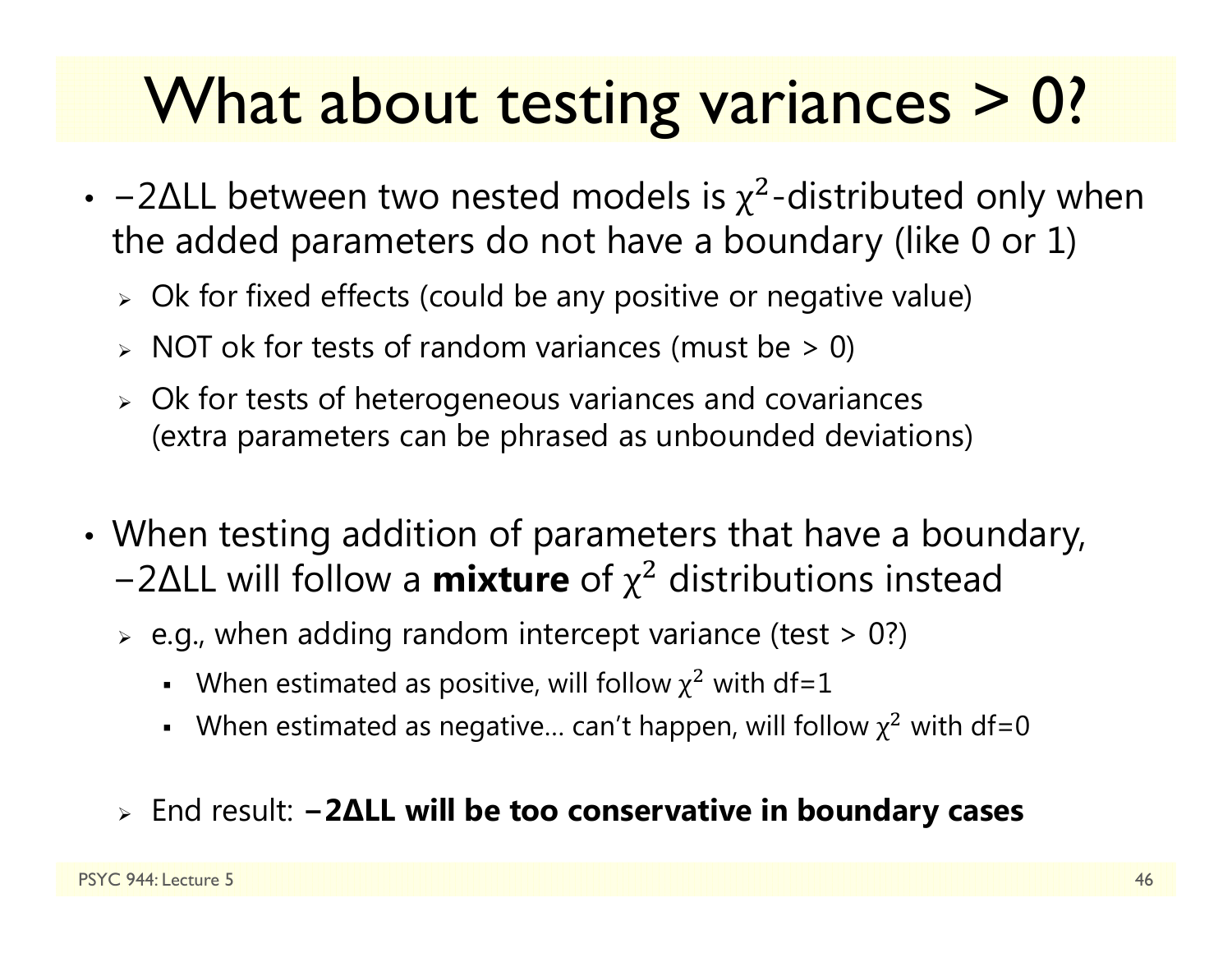#### χ<sup>2</sup> Distributions

small pictures from Stoel et al., 2006

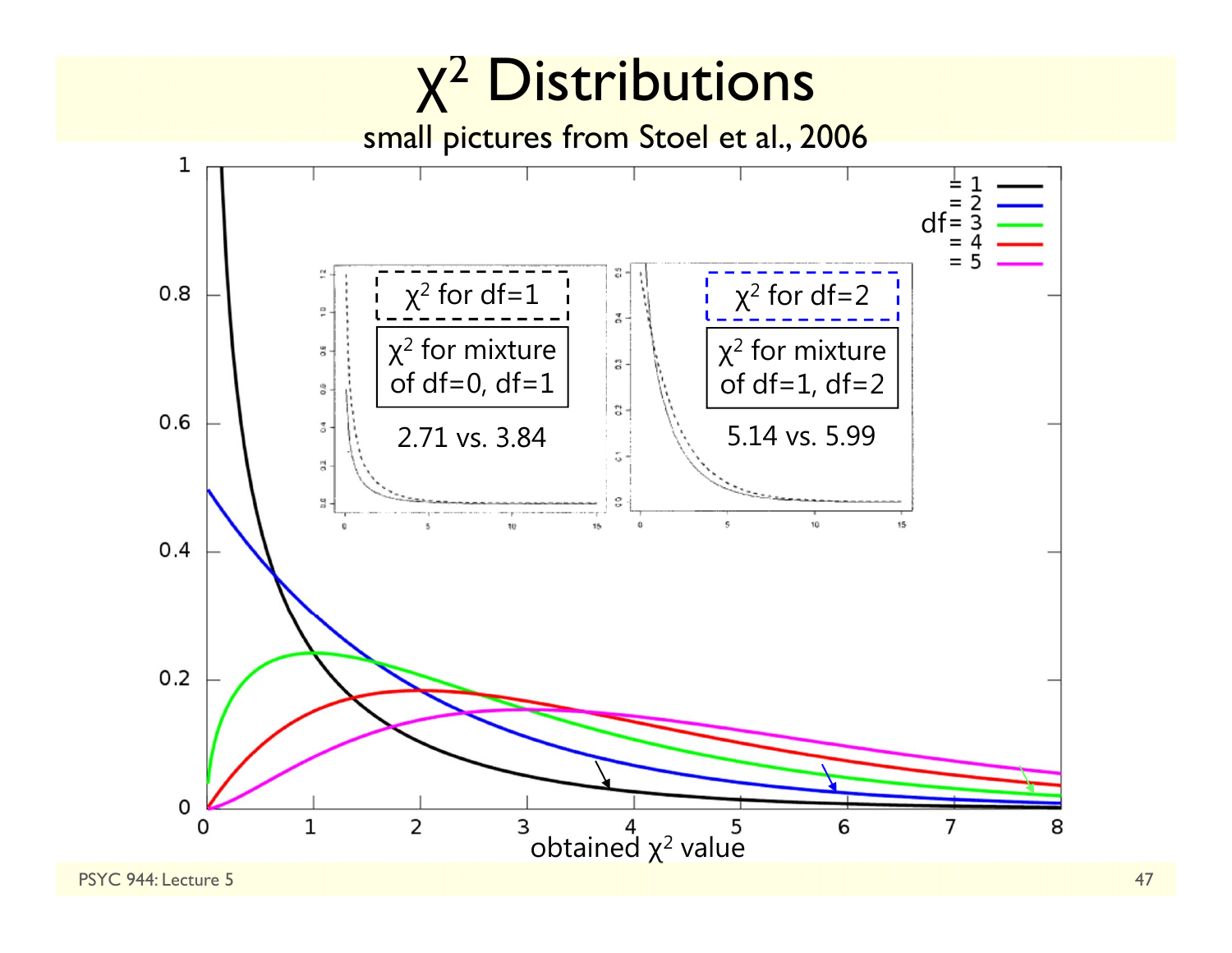#### **Critical Values for 50:50 Mixture of Chi-Square Distributions**

| <b>Significance Level</b> |       |       |       |       |       |                       |
|---------------------------|-------|-------|-------|-------|-------|-----------------------|
| df(q)                     | 0.10  | 0.05  | 0.025 | 0.01  | 0.005 | This may work ok if   |
| $0$ vs. $1$               | 1.64  | 2.71  | 3.84  | 5.41  | 6.63  | only one new          |
| 1 vs. 2                   | 3.81  | 5.14  | 6.48  | 8.27  | 9.63  | parameter is bounded  |
| $2$ vs. $3$               | 5.53  | 7.05  | 8.54  | 10.50 | 11.97 | for example:          |
| $3$ vs. $4$               | 7.09  | 8.76  | 10.38 | 12.48 | 14.04 | + Random Intercept    |
| 4 vs. 5                   | 8.57  | 10.37 | 12.10 | 14.32 | 15.97 | $df=1: 2.71$ vs. 3.84 |
| $5$ vs. $6$               | 10.00 | 11.91 | 13.74 | 16.07 | 17.79 | + Random Linear       |
| 6 vs. 7                   | 11.38 | 13.40 | 15.32 | 17.76 | 19.54 | $df=2: 5.14$ vs. 5.99 |
| 7 vs. 8                   | 12.74 | 14.85 | 16.86 | 19.38 | 21.23 | + Random Quad         |
| 8 vs. 9                   | 14.07 | 16.27 | 18.35 | 20.97 | 22.88 | $df=3:7.05$ vs. 7.82  |
| 9 vs. 10                  | 15.38 | 17.67 | 19.82 | 22.52 | 24.49 |                       |
| 10 vs. 11                 | 16.67 | 19.04 | 21.27 | 24.05 | 26.07 |                       |
|                           |       |       |       |       |       |                       |

Critical values such that the right-hand tail probability = 0.5 x Pr (χ $^2$ <sub>q</sub> > c) + 0.5 x Pr (χ $^2$ <sub>q+1</sub> > c)

Source: Appendix C (p. 484) from Fitzmaurice, Laird, & Ware (2004). *Applied Longitudinal Analysis*. Hoboken, NJ: Wiley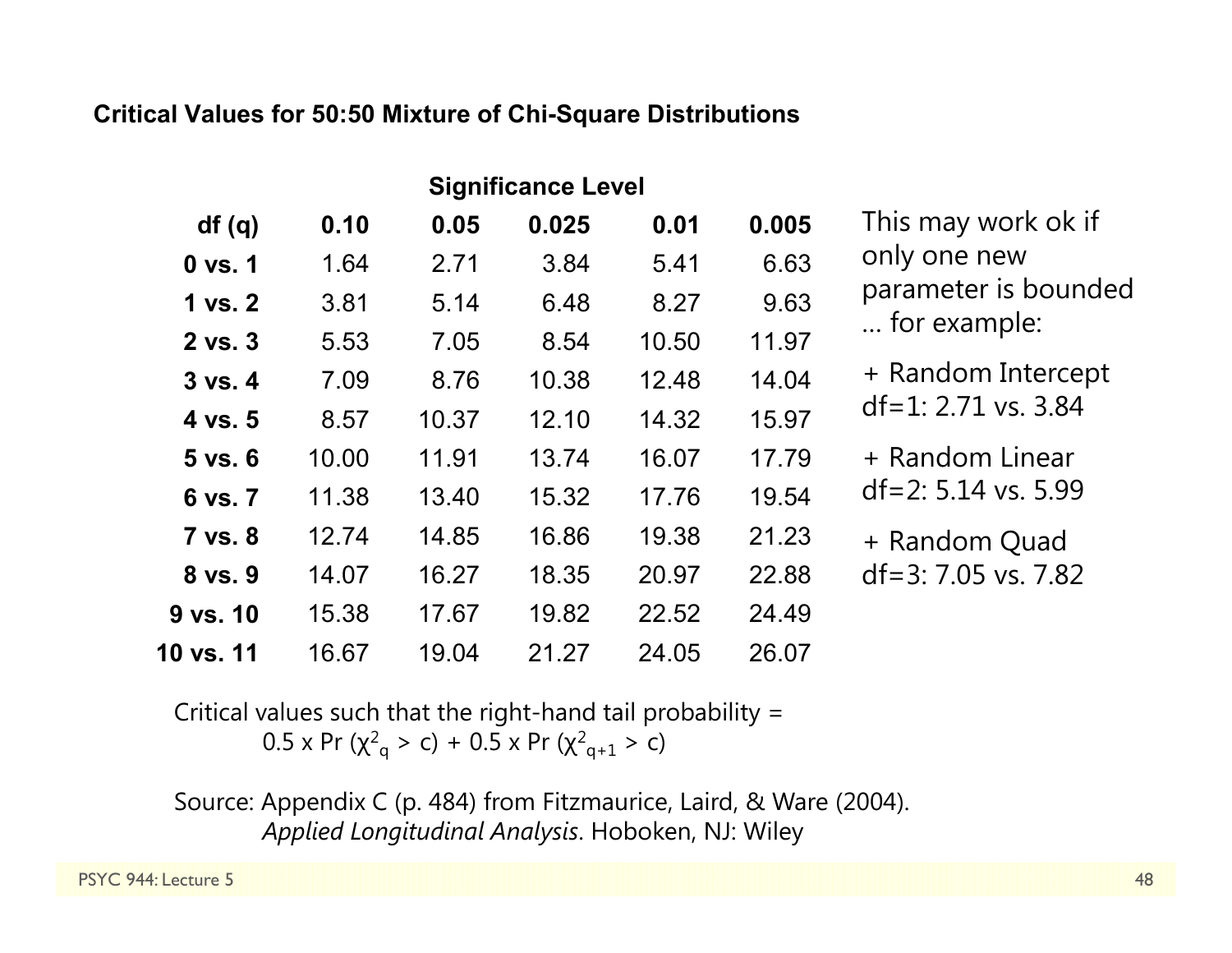#### Solutions for Boundary Problems when using 2 ∆LL tests

- If adding random intercept variance only, use  $p < .10$ ;  $\chi^2(1) > 2.71$ 
	- ► Because  $\chi^2$  (0) = 0, can just cut *p*-value in half to get correct *p*-value
- If adding ONE random slope variance (and covariance with random intercept), can use mixture p-value from  $\chi^2(1)$  and  $\chi^2(2)$

Mixture p-value =  $0.5*prob(\chi_1^2 > -2\Delta L L) + 0.5*prob(\chi_2^2 > -2\Delta L L)$ so critical χ<sup>2</sup> = 5.14, not 5.99

- However using a 50/50 mixture assumes a diagonal information matrix for the random effects variances (assumes the values for each are arrived at independently, which pry isn't the case)
- Two options for more complex cases:
	- $\triangleright$  Simulate data to determine actual mixture for calculating p-value
	- Accept that − 2 ∆LL is conservative in these cases, and use it anyway  $\rightarrow$  I'm using  $\sim$  to acknowledge this: e.g.,  $-2\Delta LL(\sim 2) > 5.99$ ,  $p < .05$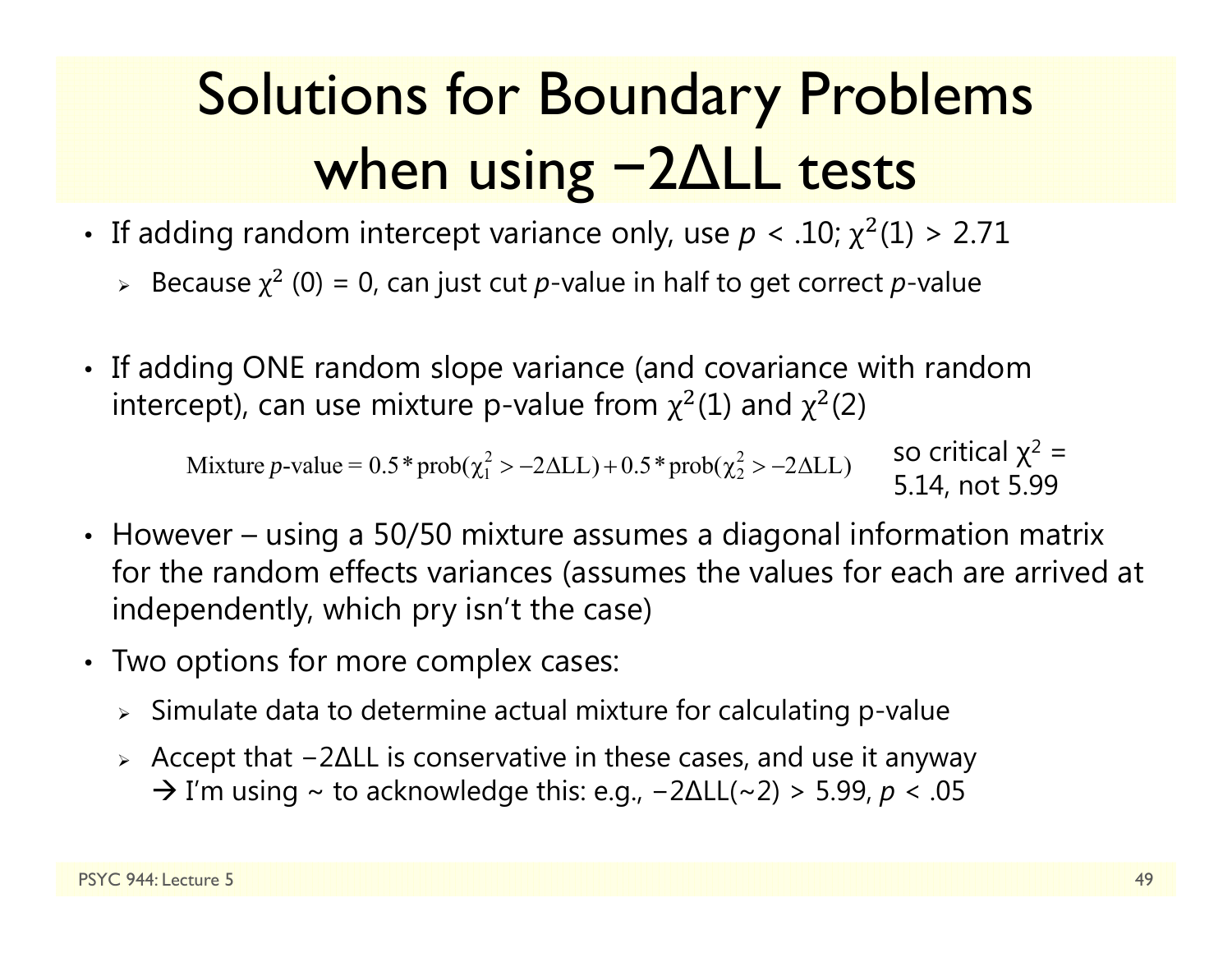#### Predicted Level-2  $\boldsymbol{\mathsf{U}}_{\mathsf{i}}$  Random Effects *(aka Empirical Bayes or BLUP Estimates)*

- • Level-2 **U**<sup>i</sup> random effects require further explanation...
	- Empty two-level model: **yti <sup>=</sup>γ<sup>00</sup> + U0i + eti**
	- $\triangleright$   $\bigcup_{0i}$ 's are deviated person means, right? Well, not exactly...
- • 3 ways of representing size of individual differences in individual intercepts and slopes across people:
	- $\triangleright$  Get individual OLS intercepts and slopes; calculate their variance
	- Estimate variance of the **U**i's (what we do in MLM)
	- Predict individual **U**i's; calculate their variance (2-stage MLM)
- • Expected order of magnitude of variance estimates:
	- OLS variance > MLM variance > Predicted **U**i's variance
	- Why are these different? **Shrinkage**.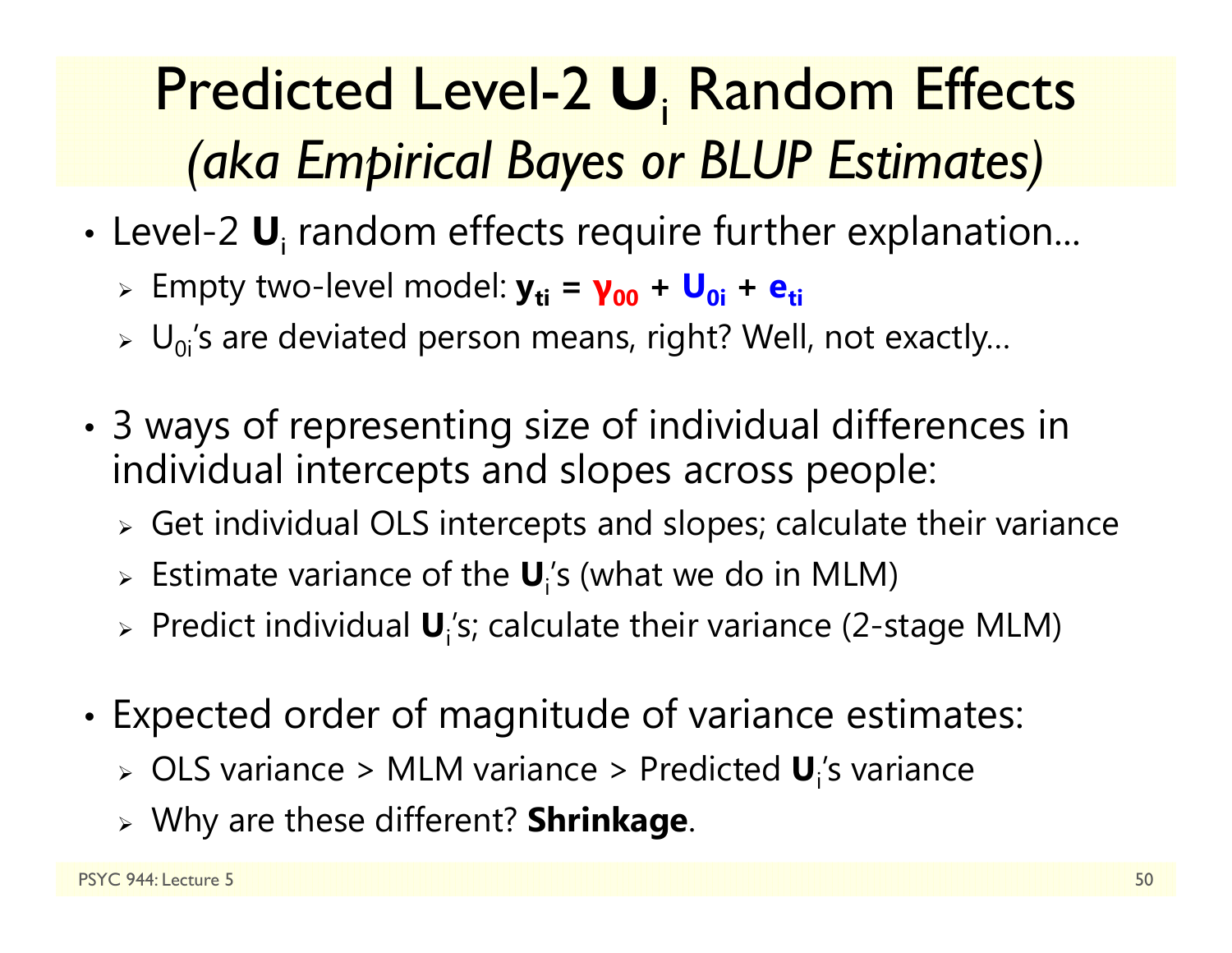# What about the U's?

- $\cdot$  Individual  $\textbf{U}_\text{i}$  values are NOT estimated in the ML process
	- **G** matrix variances and covariances are sufficient statistics for the estimation process assuming multivariate normality of **U**i values
	- > Individual U<sub>i</sub> random effects are **predicted** by asking for the SOLUTION on the RANDOM statement as:  $\mathbf{U} = \mathbf{G} \mathbf{Z}^{\mathrm{T}} \mathbf{V}^{-1} (\mathbf{Y} \mathbf{X} \mathbf{v})$  $\mathbf{U}_{\mathbf{i}} = \mathbf{G}_{\mathbf{i}} \mathbf{Z}_{\mathbf{i}}^{\mathrm{T}} \mathbf{V}_{\mathbf{i}}^{-1} (\mathbf{Y}_{\mathbf{i}} - \mathbf{X}_{\mathbf{i}} \mathbf{\gamma})$ 
		- Which then create individual estimates as **β0i <sup>=</sup> γ00 + U 0**i and **β1i <sup>=</sup> γ10 + U1i**
- •• What isn't obvious: the composite  $\beta_i$  values are weighted combinations of the fixed effects ( $\gamma$ ) and individual OLS estimates ( $\beta_{\text{OLS}}$ ): estimates ( $\beta_{\text{OLSi}}$ ) :

Random Effects:  $\beta_i = W_i \beta_{OLSi} + (I - W_i) \gamma$  where:  $W_i = G_i \left[ G_i + \sigma_e^2 (Z_i^T Z_i)^{-1} \right]^{-1}$  $\boldsymbol{\beta}_i = \mathbf{W}_i \boldsymbol{\beta}_{OLSi} + (\mathbf{I} - \mathbf{W}_i) \boldsymbol{\gamma}$  where:  $\mathbf{W}_i = \mathbf{G}_i \left[ \mathbf{G}_i + \sigma_e^2 \left( \mathbf{Z}_i^T \mathbf{Z}_i \right) \right]$ 

- $\triangleright$  The more "true" variation in intercepts and slopes there is in the data (in **G**), the more the **β**i estimates are based on individual OLS estimates
- $\triangleright$  But the more "unexplained" residual variation there is around the But the more "unexplained" residual variation there is around the<br>individual trajectories (in **R**), the more the fixed effects are heavily individual trajectories (in **R**), the more the fixed effects are heavily<br>weighted instead
	- <sup>=</sup>**SHRINKAGE** (more so for people with fewer occasions, too)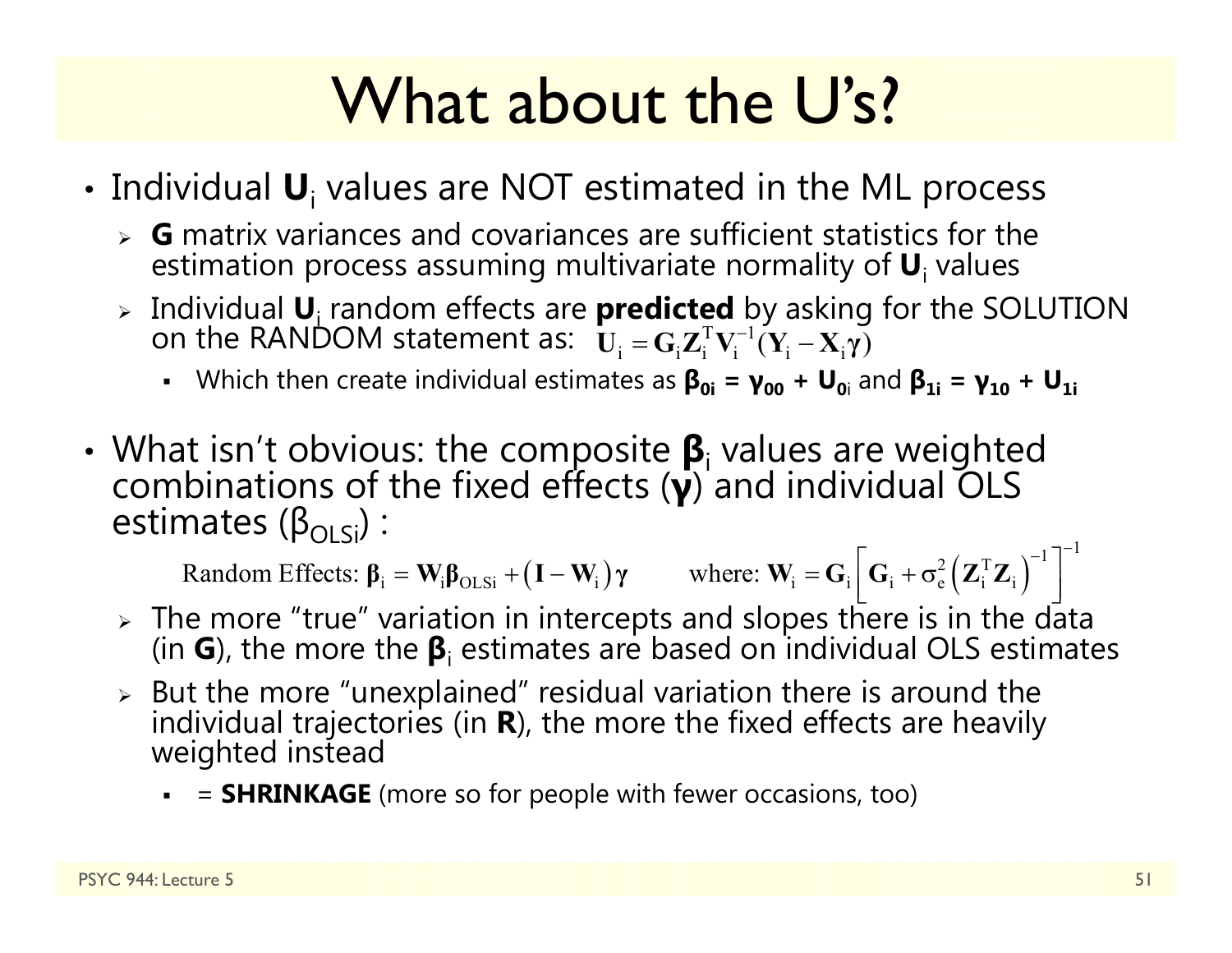# What about the U's?

- •• Point of the story – **U**<sub>i</sub> values are NOT single scores:
	- $\triangleright$  They are the mean of a distribution of possible values for each person-(i.e., as given by the SE for each **U**i, which is also provided)
	- These "best estimates" of the **U**i values are shrunken anyway
- • Good news: you don't need those **U**i values in the first place!
	- > Goal of MLM is to estimate and predict the variance of the **U**<sub>i</sub> values (in **G**) with person-level characteristics directly within the same model
	- If you want your **U**i values to be predictors instead, then you need to buy your growth curve model at the SEM store instead of the MLM store
	- $\triangleright$  We can use the predicted  $\mathbf{U}_i$  values to examine potential violations of model assumptions, though…
		- Get **U**i values by adding: ODS OUTPUT SolutionR=dataset;
		- n • Get e<sub>ti</sub> residuals by adding OUTP=dataset after / on MODEL statement
		- n Add RESIDUAL option after / on MODEL statement to make plots